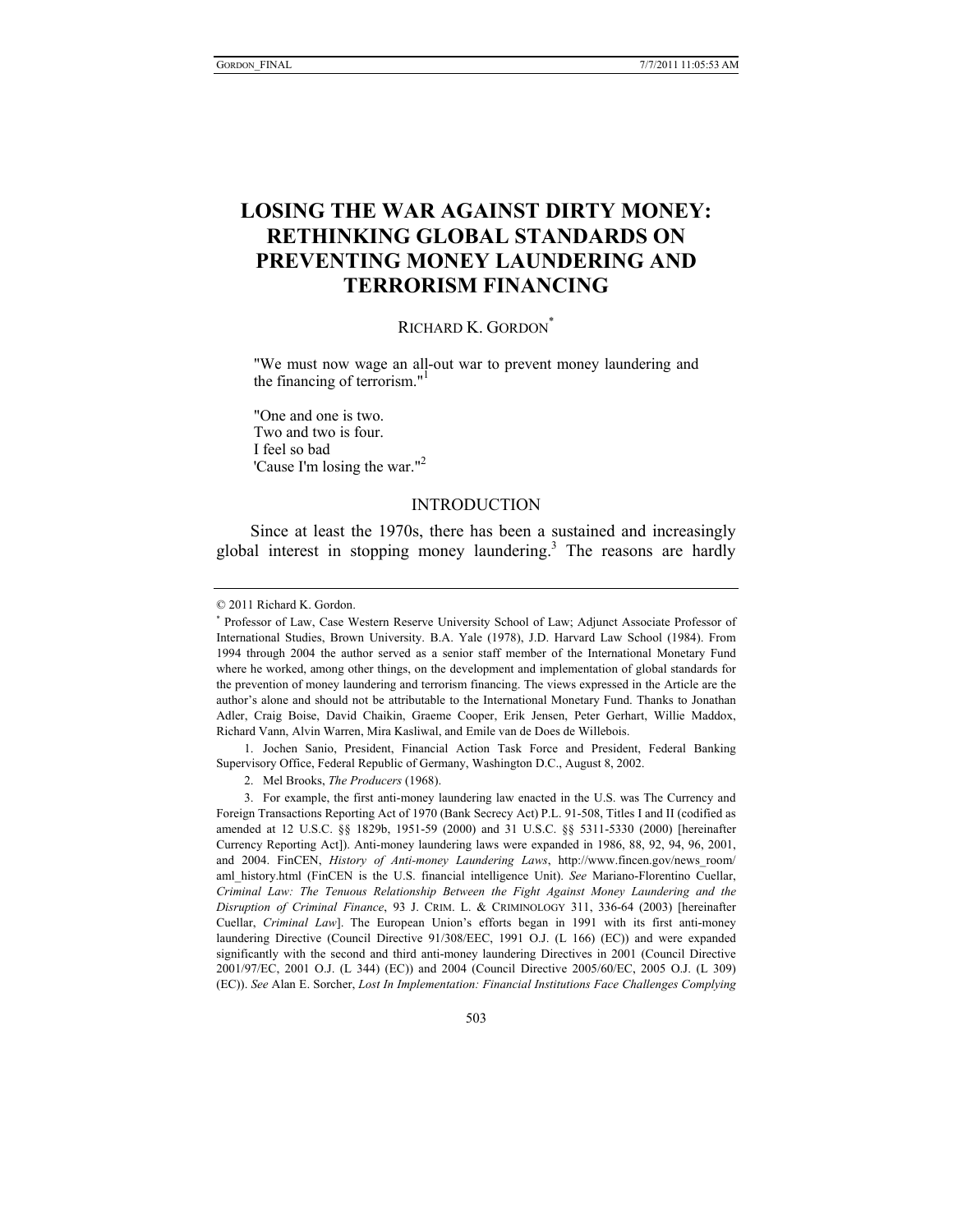complex. Law enforcement may be able to follow a money trail of criminal proceeds to find the perpetrator or use the proceeds as evidence in a prosecution.<sup>4</sup> The state may also be able to confiscate the ill-gotten gains.<sup>5</sup> Criminals, therefore, seek to disguise the illegal origins of the proceeds of crime and their ownership of the proceeds.<sup>6</sup> At least in theory, preventing

*With Anti-Money Laundering Laws*, 18 TRANSNAT'L LAW. 395, 408-10, 414 (2005) [hereinafter Sorcher, *Lost In Implementation*]. The first multilateral convention including anti-money laundering provisions came into force in 1988. United Nations Convention Against the Illicit Traffic in Narcotic Drugs and Psychotropic Substances, Dec. 20, 1988, 1582 U.N.T.S. 95, *available at* http:// www.unodc.org/pdf/convention 1988 en.pdf [hereinafter Vienna Convention]. This was followed by conventions expanding anti-money laundering provisions. The Council of Europe Convention on Laundering, Search, Seizure, and Confiscation of the Proceeds from Crime ETS No. 141 (entered into force 1993), *available at* http://conventions.coe.int/Treaty/en/Treaties/Html/141.htm [hereinafter Strasbourg Convention]; United Nations Convention against Transnational Organized Crime, Sept. 29, 2003, 2225 U.N.T.S. 209, *available at* http://www.unodc.org/documents/treaties/UNTOC/Publications/ TOC%20Convention/TOCebook-e.pdf. The Financial Action Task Force published its first set of 40 Recommendations on money laundering in 1990. These original Recommendations were revised and expanded in 1996. FINANCIAL ACTION TASK FORCE FORTY RECOMMENDATIONS ON MONEY LAUNDERING 2 (June 28, 1996). A revised version was issued in 2003, *available at* http://www.fatfgafi.org/document/28/0,3746,en\_32250379\_32236920\_33658140\_1\_1\_1\_1,00.html [hereinafter FATF 40 Recommendations]. Following the attacks of September 11, 2001 the FATF added 8 Special Recommendations against Terrorism Finance; a 9th Recommendation was added in 2004. FATF, Terrorist Financing, *available at* http://www.fatf-gafi.org/pages/0,3417,en\_32250379\_32236947 \_1\_1\_1\_1\_1,00.html [hereinafter IX Special Recommendations].

 <sup>4.</sup> Large amounts of cash can be bulky, hard to move, and draw the attention of law enforcement, Richard Gordon, *Trysts or Terrorists? Financial Institutions and the Search for Bad Guys,* 43 WAKE FOREST L. REV. 699, 708-09 (2008) [hereinafter Gordon, *Trysts or Terrorists*], while checks, credit cards, etc., can create a financial trail linking funds to the person(s) making the payment. ROGER C. MOLANDER, B. DAVID MUSSINGTON & PETER A. WILSON, CYBERPAYMENTS AND MONEY LAUNDERING (1998).

 <sup>5.</sup> For a history of forfeiture laws in the U.S., see David J. Fried, *Criminal Law: Rationalizing Criminal Forfeiture*, 79 J. CRIM. L. & CRIMINOLOGY 328, 335-57 (1988) and Barclay Thomas Johnson, *Restoring Civility-the Civil Asset Forfeiture Reform Act of 2000: Baby Steps Towards a More Civilized Civil Forfeiture System*, 35 IND. L. REV. 1045, 1047-53, 1070-73 (2001). Vienna Convention, *supra* note 3, at Art. 5 (limited to the proceeds of narcotics trafficking), Strasbourg Convention, *supra* note 3, at Art. 2, Palermo Convention, *supra* note 3, at Art. 12, and the FATF 40 Recommendations on Money Laundering, *supra* note 3, at Recommendation 3, require the adoption of forfeiture laws for the proceeds of crime.

 <sup>6. &</sup>quot;When a criminal activity generates substantial profits, the individual or group involved must find a way to control the funds without attracting attention to the underlying activity or the persons involved . . . . In the initial - or placement - stage of money laundering, the launderer introduces his illegal profits into the financial system . . . . After the funds have entered the financial system, the second—or layering—stage takes place. In this phase, the launderer engages in a series of conversions or movements of the funds to distance them from their source . . . . Having successfully processed his criminal profits through the first two phases the launderer then moves them to the third stage – integration – in which the funds re-enter the legitimate economy." FINANCIAL ACTION TASK FORCE, MONEY LAUNDERING FAQ, *available at* http://www.fatf-gafi.org/document/29/0,3343,en\_32250379 \_32235720\_33659613\_1\_1\_1\_1,00.html.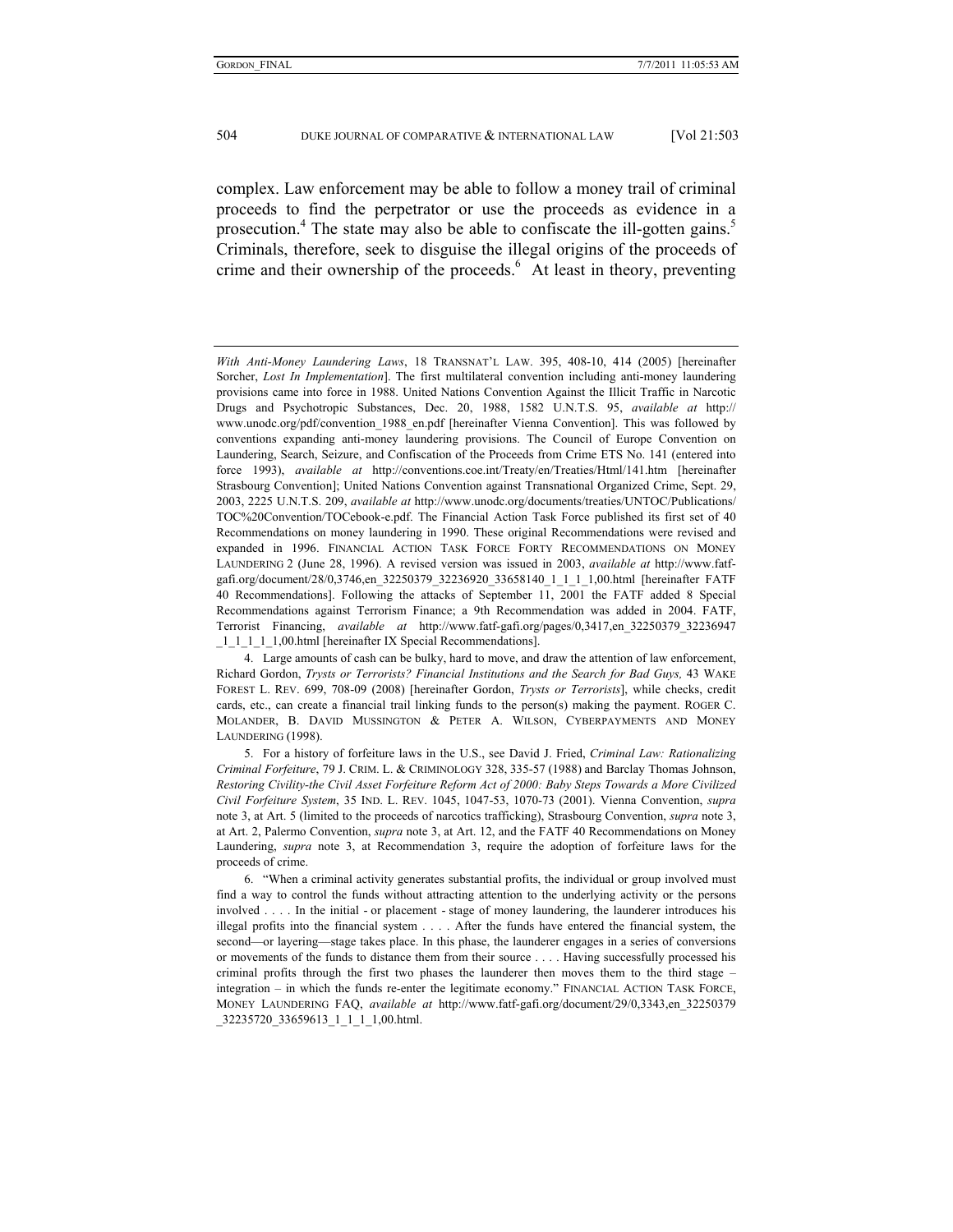criminals from succeeding makes it harder for them to benefit from their crimes<sup>7</sup>

Over the past forty years anti-money laundering rules have been expanded, refined a bit, but rarely completely re-thought or substantially rewritten.<sup>8</sup> The vast majority of the world's jurisdictions now endorse the latest version of the Financial Action Task Force's Forty Recommendations on Money Laundering ("FATF 40 Recommendations") $\delta$  and accompanying Methodology for Assessment.<sup>10</sup> Starting in 1990, these global standards

 9. According to the FATF 130 countries have endorsed the 40. FATF 40 Recommendations, *supra* note 3, at *Introduction*. In 2002 the International Monetary Fund [IMF] endorsed the FATF 40 Recommendations (and the FATF VIII Special Recommendations on Terrorist Financing (2001), which were amended in 2004 to include Special Recommendation IX, *available at* http://www.fatfgafi.org/dataoecd/8/17/34849466.pdf). INTERNATIONAL MONETARY FUND, IMF ADVANCES EFFORTS TO COMBAT MONEY LAUNDERING AND TERRORIST FINANCE, Public Information Notice No. 02/87, August 8, 2002, *available at* http://www.imf.org/external/np/sec/pn/2002/pn0287.htm; INTERNATIONAL MONETARY FUND, REPORT ON THE OUTCOME OF THE FATF PLENARY MEETING AND PROPOSAL FOR THE ENDORSEMENT OF THE METHODOLOGY FOR ASSESSING COMPLIANCE WITH THE ANTI-MONEY LAUNDERING AND COMBATTING THE FINANCING OF TERRORISM (AML/CFT) STANDARD 1 (2002), *available at* http://www.imf.org/external/np/mae/aml/2002/eng/110802.pdf. Because nearly every country in the world is a member of the IMF this endorsement has significant resonance. IMF Members' Quotas and Voting Power, and IMF Board of Governors, *available at* http://www.imf.org/external/np/ sec/memdir/members.htm. More importantly, each member of the FATF and each of the eight FATF associate members and FATF-style regional bodies has endorsed the FATF 40 Recommendations and Special Recommendations on Terrorist Financing as the global standard for anti- money laundering and combating the financing of terrorism. *See* FINANCIAL ACTION TASK FORCE, MEMBERS AND OBSERVERS, *available at* http://www.fatf-gafi.org/document/52/0,3343,en\_32250379\_32236869 \_34027188\_1\_1\_1\_1,00.html (providing web links to each FATF associate member and FATF-style regional body); s*ee also* PAUL ALLAN SCHOTT, REFERENCE GUIDE TO ANTI-MONEY LAUNDERING AND COMBATING THE FINANCING OF TERRORISM III-7 – III-13 (2d ed. 2006), *available at*  http://siteresources.worldbank.org/EXTAML/Resources/396511-1146581427871/Reference\_Guide \_AMLCFT\_2ndSupplement.pdf [hereinafter SCHOTT, REFERENCE GUIDE].

 10. FINANCIAL ACTION TASK FORCE, METHODOLOGY FOR ASSESSING COMPLIANCE WITH THE FATF 40 RECOMMENDATIONS AND FATF 9 SPECIAL RECOMMENDATIONS (2009), *available at*  http://www.fatf-gafi.org/dataoecd/16/54/40339628.pdf [hereinafter Methodology].

 <sup>7. &</sup>quot;[T]argeting the money laundering aspect of criminal activity and depriving the criminal of his ill-gotten gains means hitting him where he is vulnerable. Without a usable profit, the criminal activity will not continue." *Id*.

 <sup>8.</sup> For example, in the U.S., the first anti-money laundering rule focused on the placement stage (the launderer introduces his illegal profits into the financial system) by requiring financial institutions to identify clients, keep certain client records, and report cash deposits in excess of \$10,000. Bank Secrecy Act, *supra* note 3. Future laws extend the definition of financial institutions, enhanced recordkeeping rules, and added a requirement to monitor client activity and report suspicious activities. FinCEN, History of Anti-money Laundering Laws, *supra* note 3. Since the FATF's first set of 40 Recommendations on Money Laundering the definition of financial institution has been extended (and certain requirements have been extended to include some persons who are not financial institutions) and rules on record-keeping have been tightened, but the general framework of client identification, recordkeeping, client monitoring, and reporting of suspicious activities has not changed. FATF 40 Recommendations (1990) and FATF 40 Recommendations (1996), *supra* note 3, at Recommendations 11-15; FATF 40 Recommendations (2003), *supra* note 3, at Recommendations 5-16.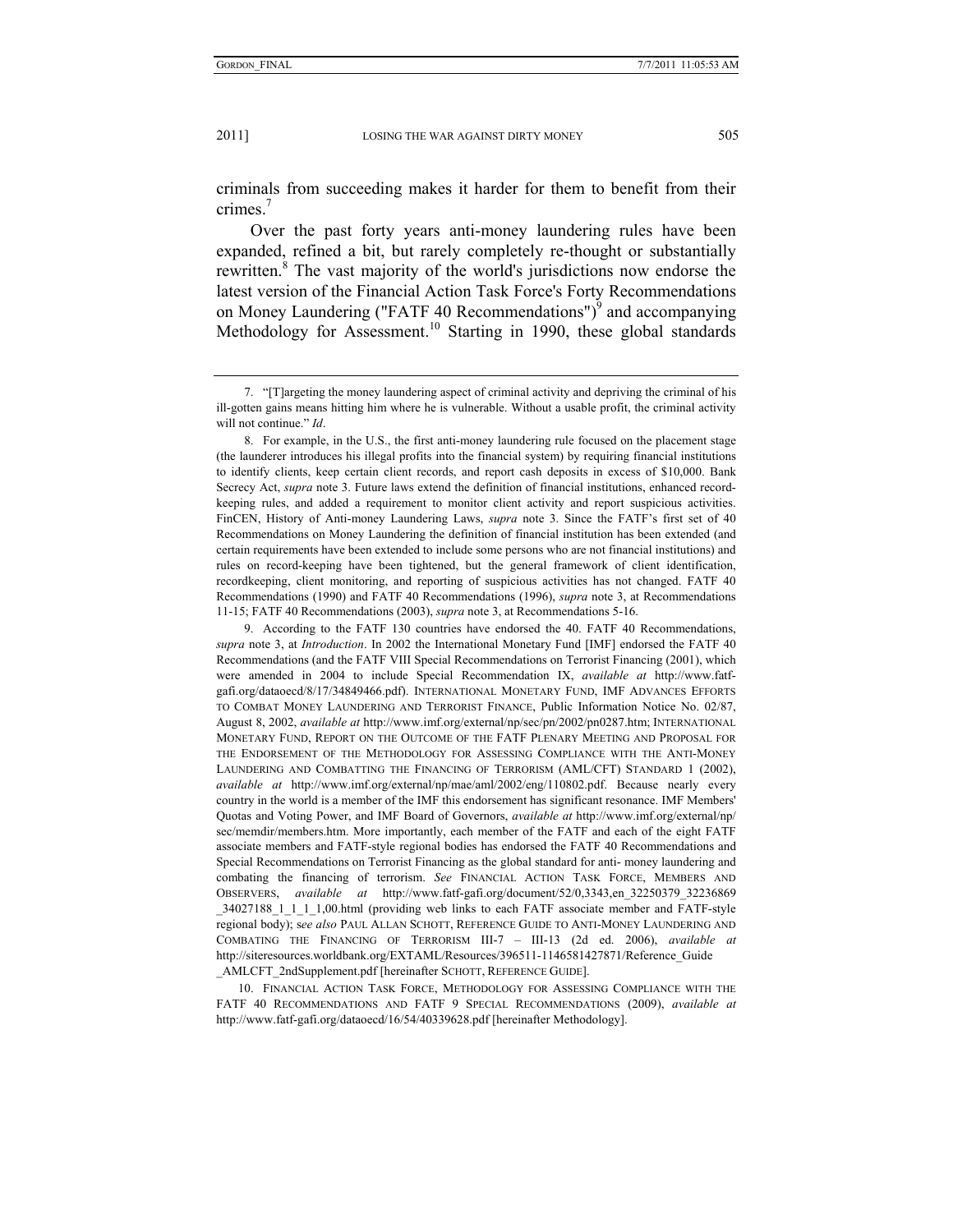have required financial institutions $11$  to monitor the transactions of their customers and to report to special government authorities (known as financial intelligence units) those transactions they suspect might involve the proceeds of crime,<sup>12</sup> and since 2001, the financing of terrorism.<sup>13</sup> Financial intelligence units then analyze the reports along with other data and make recommendations to law enforcement as to which clients or transactions should be investigated.<sup>14</sup>

The terrorist attacks of September 11, 2001 greatly intensified the global "war" on money laundering and, for the first time, on terrorism financing.15 In 2002, the International Monetary Fund and the World Bank adopted the FATF 40 Recommendations and the eight new Special Recommendations on Terrorism Financing as a world standard.<sup>16</sup> They, along with the Financial Action Task Force and various regional antimoney laundering groups, also began a joint global compliance program by assessing the extent to which individual countries were implementing those standards.<sup>17</sup> Failure to implement the standards adequately can result in a broad application of sanctions or countermeasures, including bans on doing business with financial institutions located within the borders of non-

 <sup>11.</sup> INTERNATIONAL MONETARY FUND, REPORT ON THE OUTCOME OF THE FATF PLENARY MEETING AND PROPOSAL FOR THE ENDORSEMENT OF THE METHODOLOGY FOR ASSESSING COMPLIANCE WITH THE ANTI-MONEY LAUNDERING AND COMBATING THE FINANCING OF TERRORISM (AML/CFT) STANDARD 1 (2002), *available at* http://www.imf.org/external/np/mae/aml/2002/ eng/110802.pdf [hereinafter PROPOSAL FOR THE ENDORSEMENT OF THE METHODOLOGY].

 <sup>12.</sup> FATF 40 Recommendations (1990) and FATF 40 Recommendations (1996), *supra* note 3, at Recommendations 11-15; FATF 40 Recommendations (2003), *supra* note 3, at Recommendations 5-16.

 <sup>13.</sup> FATF Special Recommendations on Terrorist Financing (2001), *supra* note 9.

 <sup>14.</sup> SCHOTT, REFERENCE GUIDE, *supra* note 9, at VII-3.

 <sup>15.</sup> Richard K. Gordon, *On the Use and Abuse of Standards for Law: Global Governance and Offshore Centers*, 88 N.C. L. REV. 501, 564 (2010) [hereinafter Gordon, *On the Use and Abuse of Standards for Law*].

 <sup>16.</sup> IMF ADVANCES EFFORTS TO COMBAT MONEY LAUNDERING AND TERRORIST FINANCE, Public Information Notice No. 02/87 (August 8, 2002), *available at* http://www.imf.org/external/np/sec/ pn/2002/pn0287.htm.

 <sup>17.</sup> A uniform system of assessment, including a single assessment methodology, was agreed to by the IMF, the World Bank, and the FATF in 2002. PROPOSAL FOR THE ENDORSEMENT OF THE METHODOLOGY, *supra* note 11, at 2. IMF assessment reports can be found at http://www.imf.org/ external/ns/cs.aspx?id=175 and World Bank assessments at http://web.worldbank.org/WBSITE/ EXTERNAL/TOPICS/EXTFINANCIALSECTOR/EXTAML/0,,contentMDK:21995901~menuPK:396 518~pagePK:148956~piPK:216618~theSitePK:396512,00.html. These bodies and each of the eight FATF associate members and FATF-style regional bodies (many of which are undertaken with the participation of the IMF and World Bank) use the uniform assessment system. FATF assessments can be found at http://www.fatf-gafi.org/pages/0,3417,en 32250379 32236963 1 1 1 1 1,00.html and those of regional bodies can be found at http://www.imf.org/external/np/leg/amlcft/eng/aml2 .htm#reports.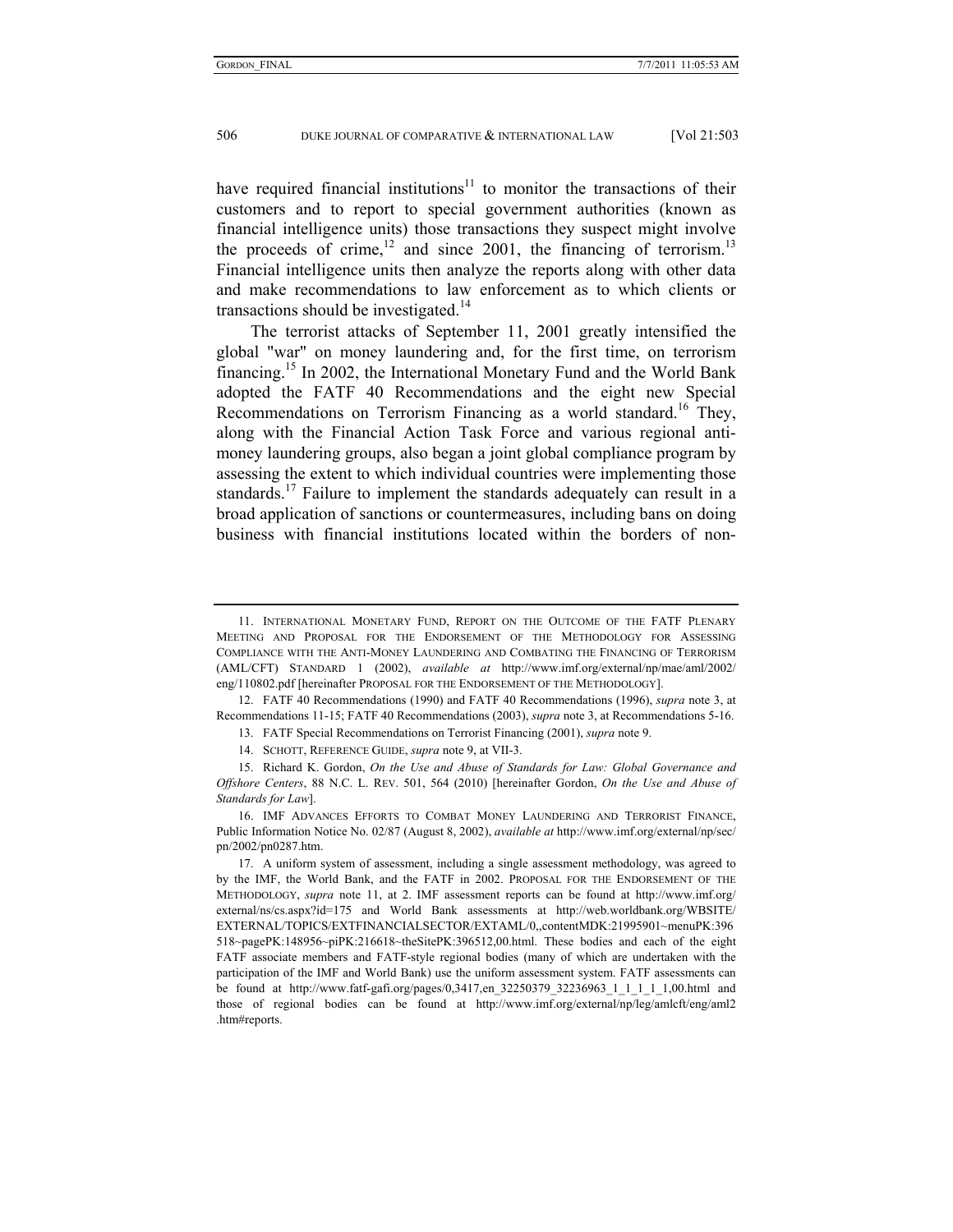complying jurisdictions.<sup>18</sup> As a result, millions of suspicious transaction reports have been forwarded to financial intelligence units by financial institutions throughout the world,<sup>19</sup> although how many have resulted in further investigation, prosecution, and conviction is not publically available. $20$ 

These measures to prevent money laundering and terrorism financing in the financial sector have been endorsed by nearly every country in the world.<sup>21</sup> The only major problem is that they do not seem to work.<sup>22</sup> In fact, this Article argues they *cannot* work, and that they need to be rethought. The Article suggests that the long-accepted view that such a significant amount of criminal law enforcement should be left in private hands<sup>23</sup> is wrong. Instead, the government should undertake the key role financial institutions currently play in deciding if their clients are possible money launderers or terrorists. The article also argues that financial intelligence units should make such determinations in ways that are analogous to how some advanced country revenue authorities select income tax returns for audit, particularly the United States Internal Revenue Service. Financial institutions, this Article suggests, should be relegated to reporting only objective information on customers and transactions in much the way that

 20. E-mail from Boudewijn Verhelst, President, Egmont Group of Financial Intelligence Units, to author (Feb. 27, 2010) [hereinafter Verhelst e-mail].

 <sup>18.</sup> For example, under Title III, Sec. 311(a) of the U.S.A. PATRIOT ACT, Pub.L. 107-56 (2001), 31 U.S.C. § 5318A(b)(5), the Secretary of the Treasury may prohibit, or impose conditions upon, the opening or maintaining in the United States of a correspondent account or payable- through account by any domestic financial institution or domestic financial agency for or on behalf of a foreign banking institution, if he determines that the institution is inadequately applying appropriate anti-money laundering/terrorism financing rules. FATF Recommendation 21 states, "[f]inancial institutions should give special attention to business relationships and transactions with persons, including companies and financial institutions, from countries which do not or insufficiently apply the FATF Recommendations . . . . Where such a country continues not to apply or insufficiently applies the FATF Recommendations, countries should be able to apply appropriate countermeasures."

 <sup>19.</sup> Telephone Interview with Rick McDonnell, Staff Director, FATF, in Paris, Fr. (Feb. 28, 2010) [hereinafter McDonnell Interview]. In the U.S. alone, depository institutions filed over 4 million suspicious transaction reports between April 1996 and June 2009. The U.S. refers to suspicious transaction reports as suspicious activity reports or SARs. FinCEN, 13 SAR Review by the Numbers, Suspicious Activity Report FORM TD F-90-22.47, Suspicious Activity Report by Depository Institution, Exhibit 1: Suspicious Activity Report Filings by Year & Month, April 1, 1996 through June 30, 2009 (January 2010), *available at* http://www.fincen.gov/news\_room/rp/files/sar\_by\_numb\_13.pdf [hereinafter FinCEN SAR Reviews].

<sup>21</sup>*. See supra* note 9 and accompanying text.

 <sup>22.</sup> This view has been expressed by many commentators, including governmental and private sector practitioners and academics. *See infra* notes 84-86 and accompanying text.

 <sup>23.</sup> For purposes of this Article "private" includes state-owned financial institutions and others subject to preventive measures requirements. This is because state-owned persons are subject to most of the same constraints, incentives, and disincentives with respect to those requirements as are private, fully for-profit institutions.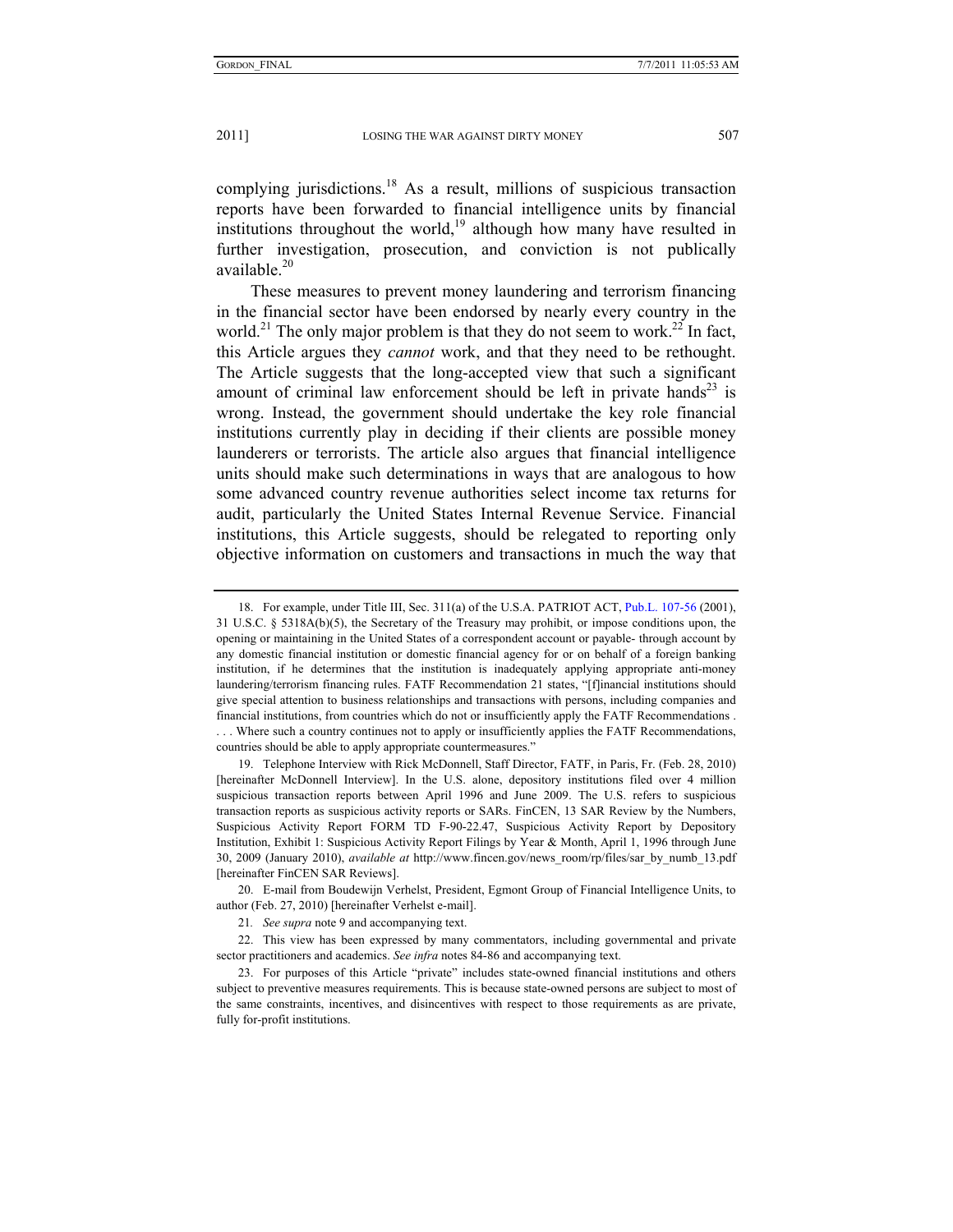certain third parties must report taxpayer transactions to revenue authorities.

Following a brief overview in Part I.A of the overall system to prevent money laundering, Part I.B describes the role of the private sector, which is to identify customers, create a profile of their legitimate activities, keep detailed records of clients and their transactions, monitor their transactions to see if they conform to their profile, examine further any unusual transactions, and report to the government any suspicious transactions. Part I.C continues the description of the preventive measures system by describing the government's role, which is to assist the private sector in identifying suspicious transactions, ensure compliance with the preventive measures requirements, and analyze suspicious transaction reports to determine those that should be investigated.

Parts I.D and I.E examine the effectiveness of this system. Part I.D discusses successes and failures in the private sector's role. Borrowing from theory concerning the effectiveness of private sector unfunded mandates, this Part reviews why many aspects of the system are failing, focusing on the subjectivity of the mandate, the disincentives to comply, and the lack of comprehensive data on client identification and transactions. It notes that the system includes an inherent contradiction: the public sector is tasked with informing the private sector how best to detect launderers and terrorists, but to do so could act as a road map on how to avoid detection should such information fall into the wrong hands. Part I.D discusses how financial institutions do not and cannot use scientifically tested statistical means to determine if a particular client or set of transactions is more likely than others to indicate criminal activity. Part I.D then turns to a discussion of a few issues regarding the impact the system has but that are not related to effectiveness, followed by a summary and analysis of how flaws might be addressed.

Part I.E continues by discussing the successes and failures in the public sector's role. It reviews why the system is failing, focusing on the lack of assistance to the private sector in and the lack of necessary data on client identification and transactions. It also discusses how financial intelligence units, like financial institutions, do not and cannot use scientifically tested statistical means to determine probabilities of criminal activity. Part I concludes with a summary and analysis tying both private and public roles together.

Part II then turns to a review of certain current techniques for selecting income tax returns for audit. After an overview of the system, Part II first discusses the limited role of the private sector in providing tax administrators with information, comparing this to the far greater role the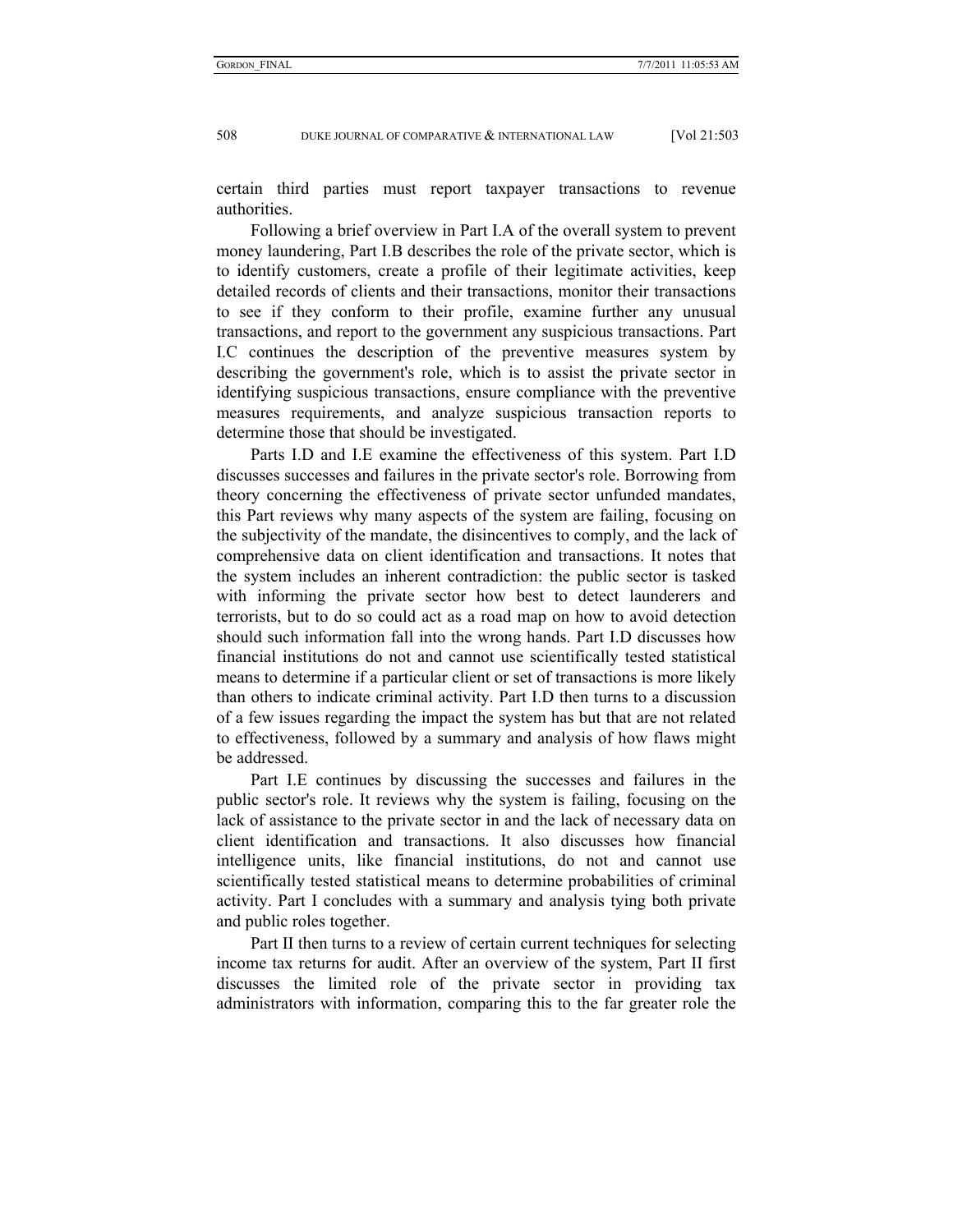private sector plays in implementing preventive measures. Next, this Part turns to consider how tax administrators, particularly the U.S. Internal Revenue Service, select taxpayers for audit, comparing this to the role of both the private and public sectors in implementing preventive measures. It focuses on how some tax administrations use scientifically tested statistical means to determine probabilities of tax evasion. Part II then suggests how flaws in both private and public roles of implementing money laundering and terrorism financing preventive measures might be theoretically addressed by borrowing from the experience of tax administration. Part II concludes with a short summary and analysis that relates these conclusions to the preventive measures system.

Referring to the analyses in Parts I and II, Part III suggests changes to the current preventive measures standard. It suggests that financial intelligence units should be uniquely tasked with analyzing and selecting clients and transactions for further investigation for money laundering and terrorism financing. The private sector's role should be restricted to identifying customers, creating an initial profile of their legitimate activities, and reporting such information and all client transactions to financial intelligence units.

# I. CURRENT STANDARDS FOR PREVENTING MONEY LAUNDERING AND TERRORISM FINANCING IN THE FINANCIAL **SECTOR**

# A. System Overview

The FATF's 40 Recommendations and the Special Recommendations are designed to "provide an enhanced, comprehensive and consistent framework of measures for combating money laundering and terrorist financing."<sup>24</sup> Together they cover, among other things, the criminalization of money laundering and terrorism financing, the freezing and seizing of criminal proceeds and of terrorism funds, key preventive measures against laundering and terrorism financing for financial institutions and other institutions subject to preventive measures, financial intelligence units, and international cooperation.25 The 40 Recommendations have included

 <sup>24.</sup> FATF 40 Recommendations (2003), *supra* note 3, at *Introduction*.

 <sup>25.</sup> The FATF 40 Recommendations are broken down into four groups. These are Group A: Legal Systems, and include the scope of the criminal offence of money laundering (1 and 2) and provisional measures and confiscation (3); Group B: Measures to be taken by Financial Institutions and (certain) Nonfinancial Businesses and Professions to Prevent Money Laundering and Terrorist Financing, and include prohibition on shell banks (4), customer due diligence and record-keeping (including client identification and transaction monitoring) (5-12), reporting of suspicious transactions and compliance (including internal training and audit programs)(13-16), other measures to deter money laundering and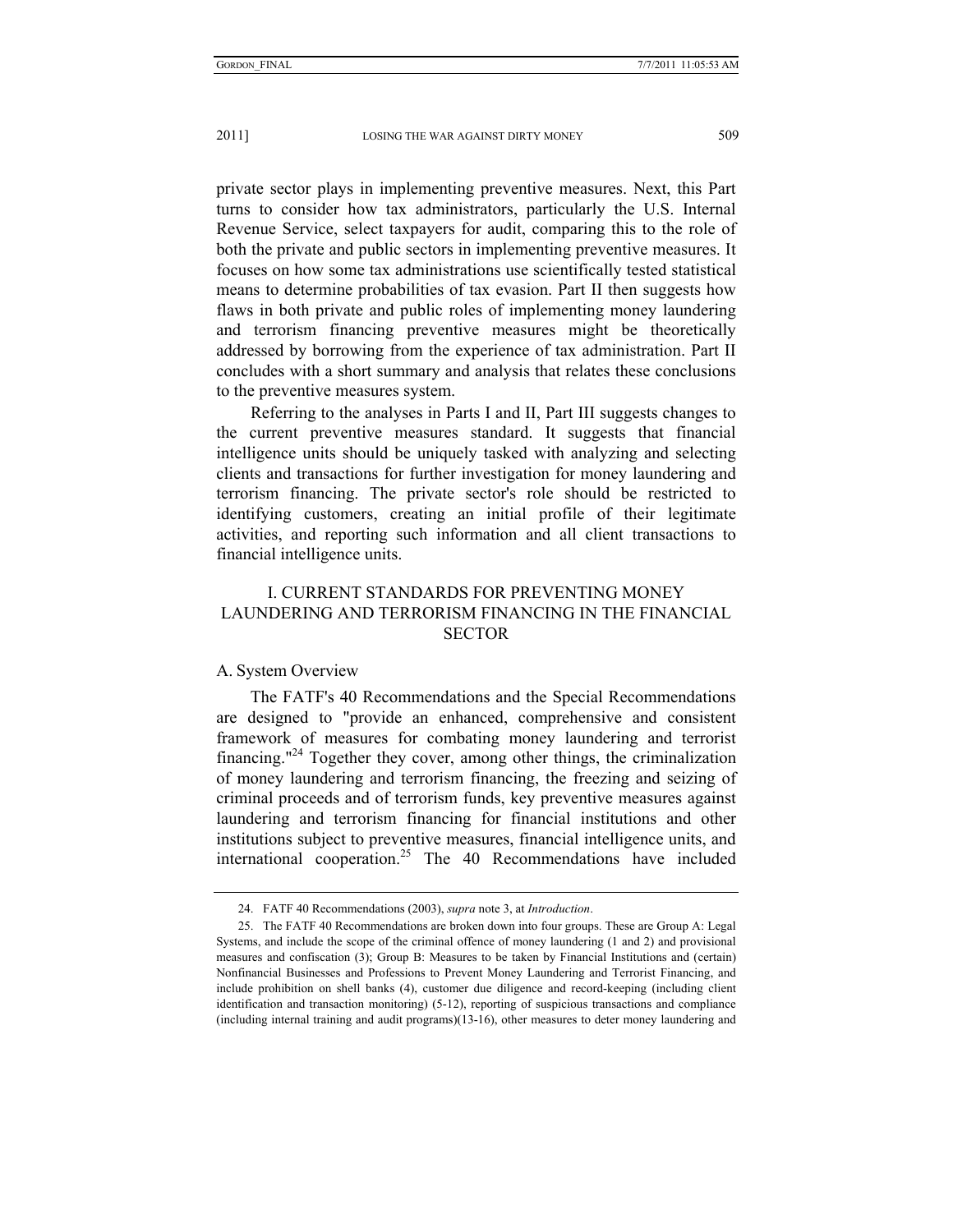similar preventive measure requirements since the original  $1990$  draft.<sup>26</sup> In effect, these Recommendations divide the responsibility for preventing and uncovering money laundering between the private and public sector.

# B. Private Sector Role

FATF Recommendations 5 through 13 plus 21 and 22 (and the relevant materials in the accompanying Methodology for assessment of compliance) set out the part of the preventive measures system that applies to the private sector. Unfortunately these Recommendations are not a model of clarity and are not easy for non-experts to comprehend.<sup>27</sup> However, they are designed to create a five-part requirement:<sup>28</sup>  $(1)$ 

 26. Since 1990 there has been a progressive expansion of those persons who must follow the "preventive measures" provisions in the FATF 40 Recommendations. FATF Recommendations (1990), *supra* note 3 at Recommendation 5, FATF Recommendations (1996), *supra* note 3 at Recommendation 5. The current definition of financial institutions includes include any person who engages in acceptance of deposits and other repayable funds from the public; lending; financial leasing; the transfer of money or value; issuing and managing means of payment (e.g. credit and debit cards, checks, traveler's checks, money orders and bankers' drafts, electronic money); financial guarantees and commitments; trading in money market instruments (checks, bills, CDs, derivatives etc.), foreign exchange, exchange, interest rate and index instruments, transferable securities, commodity futures trading; participation in securities issues and the provision of financial services related to such issues; individual and collective portfolio management; safekeeping and administration of cash or liquid securities on behalf of other persons; otherwise investing, administering or managing funds or money on behalf of other persons; and underwriting and placement of life insurance and other investment related insurance, money, and currency changing. Methodology, *supra* note 10, at 65-66. Since 2003 most of the preventive measures prescribed for financial institutions have been extended to certain designated non-financial businesses and persons, including casinos (which also includes internet casinos), real estate agents, dealers in precious metals, dealers in precious stones, lawyers, notaries, and other independent legal professionals and accountants, and trust and company service providers. *Id.* at 62.

 27. In 2002 an attempt was made by the International Monetary Fund to reorganize the preventive measures Recommendations into a more accessible, coherent whole. However, in a series of meetings in 2002 delegations to the FATF rejected the effort.

 28. A working group consisting of the Commonwealth Secretariat, the United Nations Office on Drugs and Crime, the World Bank, and the IMF has drafted a model regulation for the prevention of

terrorist financing (including sanctions for failure to comply with the Recommendations) (17-20), measures to be taken with respect to countries that do not or insufficiently comply with the FATF Recommendations (21-22), and regulation and supervision (23-25); Group C: Institutional and other Measures Necessary in Systems for Combating Money Laundering and Terrorism Financing, and include competent authorities, their powers and resources (including the establishment of a financial intelligence unit) (26-32) and transparency of legal persons and arrangements (33 and 34); and Group D: International Co-operation, including implement various treaties (35), mutual legal assistance and extradition (36-39), and other forms of co-operation (40). The IX Special Recommendations include ratification and implementation of UN instruments (I), criminalizing the financing of terrorism and associated money laundering (II), freezing and confiscating terrorist assets (III), reporting suspicious transactions related to terrorism (also required in Recommendation 13) (IV), international co-operation, (pay special attention to) alternative remittance systems (VI), (special rules on) wire transfers (VII), (pay special attention to) non-profit organizations (VIII), and cash couriers (IX). FATF 40 Recommendations and IX Special Recommendations, *supra* note 3.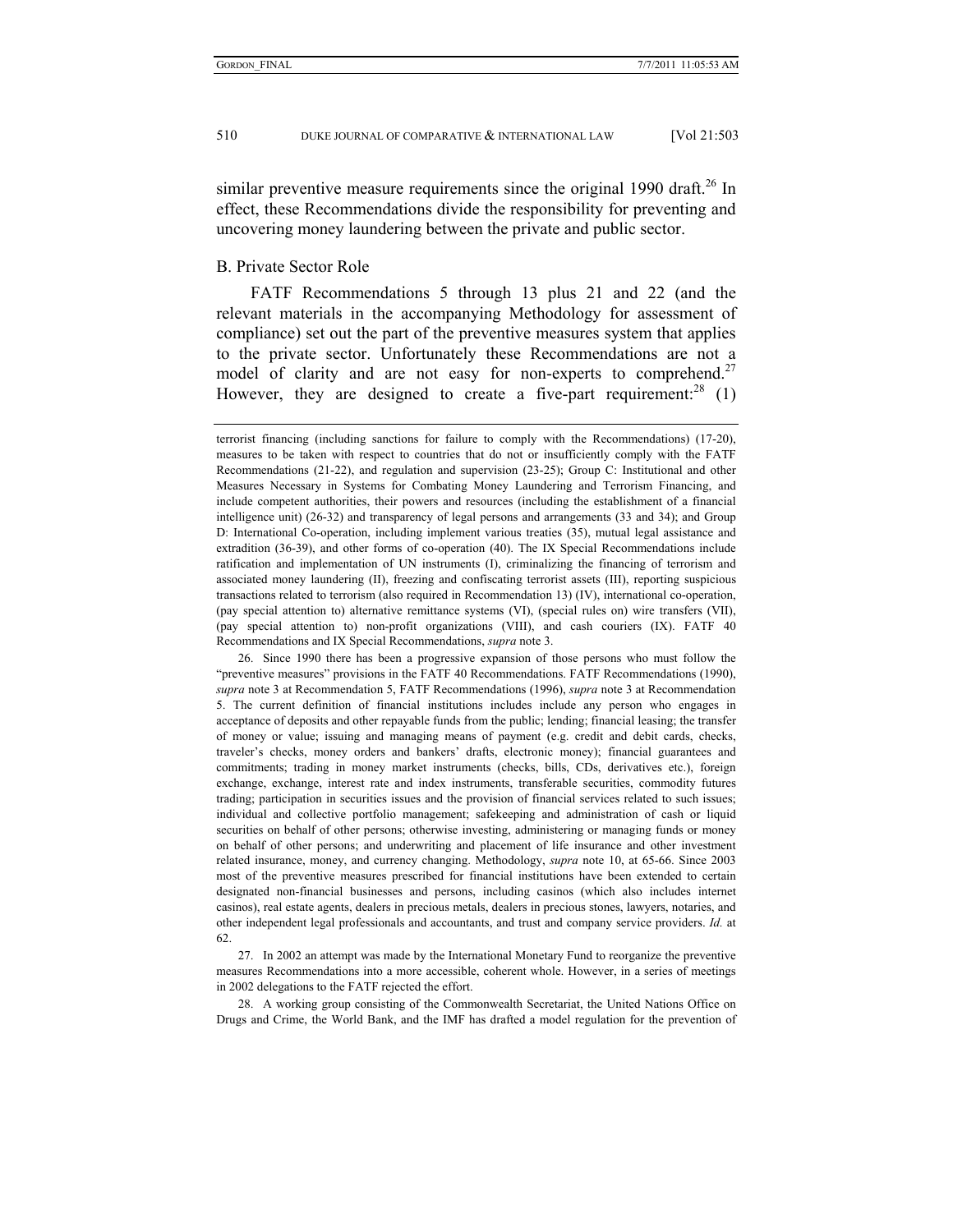establish and maintain customer identity (including beneficial owner and controller of the legal title holder of the account); (2) create and maintain an up-to-date customer profile;<sup>29</sup> (3) monitor transactions to see if they fit with the customer profile of transactions that are legitimate; (4) if not, examine further any such transaction to see if it might represent the proceeds of crime or financing of terrorism, including by examining the source of funds; and (5) if so, report the transaction to the financial intelligence unit, along with a description of why the financial institution believes that the transaction is suspicious.<sup>30</sup> Recommendations 18, 19, and 26 through 34 (and the relevant materials in the accompanying Methodology for assessment of compliance) address both the supervisory system to ensure that the private sector complies with their preventive measures requirements and the criminal investigation and prosecution system.

As shall be seen, the private sector's role focuses on three basic objectives. The first is to help exclude from the financial system possible criminal and terrorist elements. It does this by making financial institutions and other institutions subject to preventive measures identify and profile potential (and, periodically, existing) customers to screen out possible criminals and terrorists.<sup>31</sup> The second is to make available to law enforcement financial information that can be used in criminal investigations or as evidence in a prosecution. It does this by requiring the private sector to maintain records of the identity of all clients and their transactions.<sup>32</sup> The third is to identify customers who might be criminals or terrorists so that law enforcement can decide whether to investigate and prosecute such persons. It does this by requiring the private sector to monitor customer transactions based on their profiles and report to law

money laundering and the financing of terrorism as part of a model law on antimony laundering and terrorism financing. The Model Regulation implements these FATF Recommendations based on the regulatory frameworks in the U.K., Canada, Australia, and Hong Kong. Article 5.1(a)–(e) of the Model Regulation outlines CDD as the "(a) identification of customers, including beneficial owners; (b) gathering of information on customers to create a customer profile; (c) application of acceptance policies to new customers; (d) maintenance of customer information on an ongoing basis; [and the] (e) monitoring of customer transactions." Model Regulation (2006) (on file with the U.N Office on Drugs and Crime)*.* Article 10 describes a customer profile as being "of sufficient nature and detail . . . to monitor the customer's transactions, apply enhanced customer due diligence where necessary*,* and detect suspicious transactions." *Id.*

 <sup>29.</sup> If a new customer profile suggests that the customer is opening an account with proceeds of crime are involved the financial institution should go directly to Step 4. *Id.*

<sup>30</sup>*. See infra* notes 52–55 and accompanying text.

<sup>31</sup>*. See infra* notes 38–48 and accompanying text.

<sup>32</sup>*. See infra* notes 49–51 and accompanying text.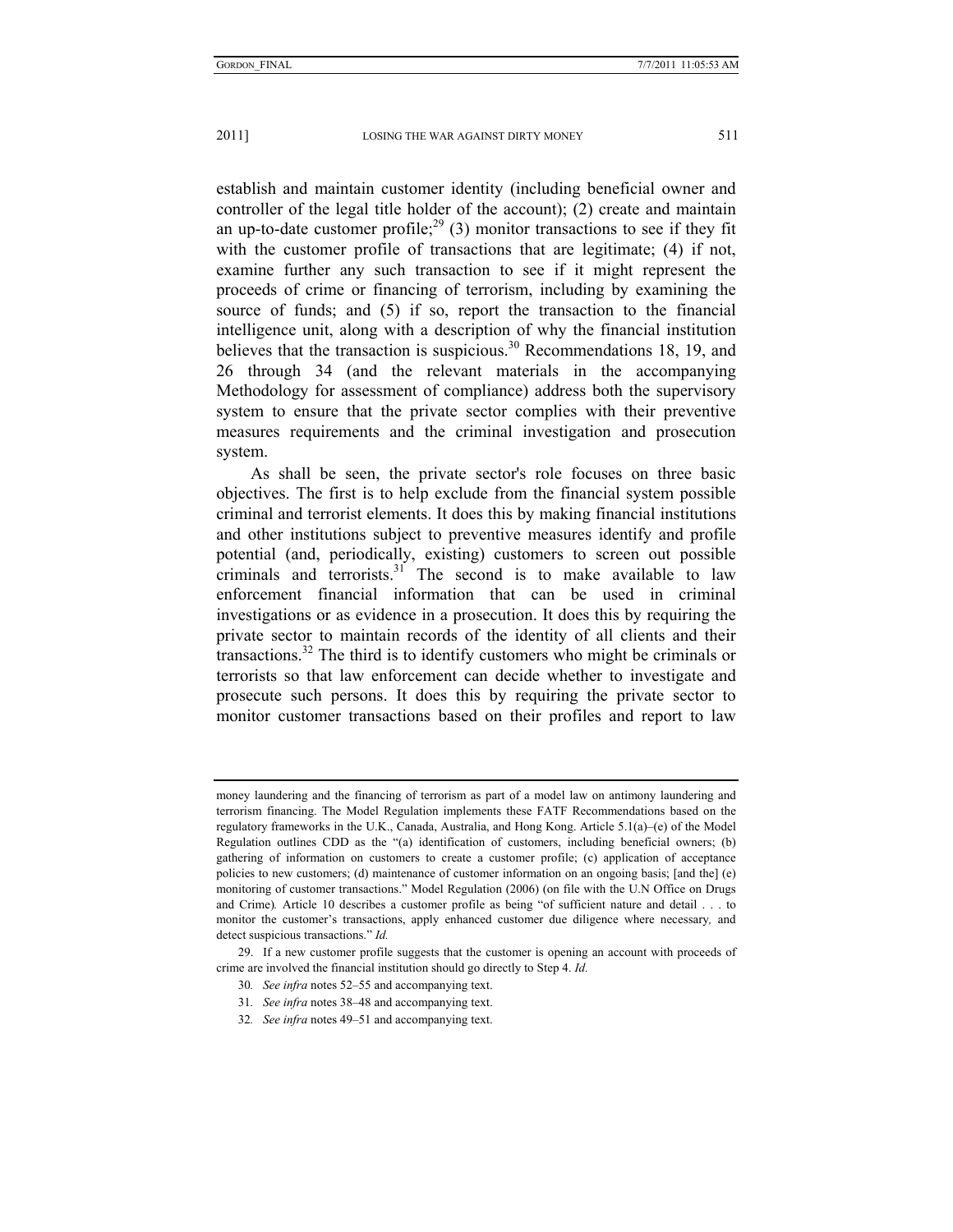enforcement those that raise suspicion that criminal proceeds or terrorism financing are involved. $33$ 

The United States largely complies with these requirements through statutory and regulatory measures (although it does not extend these requirements to all those designated non-financial businesses and persons as defined in the Methodology), as well as through guidance issued to financial institutions.<sup>34</sup> The European Union also largely complies through both Directives (essentially instructions to members of the Union) and implementing legislation at the member country level.<sup>35</sup> The language used to implement the Recommendations is often similar to that found in the Recommendations.<sup>36</sup>

Experience suggests that while the second objective appears to work rather well, the first may work less well, and the third may rarely work at all. $37$ 

1. Customer Identification, Customer Profiling, Record-Keeping

FATF Recommendation 5 requires that financial institutions identify their customers, including the beneficial owner of a customer account, which, in the case of legal persons (and other legal arrangements such as trusts), includes taking "reasonable measures" to identify the physical

<sup>33</sup>*. See infra* notes 52–64 and accompanying text.

 <sup>34.</sup> FINANCIAL ACTION TASK FORCE, THIRD MUTUAL EVALUATION REPORT ON ANTI-MONEY LAUNDERING AND COMBATING THE FINANCING OF TERRORISM, UNITED STATES OF AMERICA 83-197 (financial institutions), 198–226 (designated non-financial businesses and persons) (2006), *available at*  http://www.fatf-gafi.org/dataoecd/44/9/37101772.pdf [hereinafter U.S. MUTUAL EVALUATION REPORT]. *See also* M. MAUREEN MURPHY, CRS REPORT FOR CONGRESS: INTERNATIONAL MONEY LAUNDERING ABATEMENT AND ANTI-TERRORISM FINANCING ACT OF 2001, *available at*  http://epic.org/privacy/financial/RL31208.pdf; Megan Roberts, *Big Brother Isn't Just Watching You, He's Also Wasting Your Tax Payer Dollars: An Analysis of the Anti-Money Laundering Provisions of the USA Patriot Act,* 56 RUTGERS L. REV. 573, 586 (2004). Regulations on customer identification are found in 31 C.F.R. § 103.121. 31 U.S.C. § 5314(b) (2006) authorizes the Secretary of the Treasury to require financial institutions to report suspicious transactions. It is implemented at 21 C.F.R. § 21.110. There are similar customer identification rules for securities broker-dealers, mutual funds, and futures commission merchants and introducing brokers in commodities. Financial Recordkeeping and Reporting of Currenct and Foreign Transactions, 31 CFR § 103.122, 131 (2006); ASD, NOTICE TO MEMBERS 02-21 5–7 (2002); NASD, NOTICE TO MEMBERS 03-34 (2003). Under 31 CFR § 103.137(c), a life insurer is required to have policies and procedures for obtaining "all relevant customer-related information necessary for an effective anti-money laundering program."

 <sup>35.</sup> Sorcher, *Lost in Implementation*, *supra* note 3, at 408–10.

 <sup>36.</sup> In the course of his assessment work for the International Monetary Fund and the World Bank the author of this Article has reviewed implementing statutory and regulatory language in The British Virgin Islands, Hong Kong, Niger, the Philippines, Rwanda, Sierra Leone, and the United Kingdom and often found language nearly identical to that used in the Recommendations and Methodology. This may be due to decisions to enact the two verbatim so as to ensure that legislation complies with the standard.

<sup>37</sup>*. See infra* Part I.D.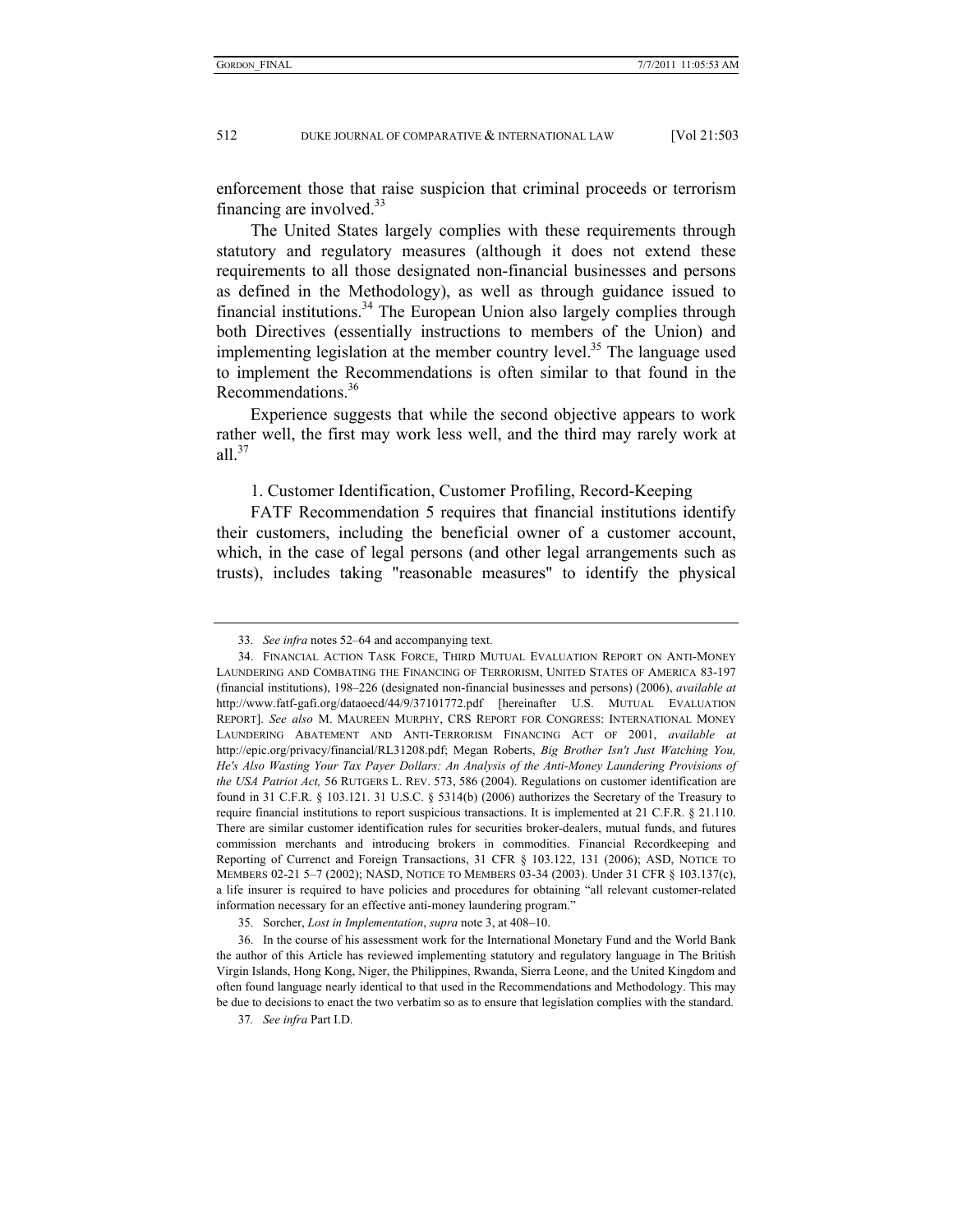persons who own or control the legal person.<sup>38</sup> Recommendation 12 extends these requirements to certain designated non-financial businesses and persons, which include casinos (which often deal with cash that can be exchanged for chips and visa versa, providing laundering opportunities), real estate agents (in part because real estate is often of high value, it is often used as an investment vehicle by launderers), dealers in precious metals (included for similar reasons, plus the fact that the ownership of precious metals can be easily transferred), lawyers, notaries, and persons who assist in the setting up of trusts and companies (these are often professionals who assist launderers in hiding assets). For simplicity this Article will refer to those private sector persons subject to preventive measures requirements as "financial institutions and Designated NonFinancial Businesses and Professions ("DNFBP")."39 Although neither the Recommendation itself nor the Methodology uses the term "client profile," Recommendation 5 requires that the financial institution and DNFBP "determine the purpose and intended nature of the business relationship" of a potential (and periodically, of a current) client and a "knowledge of the customer, their business and risk profile, including, where necessary, the source of funds."<sup>40</sup>

This serves two purposes. If a potential client's identity and profile cannot be established, the financial institution and certain others must terminate the business relationship. $41$  Second, future transactions of accepted clients can be measured against this baseline of normal or typical transactions. Specifically, financial institutions and DNFBP must "understand the purpose, intended relationship, and conduct with the customer, undergo ongoing customer due diligence in the business relationship," and must undertake a "scrutiny of transactions through the course of the relationship to ensure that the transactions being conducted are consistent with the institution's knowledge of the customer, its business and risk profile, including, where necessary, the source of funds."42 In the event the financial institution and DNFBP cannot comply, the financial institution should terminate business relations or not undertake a

 <sup>38.</sup> FATF 40 Recommendations (2003), *supra* note 3, at Recommendation 5. The Methodology allows an exception from this latter requirement in the event the legal person is a public company. Methodology, *supra* note 10, at Criterion 5.5.2(b).

 <sup>39.</sup> FATF 40 Recommendations (2003), *supra* note 3, at Recommendation 12. Recommendation 22 requires that the principles applicable to financial institutions also be applied to branches and majority owned subsidiaries located abroad. *Id.* at Recommendation 22.

<sup>40</sup>*. Id.* at Recommendation 5.

 <sup>41.</sup> Recommendation 18 also forbids financial institutions to transact business with shell banks and "guard against" establishing relations with those that do. *Id.* at Recommendation 18.

<sup>42</sup>*. Id.* at Recommendation 5.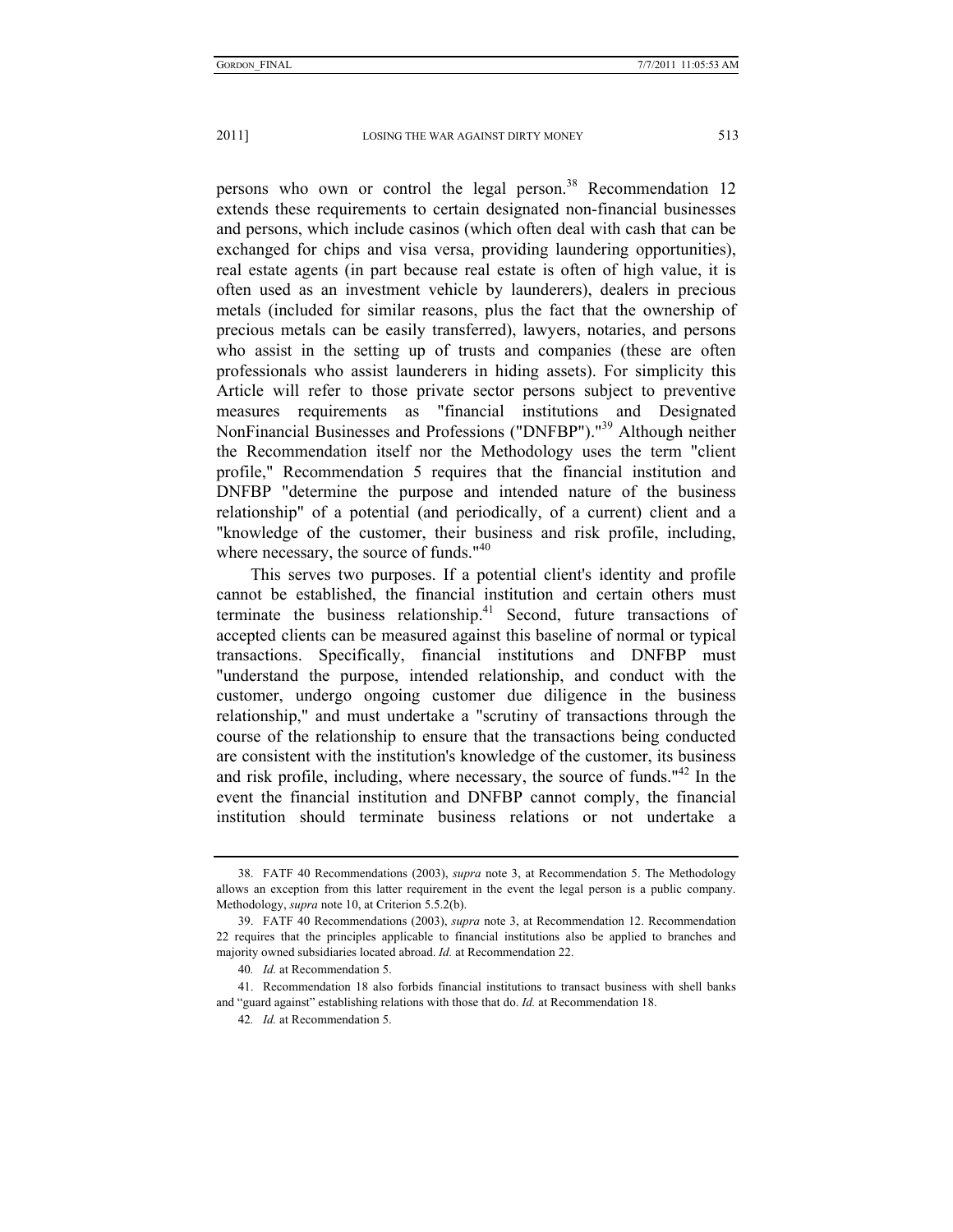transaction.<sup>43</sup> Second, the client profile allows the financial institution and DNFBP to monitor client transactions to see if they are unusual compared with the profile.

A key development in the 2003 Recommendations was the adoption of an optional risk-based approach for certain preventive measures.<sup>44</sup> According to the Financial Action Task Force the adoption of risk sensitivity "involve[s] identifying and categorizing money laundering risks and establishing reasonable controls based on risks identified  $\dots$ .  $145$  This risk-based program contrasts with the previous one where each of the FATF Recommendations was to be implemented objectively regardless of relative risk levels.<sup>46</sup> FATF Recommendation 5 now allows financial institutions and DNFBP to determine the extent of such measures on a risksensitive basis, depending on the type of customer, business relationship, or transaction.<sup>47</sup> Other Recommendations address new technologies and reliance on third parties for due diligence.<sup>48</sup>

 45. FATF, GUIDANCE ON THE RISK-BASED APPROACH TO COMBATING MONEY LAUNDERING AND TERRORIST FINANCING: HIGH LEVEL PRINCIPLES AND PROCEDURES 1–2 (2007), *available at* http://www.fatf-gafi.org/dataoecd/43/46/38960576.pdf [hereinafter FATF, GUIDANCE ON THE RISK-BASED APPROACH]. The United States has adopted a risk-based system. FFIEC, Bank Secrecy Act / Anti-Money Laundering Examination Manual 11–27, I-1, K-1, M-1, M-2 (2006) [hereinafter FFIEC MANUAL].

 46. FATF 40 Recommendations, *supra* note 3. According to the FATF, the new focus on risk allows financial institution and DNFBP and supervisory authorities to be more efficient and effective in their use of resources and minimize burdens on customers, although it does not say exactly how. GUIDANCE ON THE RISK-BASED APPROACH*, supra* note 45, at 2. During the years when the FATF was considering the adoption of a risk based-approach disagreement tended to arise at between those FATF delegates from a law enforcement background and those from a regulatory, particularly bank regulatory background, with the latter arguing in favor of a risk-based approach. In general, the banking regulators were used to dealing with concepts of risk while law enforcement was not. "Supervisors must be satisfied that banks and banking groups have in place a comprehensive risk management process (including Board and senior management oversight) to identify, evaluate, monitor and control or mitigate all material risks . . . " BASEL COMMITTEE ON BANKING SUPERVISION, CORE PRINCIPLES FOR EFFECTIVE BANKING SUPERVISION, Principle 7 (2006), *available at* http://www.bis.org/publ/ bcbs129.pdf.

 47. FATF 40 Recommendations, *supra* note 3, at Recommendation 5. The Methodology goes on to provide certain examples of higher risk categories. Methodology, *supra* note 10, at Criteria 5.8 and 5.9. Recommendation 6 singles out a particular category of customers, those individuals who are or have been entrusted with prominent public functions in a foreign country, as well as family members or close associates, which are termed "politically-exposed persons." FATF 40 Recommendations, *supra*  note 3, at Recommendation 6. It requires financial institutions and DNFBP to have risk management systems to determine if customers are politically-exposed persons and to take reasonable measures to

 <sup>43.</sup> It should also be made mandatory to file a suspicious transaction report to the Financial Intelligence Unit, but is not required to do so. *Id*. at Recommendation 13.

 <sup>44.</sup> This had been highly controversial. During this time the author participated in many of the FATF working group meetings concerning adoption of such an approach. The 1996 version of the Recommendations did not include any references to a risk-based approach. The author was present during many of these discussions.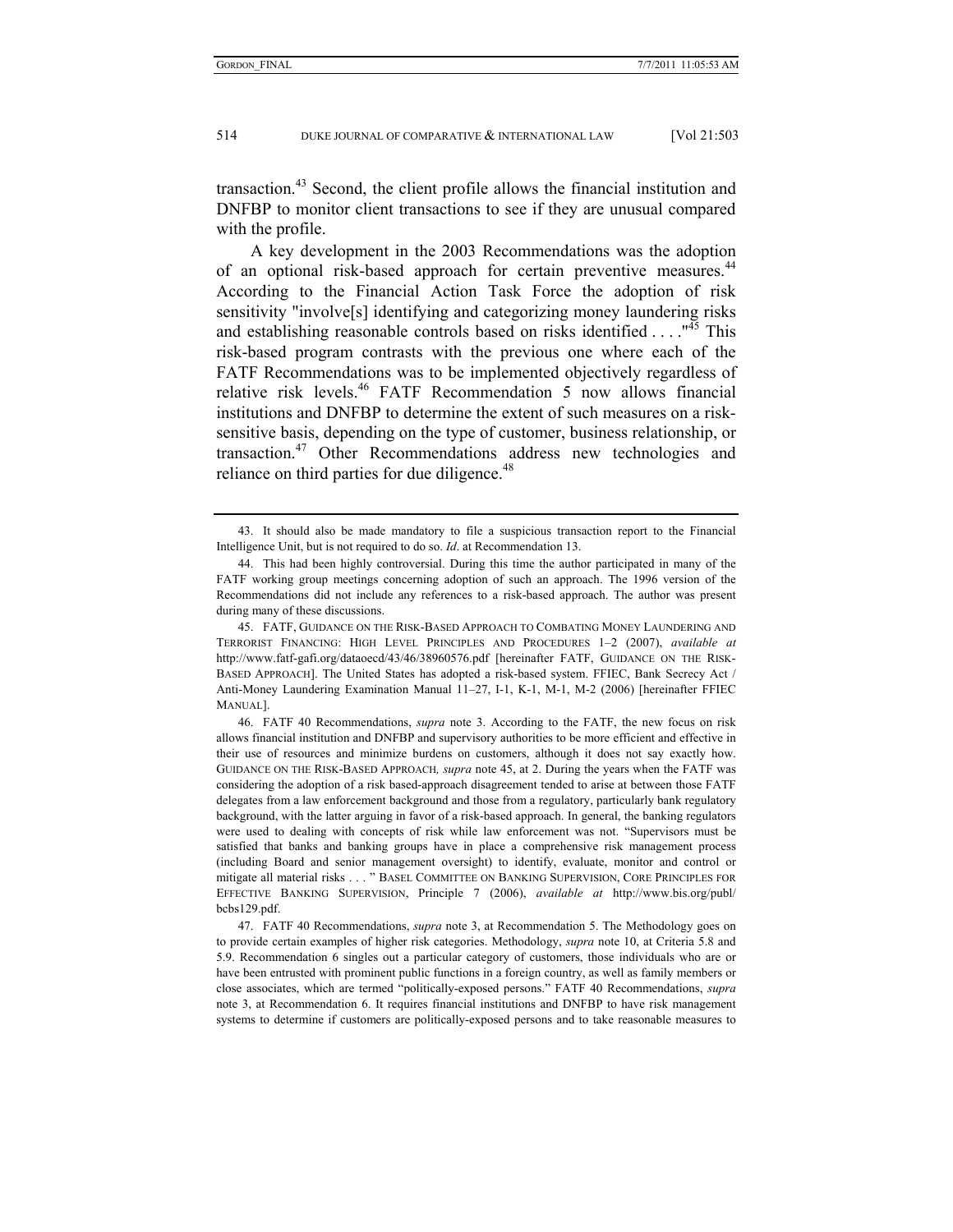Recommendation 10 requires that financial institutions and DNFBP maintain customer records, including identification records and transaction records sufficient to permit reconstruction of individual transactions sufficient for evidence in a prosecution, and that these records be maintained for at least 5 years and be available for inspection by competent authorities<sup>49</sup> (Special Recommendation VII provides more detail with respect to wire transfers).<sup>50</sup> This, along with Recommendation 5, allows investigative and prosecutorial authorities to "follow the money" of criminal suspects. $51$ 

2. Transaction Monitoring and Suspicious Transaction Reporting

Recommendation 11 requires that financial institutions and DNFBP pay special attention to "complex, unusual large transactions, and unusual patterns" of transactions with no "apparent economic or visible lawful purpose," examine "as far as possible" the background and purpose of such transactions, and establish the findings in writing.<sup>52</sup> This requirement is separate from Recommendation 5's requirement for ongoing customer due diligence with respect to "scrutiny of transactions."<sup>53</sup> Recommendation 13 requires that a financial institution and DNFBP report promptly to the governmental financial intelligence unit if it "suspects" or has "reasonable grounds" to suspect that funds are the proceeds of a criminal activity. The

establish the "source of wealth and source of funds" and to "conduct enhanced ongoing monitoring of the business relationship." In other words, if a customer is a politically exposed person the financial institution and certain others must always take measures to establish the source of funds. Recommendation 6 was added in 2003 to address a perceived public backlash against developed country banks that had laundered the proceeds of developed country dictators. *Id.*

 <sup>48.</sup> Under FATF Recommendation 8, financial institutions "should pay special attention to any money laundering threats that may arise from new or developing technologies" and must have "policies and procedures in place" to address any specific risks associated with non-face to face business relationships or transactions. *Id*. at Recommendation 8. FATF Recommendation 9 permits financial institutions to rely on third parties to undertake some due diligence measures in certain cases. *Id*. at Recommendation 9.

 <sup>49.</sup> FATF Recommendation 10 requires financial institutions to keep and maintain client account records, and that they "must be sufficient to permit reconstruction of individual transactions (including the amounts and types of currency involved if any) so as to provide, if necessary, evidence for prosecution of criminal activity." *Id*. at Recommendation 10. 'Competent authorities' refers to all administrative and law enforcement authorities concerned with combating money laundering and terrorist financing, including the financial intelligence unit and supervisors. Methodology, *supra* note 10, at page 62.

 <sup>50.</sup> IX Special Recommendations, *supra* note 3, at Special Recommendation VII.

 <sup>51.</sup> The United States has put in place similar rules. FFIEC MANUAL, *supra* note 45, at 21, 118– 22, 261–64.

 <sup>52.</sup> FATF 40 Recommendations, *supra* note 3, at Recommendation 11.

<sup>53</sup>*. Id.* at Recommendation 5.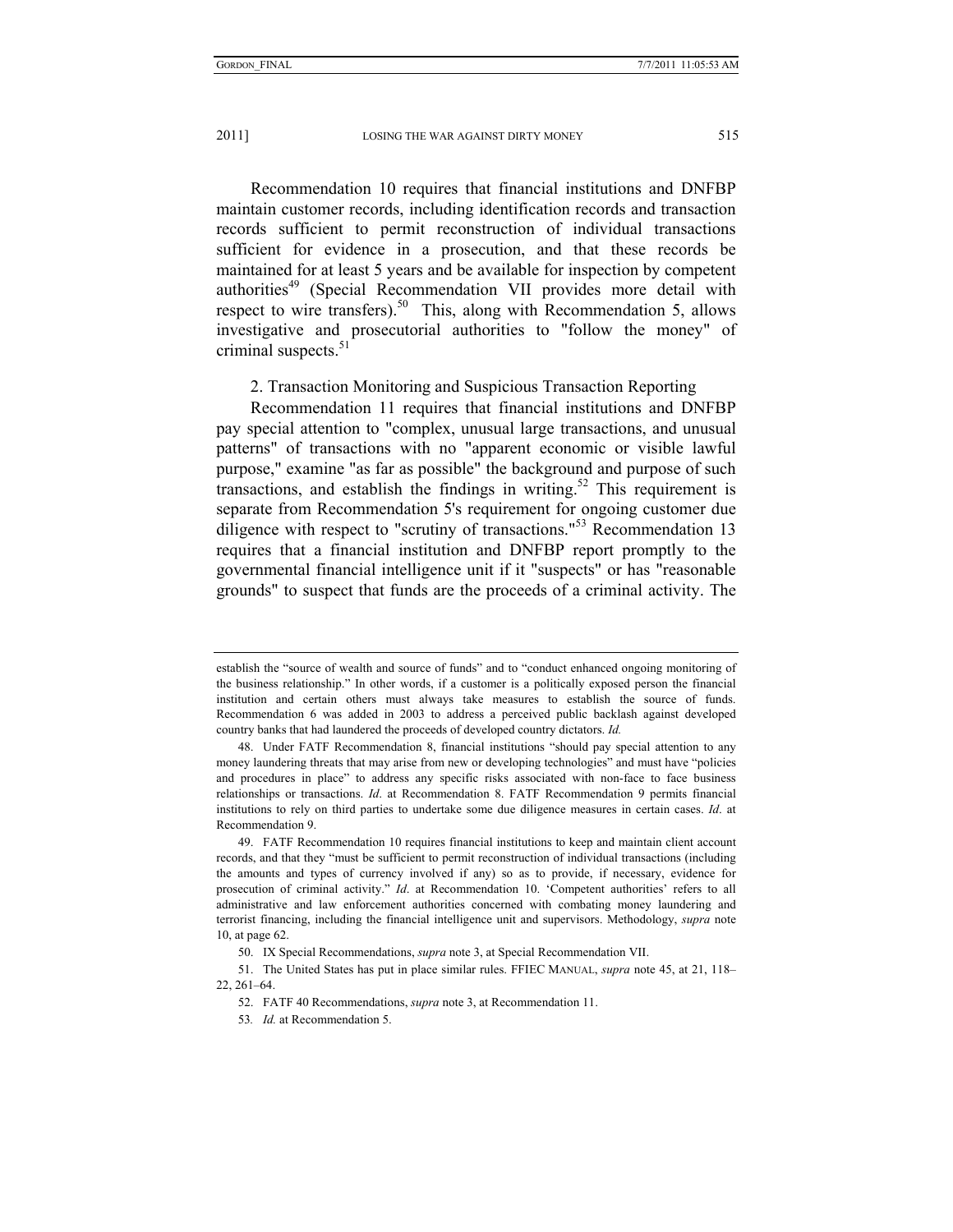Methodology describes this as filing a suspicious transaction report.<sup>54</sup> Special Recommendation IV further requires financial institutions and DNFBP to file reports if they suspect terrorism financing.<sup>55</sup> It is these Recommendations, along with Recommendation 5, that create the system requiring financial institution and DNFBP to monitor customer transactions based on their profiles and to report to law enforcement those that raise suspicion that criminal proceeds or terrorism financing might be involved. Recommendation 15 requires financial institutions to develop internal policies, procedures, and controls for anti-money laundering programs, including compliance management arrangements, internal training, and audit capacities.<sup>56</sup> Recommendation 16 extends most of these requirements to the same DNFBP as found in Recommendation 12, although not all. $57$ 

An essential aspect of this part of the preventive measures system should be emphasized. Financial institutions and DNFBP must design and implement their own systems.<sup>58</sup> While the five-part requirement describes

57*. Id.* at Recommendation 16. Recommendation 14 protects financial institution and DNFBP from any liability for filing suspicious activities reports and prohibits the reporting person from revealing that such reports are being made (known as the prohibition against tipping off). U.S. rules comply with these requirements, except that DNFBP include casinos only. 31 CFR § 103.18,19 (2006).

58*. See, e.g.*, FATF 40 Recommendations, *supra* note 3, at Recommendation 5 ("Financial institutions *should undertake* customer due diligence measures . . . but *may determine the extent* of such measures on a risk sensitive basis . . . .") (emphasis added); *Id.* at Recommendation 6 (Financial systems *should "[h]ave appropriate risk management systems*") (emphasis added); *Id.* at Recommendation 8 ("Financial institutions *should have policies and procedures in place* to address any specific risks associated with nonface to face business relationships or transactions.") (emphasis added); *Id.* at Recommendation 9 ("[a] financial institution *should satisfy itself* that the third party is regulated and supervised for, and has measures in place to comply with CDD requirements in line with Recommendations 5 and 10") (emphasis added); *Id.* at Recommendation 10 ("[R]ecords *must be sufficient* to permit reconstruction of individual transactions (including the amounts and types of currency involved if any) so as to provide, if necessary, evidence for prosecution of criminal activity.") (emphasis added); *Id.* at Recommendation 11 ("Financial institutions *should pay special attention* to all complex, unusual large transactions . . . . The background and purpose of such transactions *should, as far as possible, be examined*, the findings established in writing, and be available to help competent authorities and auditors.") (emphasis added); *Id.* at Recommendation 13("If a financial institution *suspects or has reasonable grounds to suspect* that funds are the proceeds of a criminal activity, or are related to terrorist financing it should be required . . . to report promptly its suspicions. . . .") (emphasis added); *Id.* at Recommendation 15 ("Financial institutions *should develop program[]s* against money

<sup>54</sup>*. Id .*at Recommendation 13.

 <sup>55.</sup> IX Special Recommendations, *supra* note 3, at Special Recommendation IV. Recommendation 21 requires that financial institutions and DNFBP pay "special attention" to business relationships and transactions with persons from countries that do not or insufficiently apply the FATF Recommendations (although it does not say how this is to differ from non-special (average?) attention). FATF 40 Recommendations, *supra* note 3, at Recommendation 21. This Recommendation raises the costs of doing business with persons from countries that do not sufficiently apply the Recommendations as a whole. This creates a financial incentive for countries to implement the Recommendations, especially as determined by assessment reports.

 <sup>56.</sup> FATF 40 Recommendations, *supra* note 3, at Recommendation 15.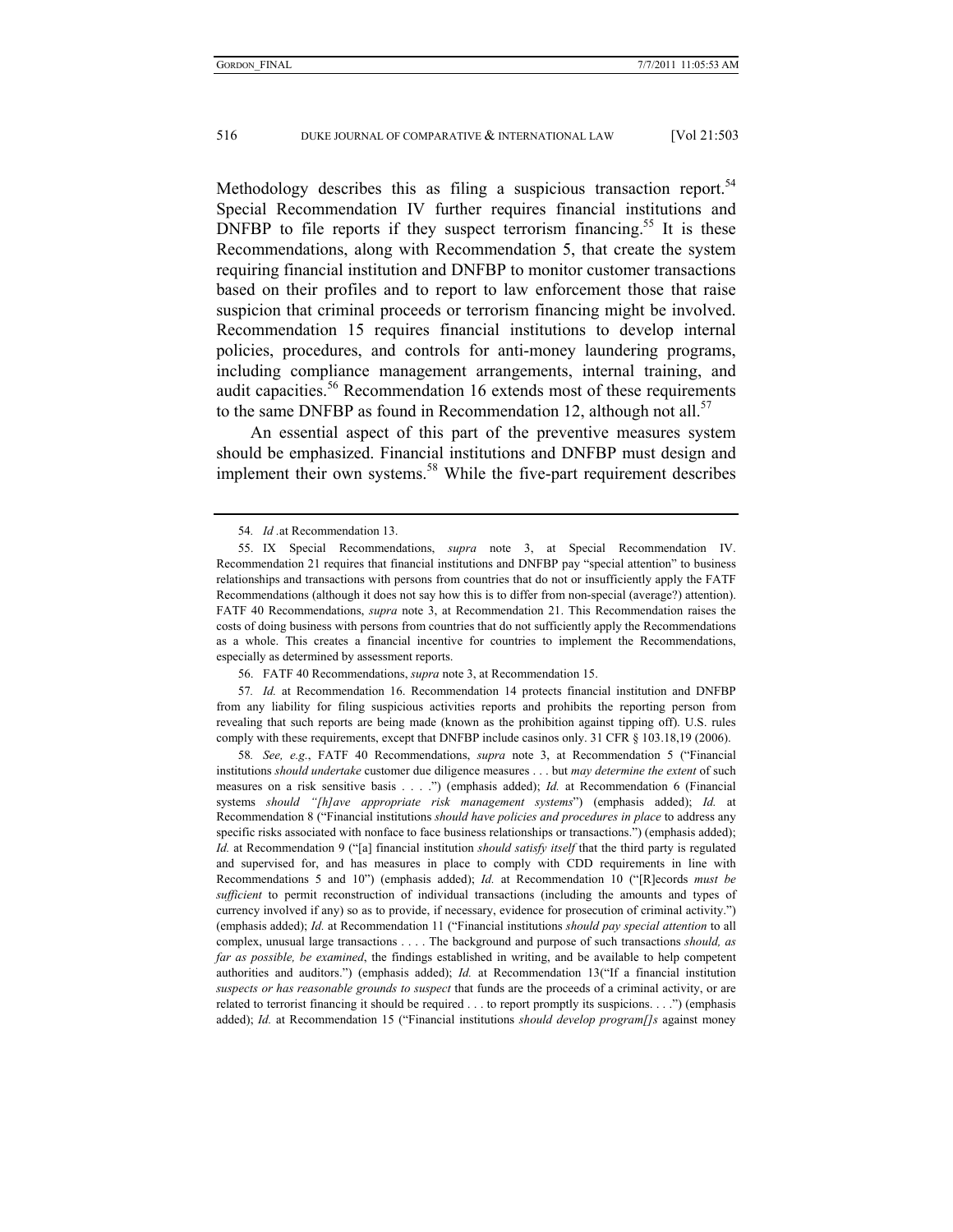what these systems are supposed to accomplish, it does not provide any detail as to how they are supposed to do it. Financial institutions and DNFBP are not told how to implement those requirements. An exception to this is Recommendation 25, which requires that government authorities establish guidelines and provide feedback to assist financial institutions and others subject to preventive measures, in particular "in detecting and reporting suspicious transactions."59 Both how governmental agencies provide guidelines and feedback, and how the private sector implements its preventive measure requirements, are discussed below.

# C. Public Sector Role

# 1. Overview

Recommendations 18, 19, and 26 through 32 (and the relevant materials in the accompanying Methodology for assessment of compliance) address both the supervisory system to ensure private sector compliance with its preventive measures requirements and the criminal investigation and prosecution system for state law enforcement authorities.<sup>60</sup> As shall be seen, the public sector's role focuses on three basic objectives. The first is to ensure the private sector's compliance with their preventive measure responsibilities.61 Essentially, governmental authorities must supervise and regulate financial institutions and DNFBP to ensure compliance. This must include both guidance and examination functions, including the potential application of sanctions. The second is to ensure that suspicious transaction reports lead to the investigation of appropriate cases of suspected crime and terrorism.62 Essentially, a financial intelligence unit receives and analyzes these reports along with other key information. It then decides which should be further investigated $63$  and forwards these to the appropriate government agency (typically the police). They then, sometimes in consultation with state prosecutors, decide whether and how to go forward $64$ 

61*. See infra* notes 79–83 and accompanying text.

- 63*. See infra* notes 86–89 and accompanying text.
- 64*. See infra* notes 214–215 and accompanying text.

laundering and terrorist financing . . . [including] *[t]he development of internal policies, procedures and controls, including appropriate compliance management arrangements* . . . .") (emphasis added).

<sup>59</sup>*. Id.* at Recommendation 25.

 <sup>60.</sup> Recommendations 18 and 19 are listed under the preventive measures section of the FATF Recommendations, 26 through 32 are under "C. Institutional and other Measures Necessary in systems for Combating Money Laundering and Terrorist Financing: Competent authorities, their powers and resources." *See* FATF 40 Recommendations, *supra* note 3.

<sup>62</sup>*. See infra* notes 86–89 and accompanying text.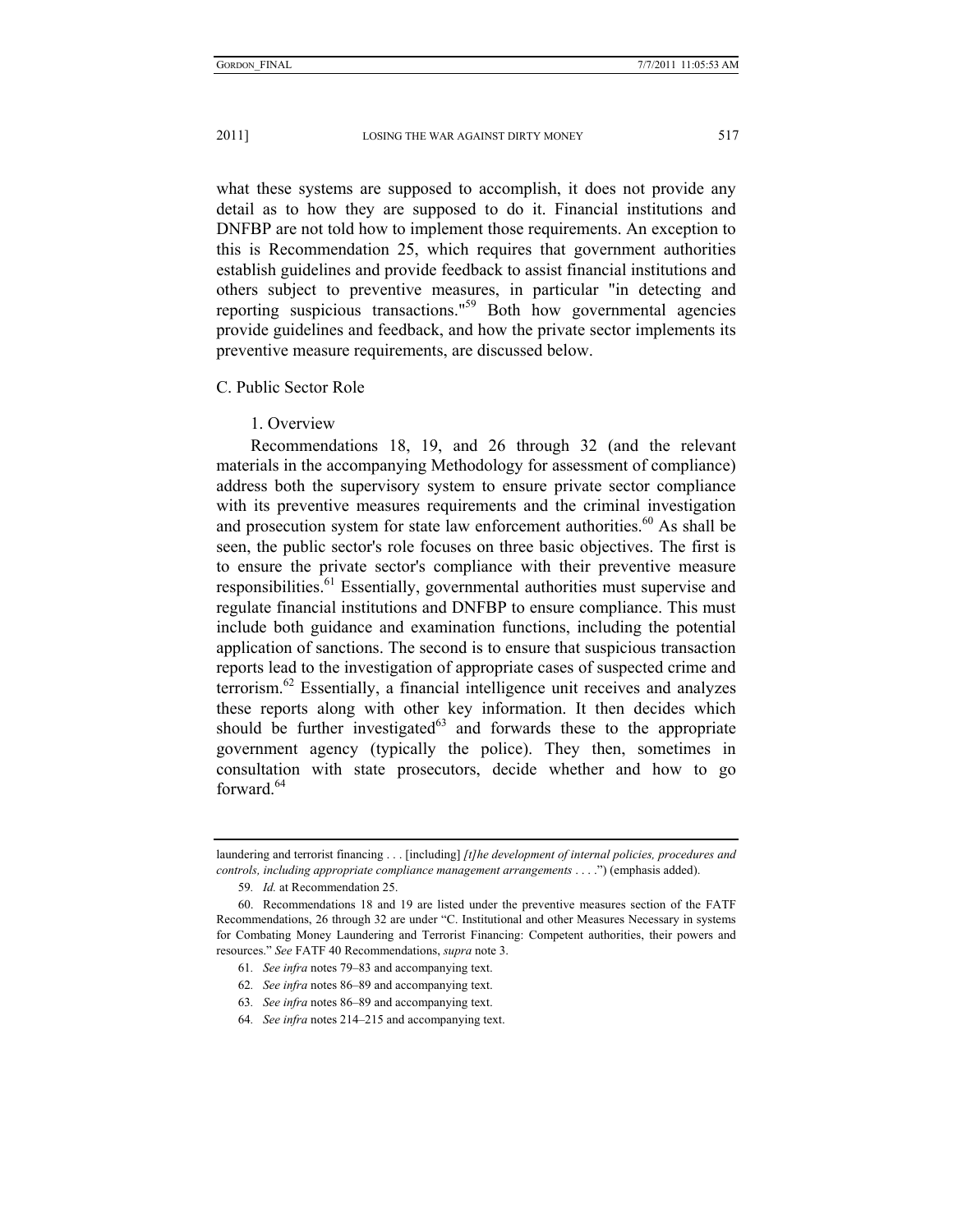## 2. Guidelines, Feedback, and Supervision

Recommendation 25 requires that government authorities establish guidelines and provide feedback to assist financial institutions and DNFBP, in particular "in detecting and reporting suspicious transactions."65 The Methodology goes further by stating that authorities should provide a description of money laundering and terrorism financing techniques and methods and any additional measures to ensure that the systems are implemented by financial institutions and DNFBP.<sup>66</sup> This includes information on current techniques, methods and trends (typologies),  $67$ examples of actual money laundering cases, and case by case feedback, including if a suspicious transaction report was found to relate to a legitimate transaction.<sup>68</sup>

In order to ensure compliance with the preventive measures, Recommendation 23 requires that financial institutions and DNFBP be subject to adequate regulation and supervision to ensure implementation of the preventive measures,<sup>69</sup> while Recommendations 29 and 17 require that supervisors have adequate powers to ensure compliance including the imposition of sanctions. $\frac{70}{6}$ 

68*. See supra* notes *47*, 58, and accompanying text.

 69. FATF 40 Recommendations, *supra* note 3, at Recommendation 23. Recommendation 24 extends this requirement to designated non-financial businesses and persons. *Id.* at Recommendation 24.

70*. Id.* at Recommendations 29, 17. U.S. laws also comply with these requirements. 31 C.F.R. § 103 (2004), 17 C.F.R. § 240.17a, 1.32–37 (1948). The U.S. has levied significant fines, as well as other supervisory and regulatory orders, against financial institutions and casinos. "Since September 11, FinCEN has imposed a number of fines on banks for failing to meet its reporting requirements. Moreover, those fines have been extraordinarily large. ABN AMRO, a large European bank, has been hit with a \$30 million fine (and more from state regulators). Western Union has also been hit with a \$30 million fine for its record-keeping failures. And, the Department of Justice has brought criminal prosecutions for anti-money-laundering violations, which resulted in a \$50 million civil monetary penalty against AmSouth and \$43 million in combined criminal and civil fines against Riggs Bank, which put the bank out of business." David Zaring & Elena Baylis, *Sending the Bureaucracy to War*, 92 IOWA L. REV. 1361, 1414–15 (2007) (citations omitted) [hereinafter Zaring & Baylis, *Bureaucracy to War*].

 <sup>65.</sup> FATF 40 Recommendations, *supra* note 3 at Recommendation 25.

 <sup>66.</sup> Methodology, *supra* note 10, at criteria 25.1–2.

 <sup>67. &</sup>quot;The methods used for laundering money and the financing of terrorism are in constant evolution. As the international financial sector implements the FATF standards, criminals must find alternative channels to launder proceeds of criminal activities and finance illicit activities. The FATF identifies new threats and researches money laundering and terrorist financing methods. FATF Typologies reports describe and explain the nature of these methods and threats, thus increasing global awareness and allowing for earlier detection." FATF, Methods and Trends, *available at*  http://www.fatf-gafi.org/pages/0,3417,en\_32250379\_32237202\_1\_1\_1\_1\_1,00.html.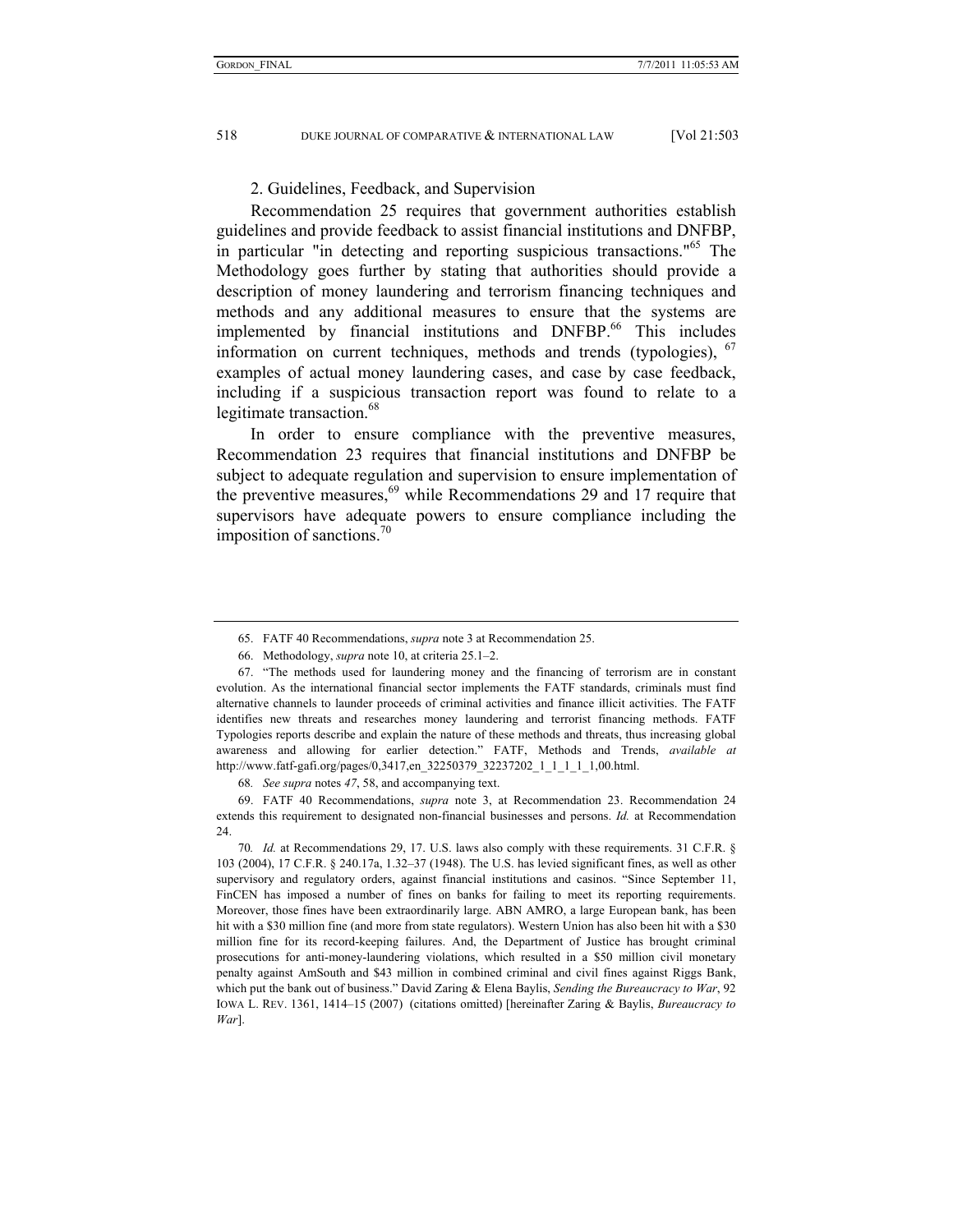The efficacy of these efforts and the resulting techniques that the private sector uses to implement preventive measure requirements are discussed below.

3. Suspicious Transaction Analysis and Referral for Investigation

Recommendation 26 requires that countries establish a financial intelligence unit<sup>71</sup> that serves as a national center for the receiving, analysis, and dissemination of suspicious transaction reports and other information regarding potential money laundering or terrorist financing. It further states that the financial intelligence unit should have access, directly or indirectly, on a timely basis to the financial, administrative, and law enforcement information that it requires to properly undertake its functions, including the analysis of suspicious transaction reports.<sup>72</sup> Recommendation 10 states that competent authorities (including financial intelligence units) should have access to records kept by financial institutions and DNFBP.<sup>73</sup> Finally, Recommendation 40 states that countries should ensure that their competent authorities provide the widest possible range of international cooperation to their foreign counterparts, including information relating to money laundering, provided that controls and safeguards are in place to ensure that information exchanged is used only in a manner consistent with obligations concerning privacy and data protection.<sup>74</sup> The Methodology further states that financial intelligence units should be authorized to allow foreign intelligence units to search their own databases, including law enforcement databases, subject to confidentiality safeguards limiting the

 <sup>71.</sup> The line between what some countries formally refer to as their financial intelligence unit and other law enforcement agencies is often blurry. IMF, FINANCIAL INTELLIGENCE UNITS: AN OVERVIEW 56 (2004), *available at* http://www.imf.org/external/pubs/ft/fiu/fiu.pdf [hereinafter IMF, FINANCIAL INTELLIGENCE UNITS]. This Article refers to the financial intelligence unit using a functional definition.

 <sup>72.</sup> FATF 40 Recommendations, *supra* note 3, at Recommendation 26. For example, FinCEN has access to numerous databases. These include several databases of criminal reports sourced from the Immigration and Customs Enforcement's TECS II system, the FBI's National Criminal Information Center, the Drug Enforcement Administration's Narcotics and Dangerous Drugs Information and NDIC Systems, the United States Secret Service database, and the United States Postal Inspection Service. It also has access to the Office of Foreign Assets Control's list of Specially Designated Nationals, the Social Security Administration's Death Master File, and the State Department's list of Designated Foreign Terrorist Organizations. It also has access to commercial database services from organizations such as Dun & Bradstreet, LEXIS/NEXIS, and credit bureaus as well as commercially available lists of "Politically Exposed Persons." FinCEN also maintains its own database of investigations and queries conducted through FinCEN's systems. FINCEN, FEASIBILITY OF A CROSS-BORDER ELECTRONIC FUNDS TRANSFER REPORTING SYSTEM UNDER THE BANK SECRECY ACT 9 (October 2006), *available at* http://www.fincen.gov/news\_room/rp/files/CBFTFS\_Complete.pdf [hereinafter FINCEN, CROSS-BORDER ELECTRONIC FUNDS].

 <sup>73.</sup> FATF 40 Recommendations, *supra* note 3, at Recommendation 10.

<sup>74</sup>*. Id.* at Recommendation 40.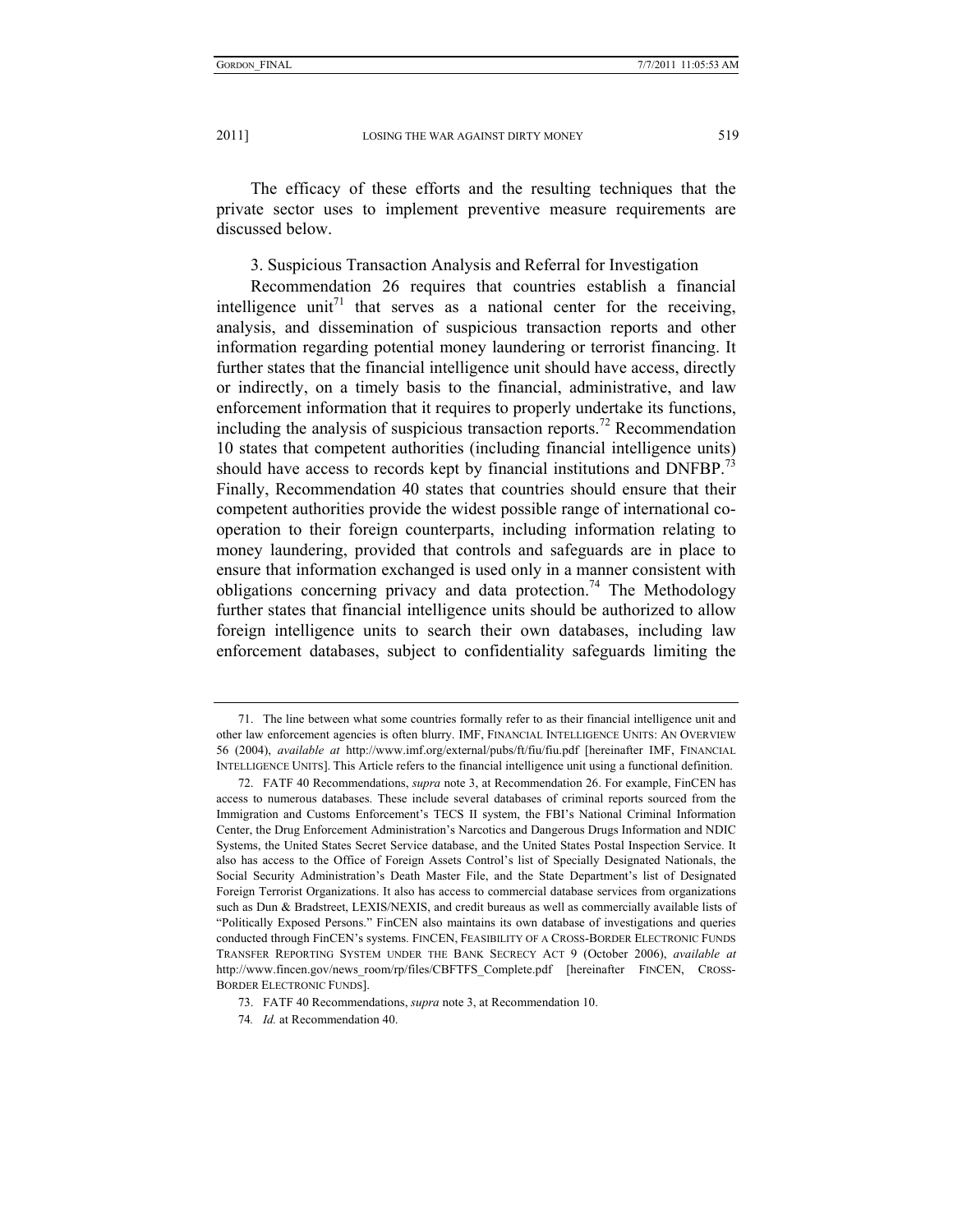use of the data.<sup>75</sup> This is the only substantive Recommendation relating to financial intelligence units (the Methodology adds little).<sup>76</sup>

A few other key recommendations relate to the implementation of preventive measures. Potentially the most important are 33 and 34. Recommendation 33 requires that countries ensure that timely information on the beneficial ownership and control of legal persons is available and 34 extends this requirement to "express trusts" and other trust-like legal relationships.<sup>77</sup> These Recommendations relate to the customer identification requirements of Recommendation 5. However, Recommendations 33 and 34 are highly problematic in common law countries where information on beneficial ownership or trust relations is not kept by government agencies.<sup>78</sup> Another potentially key recommendation is Special Recommendation VIII, which states that countries "should review the adequacy of laws and regulations that relate to entities that can be abused for the financing of terrorism." The Recommendation goes on to state that "non-profit organisations are particularly vulnerable, and countries should ensure that they cannot be misused . . . by terrorist organisations posing as legitimate entities."<sup>79</sup>

# D. Private Sector Successes and Failures

#### 1. Overview

There are a number of public policy considerations relating to the privatization of preventive measures. The most important is the effectiveness of implementation, followed by cost and certain data access

 <sup>75.</sup> Methodology, *supra* note 10, at Criterion 40.4.1.

 <sup>76.</sup> Following the terrorist attacks of September, 2001, staff at the IMF produced the first draft of a methodology for assessment of the 40 Recommendations and (then) VIII Special Recommendations. The draft methodology included a significant number of criteria spelling out in detail the duties of financial intelligence units, including most of those described in *infra* note 153 and accompanying text. However, during a meeting in Basel in February, 2002 representatives of the Egmont Group, an informal association of financial intelligence units, *see* http://www.egmontgroup.org/, objected to the spelling out in such detail of the purposes and activities of FIUs because of the difficulty of finding consensus on such a large amount of detail from such a large group. Nevertheless, the representatives largely concurred that the criteria in the methodology described "an effective" financial intelligence unit. The author of this Article was the principal author of those criteria and was present during that meeting. The U.S. largely complies with these requirements. U.S. MUTUAL EVALUATION REPORT, *supra* note 34, at 226-40.

 <sup>77.</sup> FATF 40 Recommendations, *supra* note 3, at Recommendations 33 and 34.

 <sup>78.</sup> U.S. MUTUAL EVALUATION REPORT, *supra* note 34, at 226-40.

 <sup>79.</sup> IX Special Recommendations, *supra* note 3, at Recommendation VIII. Recommendation 18 forbids the licensing of shell banks, or banks that have no physical presence and that are therefore easy to set up and difficult to regulate. FATF 40 Special Recommendations (2003), *supra* note 3 at Recommendation 18.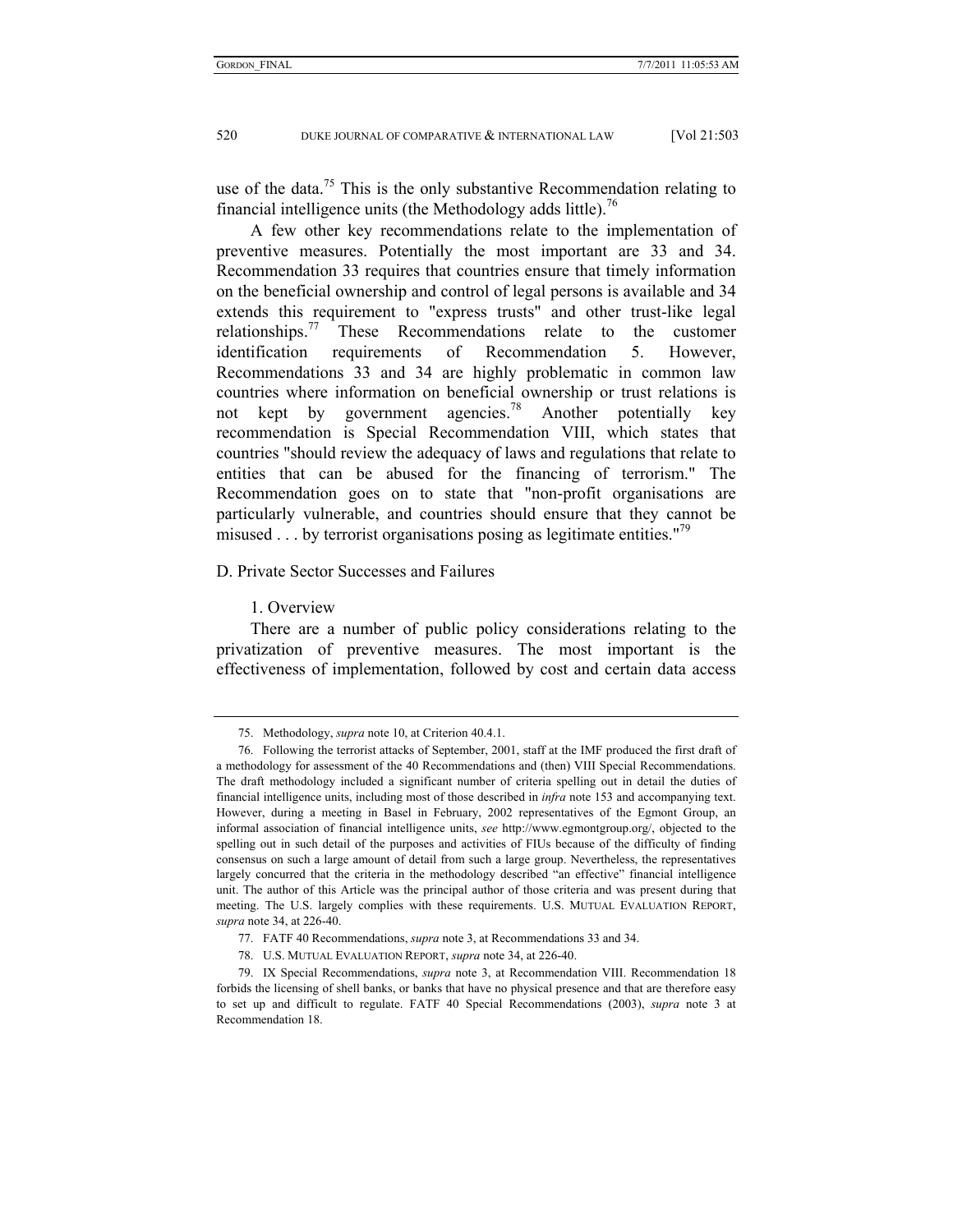issues. Compliance assessments have generally found that record-keeping requirements have been effectively implemented.80 This is less true of the customer identification $81$  and profiling requirements, where implementing rules have sometimes been found to be inadequate or where effectiveness has been difficult to determine, especially with respect to beneficial ownership. <sup>82</sup> Concerns as to the workability of these requirements can be

 <sup>80.</sup> Verhelst e-mail, *supra* note 20. This is demonstrated by the fact that no FATF papers have been commissioned or written concerning failures in the record-keeping requirements. Also, a review of several recent assessment reports indicates no problems with recordkeeping. *See, e.g.*, U.S. MUTUAL EVALUATION REPORT, *supra* note 34, at 126–36; FATF, MUTUAL EVALUATION REPORT: ANTI-MONEY LAUNDERING AND COMBATING THE FINANCING OF TERRORISM AUSTRIA 127-30 (2009), *available at* http://www.fatf-gafi.org/dataoecd/22/50/44146250.pdf [hereinafter AUSTRIA MUTUAL EVALUATION REPORT]; FATF, THIRD MUTUAL EVALUATION REPORT: ANTI-MONEY LAUNDERING AND COMBATING THE FINANCING OF TERRORISM, AUSTRALIA 80–84 (2005), *available at* http://www.fatfgafi.org/dataoecd/60/33/35528955.pdf [hereinafter AUSTRALIA MUTUAL EVALUATION REPORT]; FATF, THIRD MUTUAL EVALUATION REPORT: ANTI-MONEY LAUNDERING AND COMBATING THE FINANCING OF TERRORISM, CANADA 149–154 (2008), *available at* http://www.fatf-gafi.org/dataoecd/ 5/3/40323928.pdf [hereinafter CANADA MUTUAL EVALUATION REPORT]; FATF, THIRD MUTUAL EVALUATION REPORT: ANTI-MONEY LAUNDERING AND COMBATING THE FINANCING OF TERRORISM, UNITED KINGDOM 132–39 (2007), *available at* http://www.fatf-gafi.org/dataoecd/55/29/39064399.pdf [hereinafter U.K. MUTUAL EVALUATION REPORT]*;* FATF, THIRD MUTUAL EVALUATION REPORT: ANTI-MONEY LAUNDERING AND COMBATING THE FINANCING OF TERRORISM, HONG KONG, CHINA 104–11 (2008), *available at* http://www.fatf-gafi.org/dataoecd/19/38/41032809.pdf [hereinafter HONG KONG CHINA MUTUAL EVALUATION REPORT].

 <sup>81.</sup> Verhelst e-mail, *supra* note 20. The overall effectiveness of client identification tends not to be addressed in FATF compliance reports (or only briefly with little information), often because the rules implementing the FATF Recommendations are themselves inadequate. *See, e.g.*, U.S. MUTUAL EVALUATION REPORT, *supra* note 34 (not discussed at all); AUSTRIA MUTUAL EVALUATION REPORT, *supra* note 80, at 102-103, 105 (not discussed in detail); AUSTRALIA MUTUAL EVALUATION REPORT, *supra* note 80, at 70 (inadequate rules obviate discussion of their effectiveness); CANADA MUTUAL EVALUATION REPORT, *supra* note 80, at 129 (inadequate rules obviate discussion of their effectiveness); U.K. MUTUAL EVALUATION REPORT, *supra* note 80, at 115 (inadequate rules obviate discussion of their effectiveness); HONG KONG CHINA MUTUAL EVALUATION REPORT, *supra* note at 96–97 (not discussed in detail); *see also* discussion *supra* note 80 and accompanying text. Based on the author of this Article's considerable personal experience, when rules are adequate reports may fail to address the issue because of the difficulty in determining effectiveness.

 <sup>82.</sup> Verhelst e-mail, *supra* note 20. The overall effectiveness of client profiling tends not to be addressed in FATF compliance reports (or only briefly with little information), often because the rules implementing the FATF Recommendations are inadequate. *See, e.g.*, U.S. MUTUAL EVALUATION REPORT, *supra* note 34 (not discussed at all) ; AUSTRIA MUTUAL EVALUATION REPORT, *supra* note 80, at 106 (not discussed); AUSTRALIA MUTUAL EVALUATION REPORT, *supra* note 80, at 71 (inadequate rules obviate discussion of their effectiveness); CANADA MUTUAL EVALUATION REPORT, *supra* note 80, at 130 (inadequate rules obviate discussion of their effectiveness); U.K. MUTUAL EVALUATION REPORT, *supra* note 80, at 116 (inadequate rules obviate discussion of their effectiveness); HONG KONG CHINA MUTUAL EVALUATION REPORT, *supra* note 80, at 96–97 (not discussed in detail). Based on the author of this article's considerable personal experience, when rules are adequate reports may fail to address the issue because of the difficulty in determining effectiveness.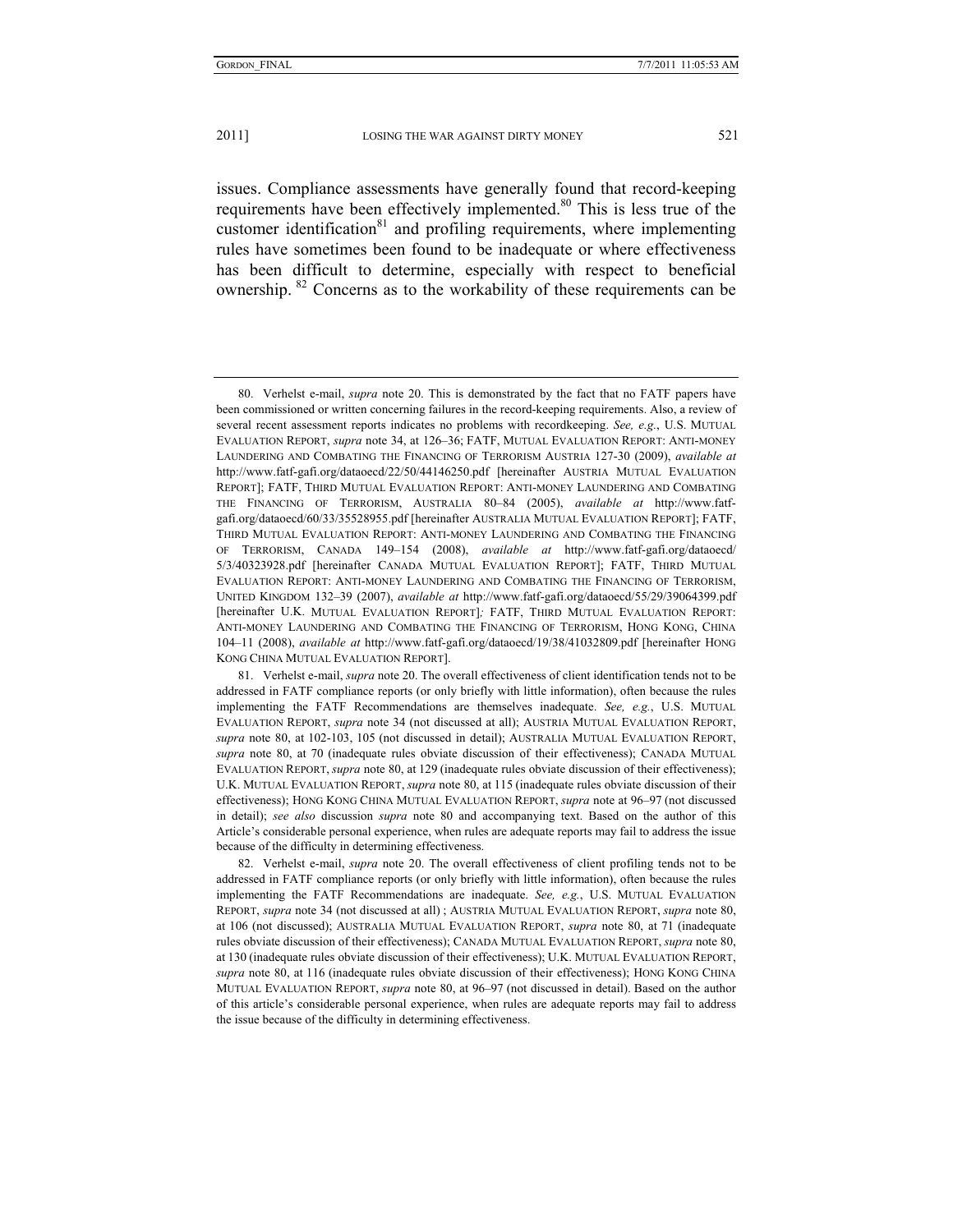based both on the effectiveness of the system as designed by the FATF Recommendations<sup>83</sup> and on how that system is implemented.

According to some scholars there is little evidence that preventive measures have reduced money laundering.<sup>84</sup> This is particularly true with respect to transaction monitoring and suspicious transaction reporting requirements, where both scholars and practitioners have raised serious doubts as to whether they actually work to help catch money launderers and terrorist financers.<sup>85</sup> For example, in the U.S., suspicious transaction reports have apparently led to very few investigations; in fact, FinCEN, the U.S. financial intelligence unit, does not even report how many are reviewed by government authorities.<sup>86</sup> Statistics collected in the course of Financial Action Task Force mutual evaluations of other countries also suggest that few successful investigations are developed from suspicious transaction reports. $87$  If reporting helps it may only be at the ex post stage, when the authorities can use records to follow the money, not at the detection or "preventive" stage. There is also a strong indication that many financial institutions do not believe that financial intelligence units or other governmental authorities make much use of suspicious activity reports, in part because the reports are too numerous to be helpful.<sup>88</sup> Perhaps most significantly, a common, if more private, refrain by financial intelligence unit and financial investigator experts at FATF is that the system of client profiling and monitoring of transactions simply does not work to provide a

86. Cuellar, *Criminal Law*, *supra* note 3 at 323, 378.

87*. See, e.g.*, AUSTRIA MUTUAL EVALUATION REPORT, *supra* note 80, at 132; AUSTRALIA MUTUAL EVALUATION REPORT, *supra* note 80, at 112-14; CANADA MUTUAL EVALUATION REPORT, *supra* note 80, at 213-14; U.K. MUTUAL EVALUATION REPORT, *supra* note 80, at 178; HONG KONG CHINA MUTUAL EVALUATION REPORT, *supra* note 80, at 96-98.

 <sup>83.</sup> With respect to client identification and profiling, FATF mutual evaluation reports tend to consider both the efficiency of the system as required and overall effectiveness. With respect to technical issues in implementation *see infra* note 85 and accompanying text.

 <sup>84.</sup> Investigations have a failure rate of 99.9%. Zaring & Baylis, *Bureaucracy to War*, *supra* note 70, at 1413.

 <sup>85.</sup> FATF mutual evaluation reports usually consider only the efficiency of the system as required under the Recommendations and not overall effectiveness at actually preventing money laundering or terrorism financing. Rules implementing the FATF Recommendations are themselves often found to be inadequate. *See, e.g.*, U.S. MUTUAL EVALUATION REPORT, *supra* note 34, at 160; AUSTRIA MUTUAL EVALUATION REPORT, *supra* note 80, at 106; AUSTRALIA MUTUAL EVALUATION REPORT, *supra* note 80, at 71; CANADA MUTUAL EVALUATION REPORT, *supra* note 80, at 130; U.K. MUTUAL EVALUATION REPORT, *supra* note 80, at 116; HONG KONG CHINA MUTUAL EVALUATION REPORT, *supra* note 80, at 97. With respect to technical issues in implementation *see infra* notes 239-241 and accompanying text.

 <sup>88. &</sup>quot;Frustration mounts that . . . [the suspicious transaction reports] filed were of no use to apathetic or overwhelmed government authorities." John Adams, *Anti-Money Laundering: Diligence is Getting Pretty Pricey*, Bank Technology News (August 2007), *available at* http://www.dominionadvisors.com/press/in-the-news/2007/anti-money-laundering-diligence-getting-pretty-pricey [hereinafter Adams, *Diligence is Getting Pretty Pricey*].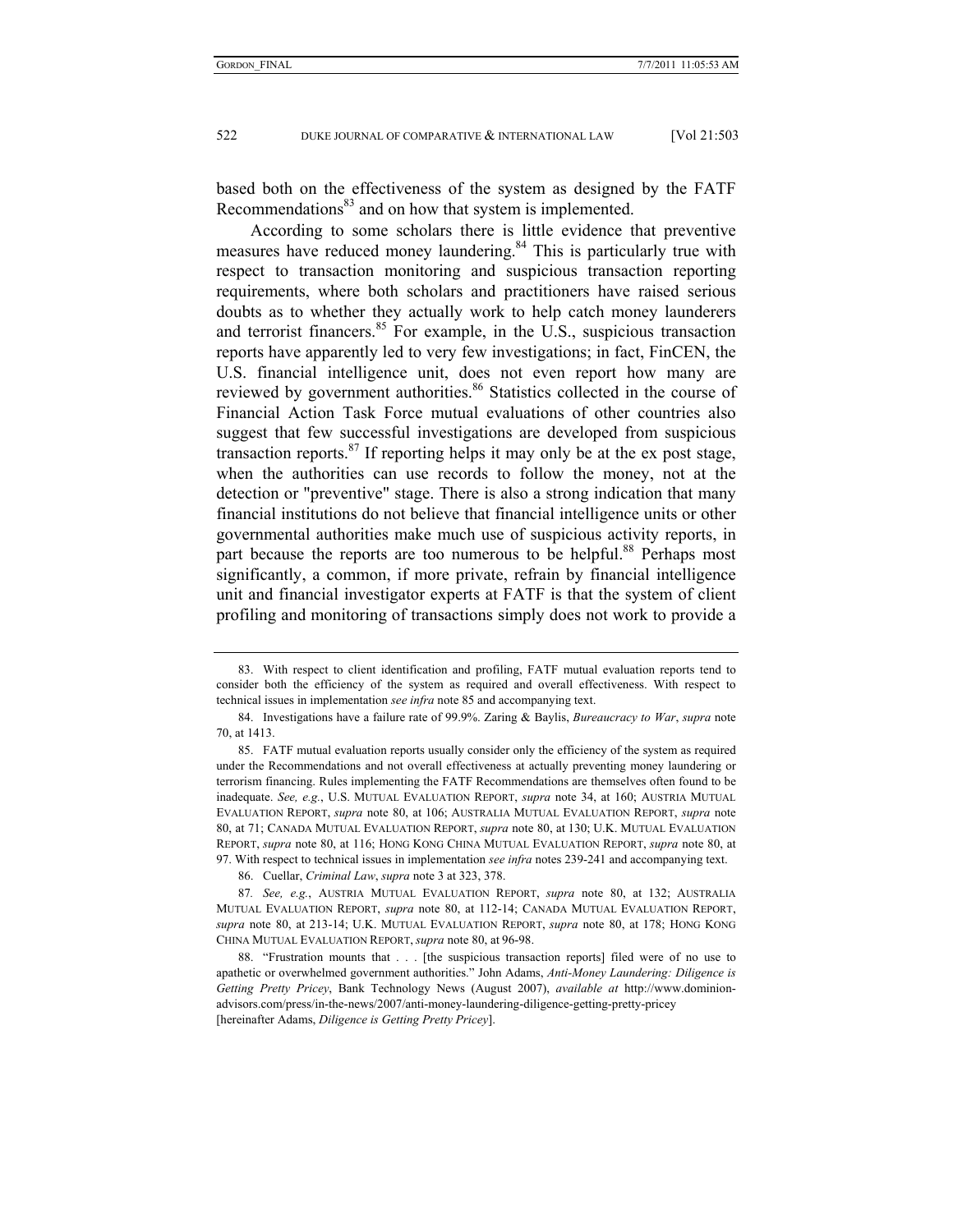significant number of effective leads in proceeds of crime or terrorism financing investigations.

In 2001 Professors Ann Seidman, Robert B. Seidman, and Nalin Abeysekere outlined a theory of legislative drafting that discussed how policy is effectively implemented though a particular law or rule.<sup>89</sup> They identify three broad categories that determine whether a person (actor) subject to a legislative mandate will effectively implement that mandate: the actor's understanding of the relevant rule (objective knowledge); the actor's anticipation of the implementing agency's behavior (the government's incentive or disincentive effects as applied to the actor); and the non-legal constraints and resources of the actor's own environment.<sup>90</sup> They further divide these three broad categories into seven sub-categories: (1) the precise wording of the rule; (2) the actor's opportunity to obey the rule (3) the actor's capacity to obey the rule, (4) the communication of the rule to the actor, (5) the actor's incentive to obey or disobey the rule, (6) the process by which the actor decides whether and how to obey the rule, including input, feedback, and decision-making systems by which the actor chooses how to behave in the face of the rule; and finally (7) the actor's ideology.<sup>91</sup>

One can further consolidate and elucidate these categories so that they are clear and easy to apply in the case of preventive measures. First, the more clearly stated<sup>92</sup> and objective<sup>93</sup> a rule is, the easier it is for both the

<sup>89</sup>*. See generally* ANN SEIDMAN, ROBERT B. SEIDMAN & NALIN ABEYSEKERE, LEGISLATIVE DRAFTING FOR DEMOCRATIC SOCIAL CHANGE (2001) [hereinafter SEIDMAN *ET AL.* LEGISLATIVE DRAFTING].

<sup>90</sup>*. Id.* at 94.

<sup>91</sup>*. Id.* at 95-6. *See also* Ann Seidman and Robert B. Seidman, *Is Legislation an Unprincipled Mess? ITLAM: Drafting Evidence-Based Legislation for Democratic Social Change*, 89 B.U.L. REV. 435, 454 (2009) [hereinafter Seidman *et al., Is Legislation an Unprincipled Mess?*].

<sup>92</sup>*. See* REED DICKERSON, THE FUNDAMENTALS OF LEGAL DRAFTING 1–7 (1954) (introducing legal drafting and specifically focusing on wording and achieving substantive clarity as means to improving legal instruments, including legislation and constitutions); TOBIAS A. DORSEY, LEGISLATIVE DRAFTER'S DESK BOOK 169-240 (2006) (describing the importance of writing effectively in legislative drafting and emphasizing that "the essence of effective drafting is clear writing"), citied in Seidman *et al.*, *Is Legislation an Unprinciples Mess?*, *supra* note 91, at n.35. Of course, there are many scholars who question whether language can ever be clear. *See* Jane S. Schacter, *Metademocracy: The Changing Structure of Legitimacy in Statutory Interpretation*, 108 HARV. L. REV. 593, 602–03 (1995) (discussing the postmodern view that there may never be clarity in statutory language). The point I make here is that one can be relatively more or less clear, if never absolutely clear.

 <sup>93.</sup> Meaning a standard relatively less subject to interpretation (as in "clear and objective standards" that provide "specific and detailed guidance"), *Godfrey v. Georgia*, 446 U.S. 420, 428 (1980), quoted in Carol S. Steiker and Jordan M. Steiker, *Sober Second Thoughts: Reflections on Two Decades of Constitutional Regulation of Capital Punishment*, 109 HARV. L. REV. 355, 379–80 (1995), is not objective as in revealing a particular truth. *See* Edward L. Rubin, *Social Movements and Law*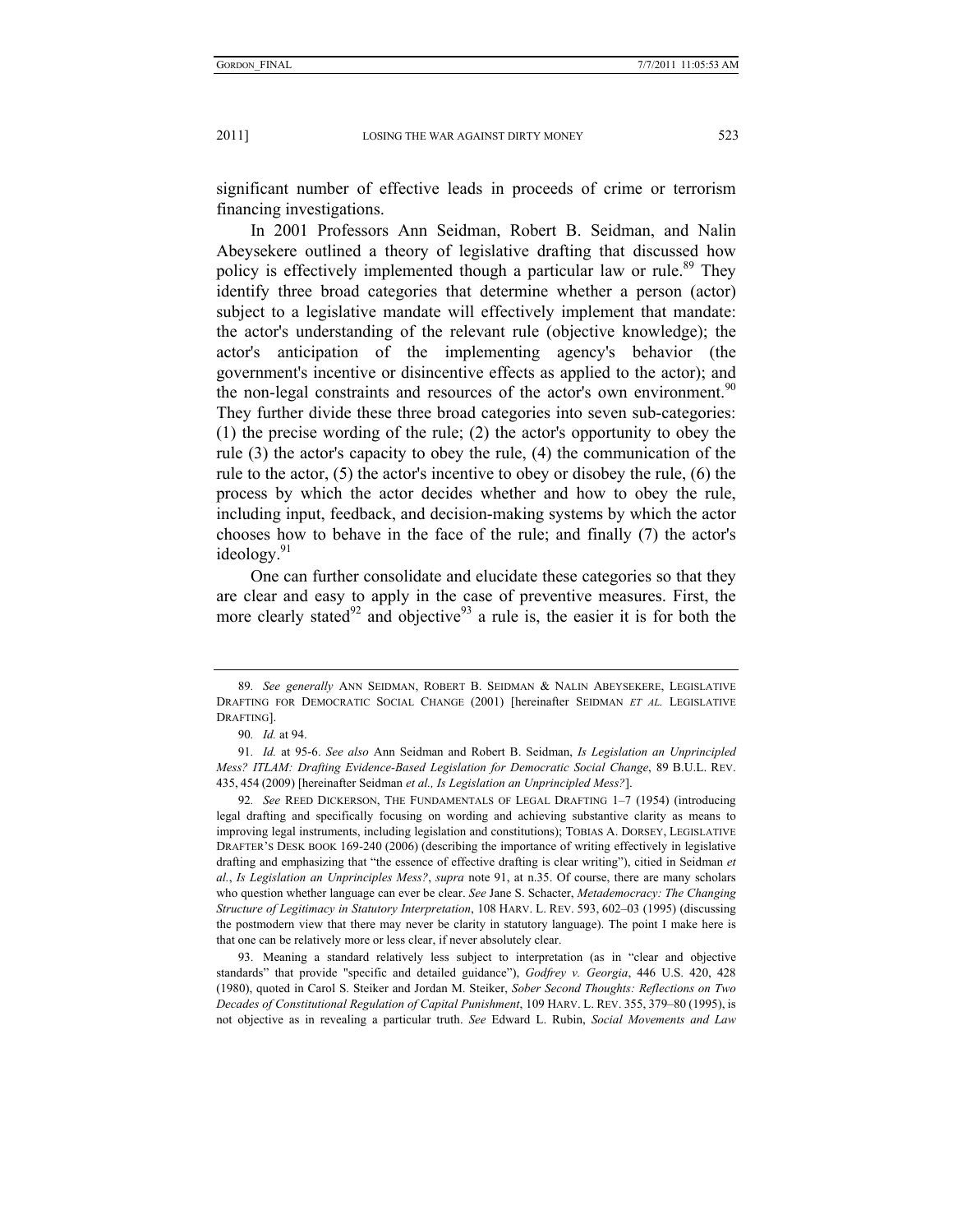actor and the enforcing authority to implement. Effective input and feedback by the implementing authority is a part of this communication, in that it helps the actor to correct her or his understanding of the rule. Second, the process by which the actor decides whether and how to obey the rule is affected by incentives, including economic or other incentives and any sanctions (or benefits) applied by the implementing authority. Third, the actor's capacity to obey the rule may be limited, meaning she or he may simply not have the means to do so. Finally, the actor may have an ideological reason favoring or disfavoring implementation, which would affect her or his motivation.

With respect to the effectiveness of implementation by financial institutions and DNFBP of the Financial Action Task Force's preventive measures, three effects appear to dominate: (1) the clarity and objectivity of the standard as supplemented by feedback from implementing agencies, (2) economic incentives plus the effect of sanctions for non-compliance, and (3) objective capacity. This Article will now address these three basic effects.

# 2. Clarity and Objectivity of the Rule

As noted earlier, compliance assessments have generally found that record-keeping requirements have been effectively implemented.<sup>94</sup> This should not be too surprising in that the rules as written are relatively clear and unambiguous. This is far less true of the customer identification and profiling requirements and the monitoring and reporting requirements.

While the Recommendations describe in some detail the five required components (establish customer identity, create customer profile, compare transactions with customer profile, examine those that do not fit, report those that are suspicious), neither they nor the Methodology give much guidance as to exactly how far, and using what criteria, financial institutions and others certain should go in doing so.<sup>95</sup> In other words, they are highly subjective. The Recommendations state that financial institutions and DNFBP must take "reasonable measures" to verify the identity of the beneficial owner of an account such that the financial institution or DNFBP "is satisfied" that it knows who the beneficial owner is.<sup>96</sup> This includes taking "reasonable measures" to understand the ownership and control

*Reform: Passing Through the Door: Social Movement Literature and Legal Scholarship*, 150 U. PA. L. REV. 1, 34–46 (2001) (discussing critical theory and objectivity).

<sup>94</sup>*. See supra* note 79 and accompanying text.

<sup>95</sup>*. See supra* notes 80–84 and accompanying text.

<sup>96</sup>*. See supra* note 38 and accompanying text.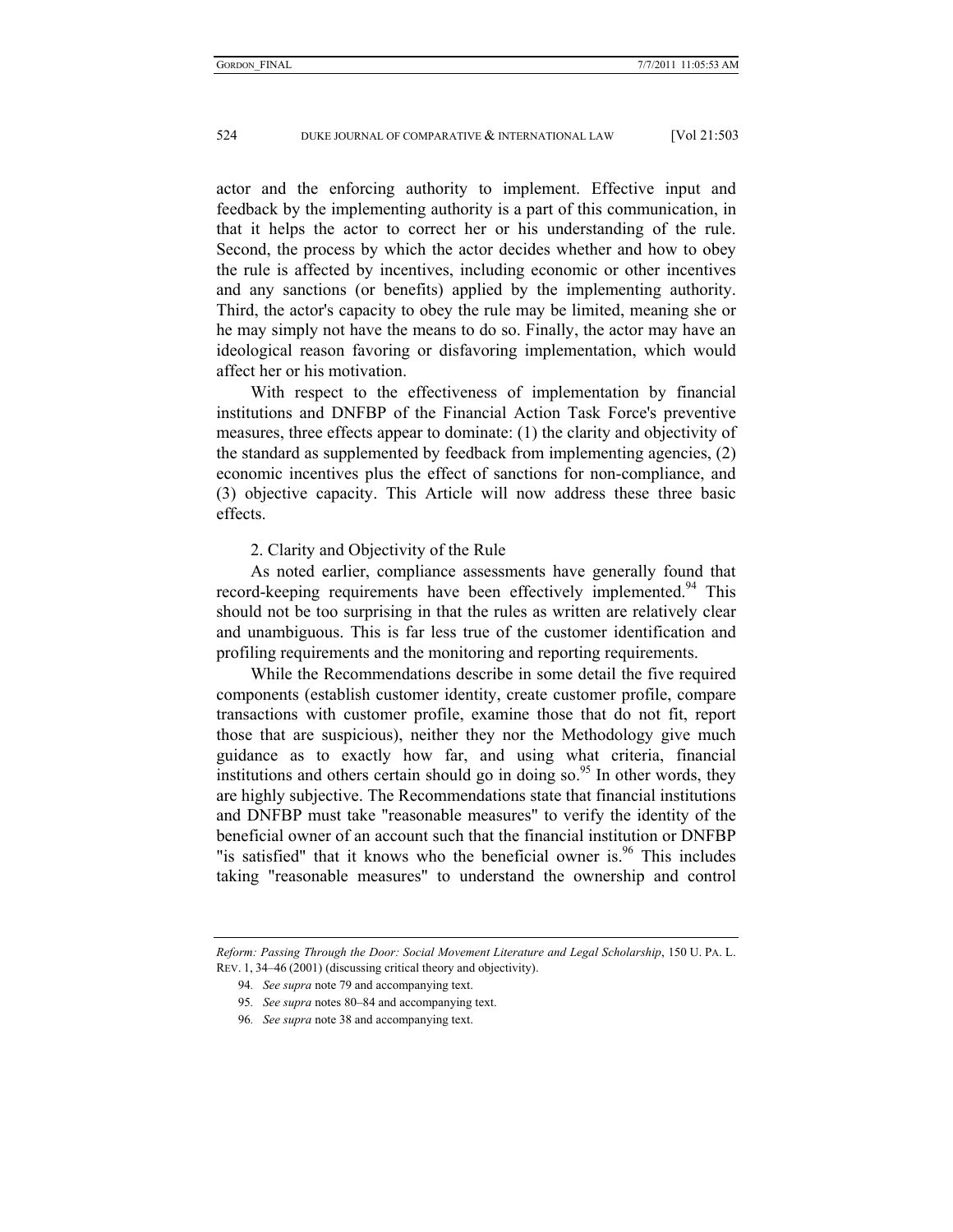structure of the customer.<sup>97</sup> "Information" on the purpose and nature of the business relationship should be obtained to ensure adequate profiling, as well as "where necessary" the source of funds.<sup>98</sup> Recommendation 6 requires "appropriate" risk management systems to determine whether the customer is a politically exposed person and that "reasonable measures" be taken to establish the source of wealth and funds.<sup>99</sup> Recommendation 11 requires that "special attention" be paid to transactions that have no "apparent" economic or visible lawful purpose, and that their background and purpose be examined "as far as possible." $100$  Recommendation 13 requires the reporting of transactions that a financial institution or DNFBP "suspects or has reasonable grounds to suspect" are the proceeds of a criminal activity or are related to terrorist financing.<sup>101</sup> Finally, Recommendation 15 requires "appropriate" compliance management arrangements.<sup>102</sup>

The phrases in quotes, including "reasonable measures," "is satisfied" "where necessary," "appropriate," "special attention," "apparent," "as far as possible," "suspects or has reasonable grounds to suspect," are not defined in the Recommendations nor the Methodology. They are anything but clear and objective, unavoidably giving rise to subjective implementation.<sup>103</sup> For example, would a "reasonable measure" to verify the identity of the beneficial owner be simply asking the client if there was a beneficial owner other than the person opening the account, or should a bank hire a private investigator? What constitutes "special attention" to transactions which have no "apparent" economic or visible lawful purpose? Should a bank simply give a once-over review based on the examiner's past experience or should it investigate each of the client's activities in detail?

The use of such highly subjective terms does, however, make clear that financial institutions and DNFBP must *design* as well as implement their own systems based on considerable subjective judgment. An important aspect of this "design and implement" requirement is the new risk-based option. Because client identification and profiling measures

<sup>97</sup>*. Id.*

 <sup>98.</sup> FATF 40 Recommendations, *supra* note 3, at Recommendation 5.

<sup>99</sup>*. Id.* at Recommendation 6.

<sup>100</sup>*. Id.* at Recommendation 11.

<sup>101</sup>*. Id.* at Recommendation 13.

<sup>102</sup>*. Id.* at Recommendation 15.

 <sup>103.</sup> Not surprisingly the lack of clarity in the rules as transferred to legislation is a major complaint of the private sector. KPMG INTERNATIONAL, GLOBAL ANTI–MONEY LAUNDERING SURVEY 2007: HOW BANKS ARE FACING UP TO THE CHALLENGE 7-8 (2007), *available at* http:// us.kpmg.com/microsite/FSLibraryDotCom/docs/AML2007FULL.pdf [hereinafter KPMG, ANTI– MONEY LAUNDERING SURVEY].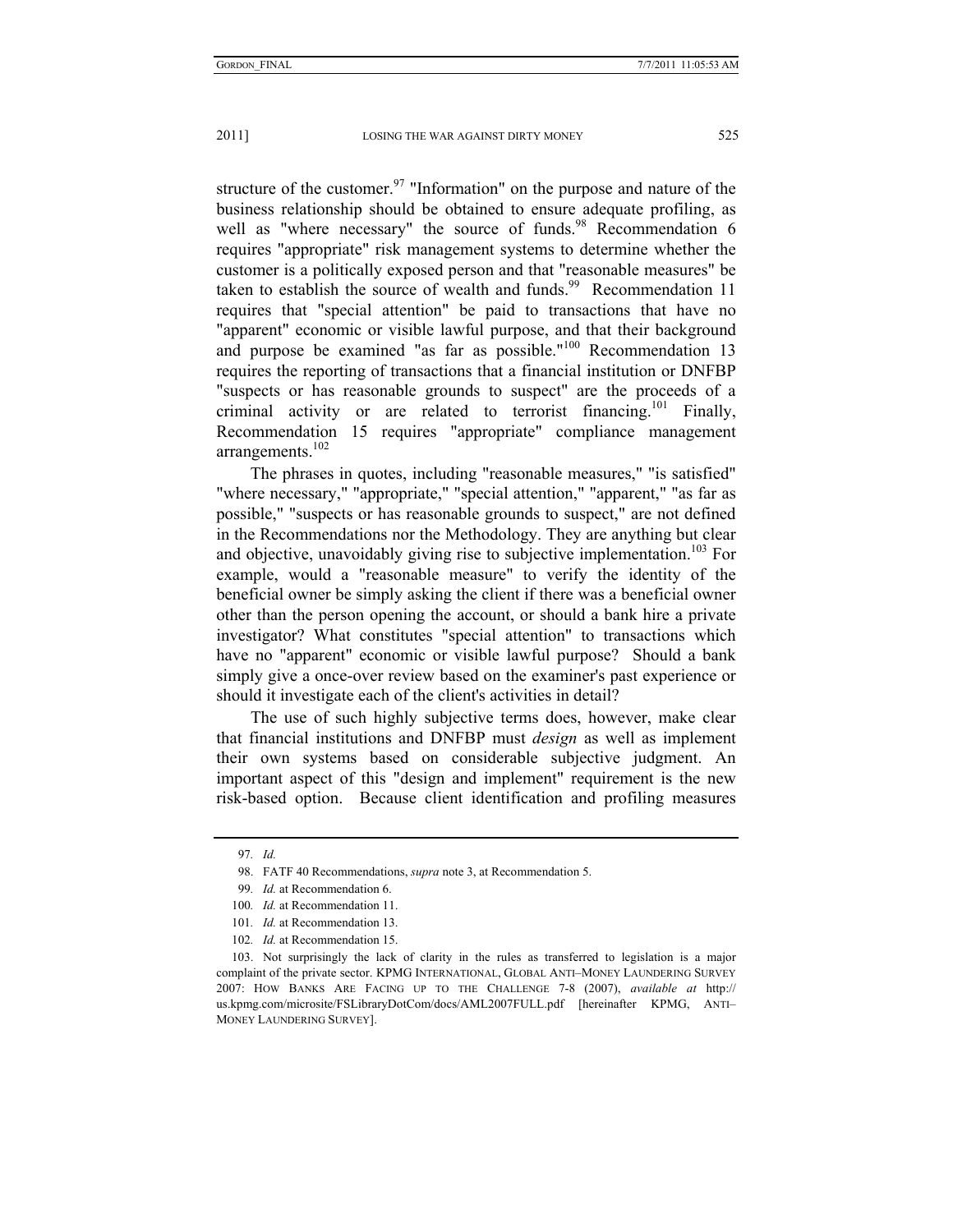may be applied on a risk sensitive basis as is "determine[d]" by the financial institution or DNFBP,<sup>104</sup> such persons have even greater subjective discretion in designing their systems. According to the FATF, such an approach "requires resources and expertise to gather and interpret information on risks, both at the country and institutional levels, to develop procedures and systems and to train personnel. It further requires that *sound and well-trained judgment be exercised* in the implementation . . . . It will certainly lead to a *greater diversity in practice* which should lead to innovations and improved compliance. However, it may also cause uncertainty regarding expectations, *difficulty in applying uniform regulatory treatment*, and lack of understanding by customers . . . "<sup>105</sup> On their face these rules add even more subjectivity and discretion.

There is another problem that is not directly related to the lack of clarity and subjective nature of the Recommendations. While the client identification and profiling requirements include a risk component,  $^{106}$  the monitoring and reporting requirements do not.

Suspicious transactions will have different degrees of likelihood that criminal proceeds or terrorism financing are involved. In theory, a transaction could be ranked from a near zero risk that it includes crime proceeds or finances terrorism, up to a near certainty that it does. However, the Recommendations do not state at which point a financial institution or DNFBP should report, or if it should even make a notation of estimated risk on the suspicious transaction report. This makes a real "risk sensitive" system difficult if not impossible to apply.

Next, suspicious transactions will vary as to the size or amount of criminal proceeds or terrorism financing, from a single penny to billions. However, the preventive measures standards do not provide guidance as to whether financial institutions and DNFBP should consider all transactions equally, regardless of the size of the suspected criminal proceeds, or whether they should focus on transactions with relatively large amounts of suspected criminal proceeds. While it might appear logical for financial institutions to apply greater efforts to determine the probity of relatively larger transactions, there is no guidance to this effect.

One restriction on the discretion afforded by the Recommendations and Methodology could come from the methods, trends, typologies, and feedback that government authorities are required to provide financial institutions and DNFBP.<sup>107</sup> Methods, trends, and typologies are produced

<sup>104</sup>*. See supra* notes 44-47 and accompanying text.

 <sup>105.</sup> FATF, GUIDANCE ON THE RISK-BASED APPROACH*, supra* note 45, at 2 (emphasis added).

<sup>106</sup>*. See supra* notes 44-47 and accompanying text.

<sup>107</sup>*. See supra* notes 65-68 and accompanying text.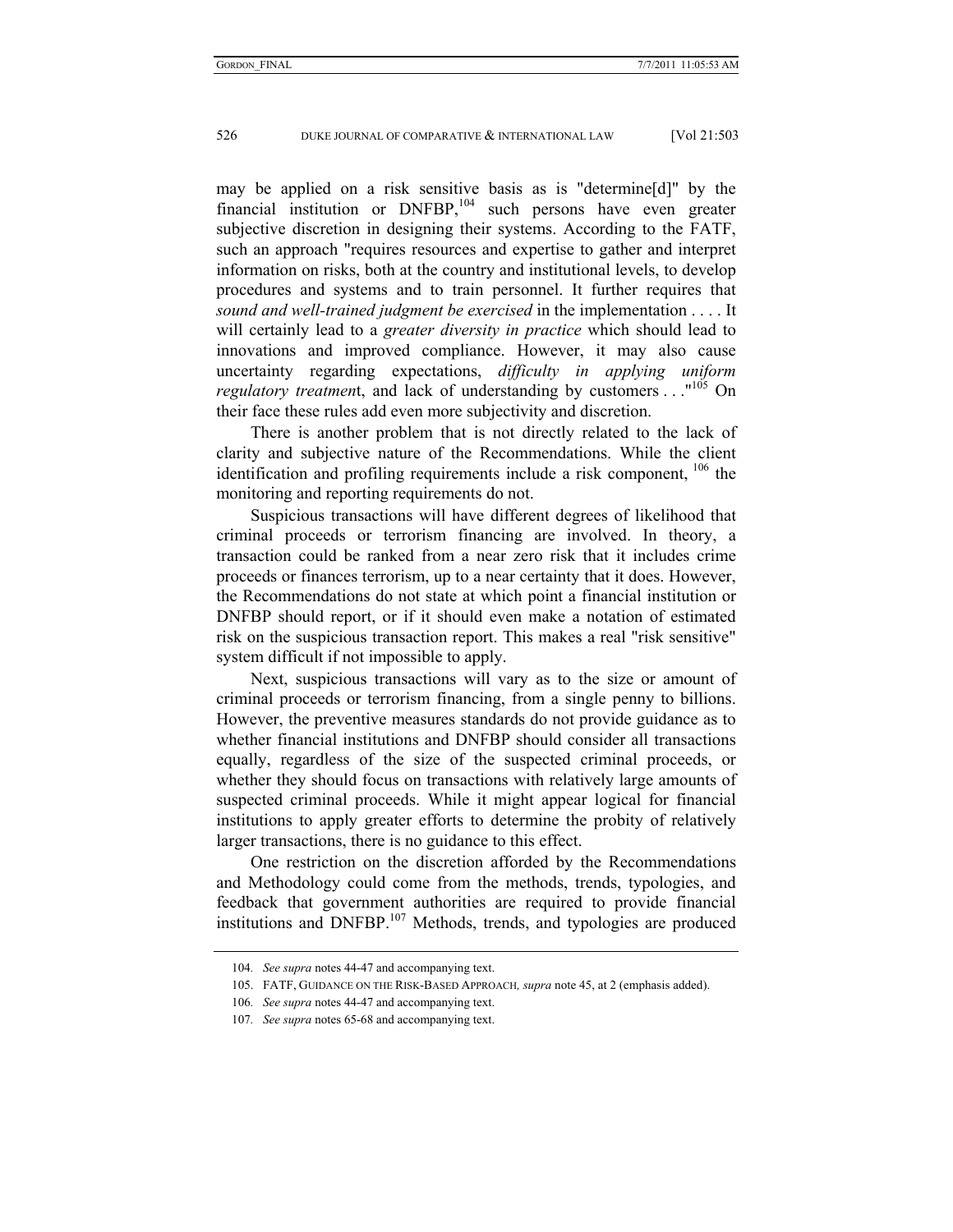and published by the Financial Action Task Force, FATF associate members, FATF-style regional bodies,<sup>108</sup> and national authorities, especially financial intelligence units. However, such guidance and feedback rarely include assistance in interpreting terms or designing systems for profiling, monitoring, and reporting. Rather, they normally only provide examples of activities that heighten the risk that a particular client or transaction represents the proceeds of crime or terrorism financing. These tend to be limited to basic examples, such as which geographical areas include a higher incidence of terrorism (e.g. Pakistan) or typical tactics used by launderers (e.g. transfers among different shell companies).109 They do not include examples of effective *systems* to detect them.

For example, FinCEN, the U.S. financial intelligence unit, provides many sanitized examples (meaning that identifying information like actual names and dates are deleted) of past cases of laundering and terrorism.<sup>110</sup> It also provides what it refers to as "red flags" that indicate a higher risk of laundering and terrorism finance, which are also based on prior cases.<sup>111</sup> Such "red flags" include, for example, "[a] customer uses unusual or suspicious identification documents that cannot be readily verified" or "[t]he customer's background differs from that which would be expected on the basis of his or her business activities."112 Besides being rather obvious, these "red flags" do not tell the financial institution or DNFBP what kind of diligence to apply to these transactions or at what point they should report them. Oddly, FinCEN does not even make objective information readily

<sup>108</sup>*. See supra* note 67.

<sup>109</sup>*. See, e.g*., FATF-GAFI, MONEY LAUNDERING METHODS & TRENDS, *available at*  http://www.oecd.org/pages/0,3417,en\_32250379\_32237277\_1\_1\_1

\_1\_1,00.html; FATF-GAFI, FINANCIAL ACTION TASK FORCE ON MONEY LAUNDERING, REPORT ON MONEY LAUNDERING TYPOLOGIES 2003-2004, 19–23, *available at* http://www.fatf-gafi.org /dataoecd/19/11/33624379.pdf (discussing Politically Exposes Persons ("PEPs")); FATF-GAFI, FINANCIAL ACTION TASK FORCE, REPORT ON MONEY LAUNDERING TECHNOLOGIES 2001-2002, 12–14, *available at* http://www.fatf-gafi.org/dataoecd/29/35/34038006.pdf (discussing corruption and private banking).

 <sup>110.</sup> These examples include summaries of law enforcement cases, tips on the preparation and filing of suspicious activity reports, issues and guidance for financial institutions on procedural matters, topics warranting attention and recent court decisions, an industry forum open to financial institutions to outline issues of concern to their community, and a mailbag and feedback section which addresses issues raised by the financial institution industry, such as filing of suspicious activity reports and identification of suspicious activity categories. *See generally* U.S. MUTUAL EVALUATION REPORT, *supra* note 34.

 <sup>111.</sup> FFIEC MANUAL, *supra* note 45, at Appendix F. While this section is explicitly entitled "Money Laundering and Terrorist Financing 'Red Flags,'" other sections of the Manual include various examples of money laundering and terrorism financing techniques. *See, e.g.*, *id.* at Appendix G.

<sup>112</sup>*. Id.* at F-1.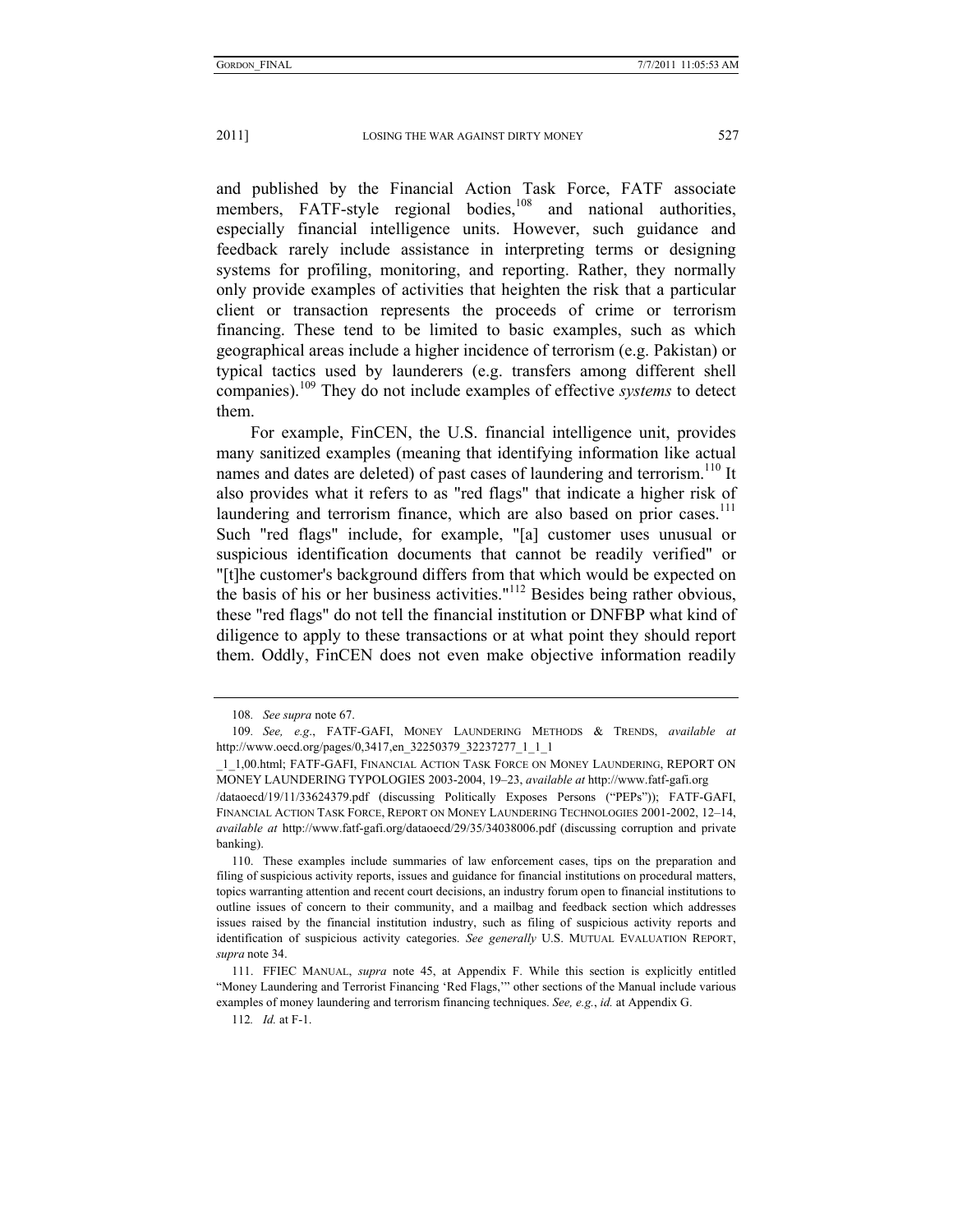available, such as known havens for money laundering or the names of senior foreign political figures subject to the heightened due diligence rules. $^{113}$ 

Another serious problem is a lack of feedback on suspicious transaction reports actually filed by financial institutions and casinos to FinCEN.<sup>114</sup> According to a series of coinfidential interviews the author conducted with compliance officers at three U.S. banks, each believed it would be very helpful indeed to know if and why particular suspicious transaction reports resulted in a successful investigation. This would permit the bank to improve their monitoring and reporting systems by allowing them to review their systems based on actual successes and failures. However, FinCEN does not provide such feedback at all.<sup>115</sup>

FinCEN's methods are by no means unusual. A recent survey of Australia, the U.S., the United Kingdom, France, and certain other O.E.C.D. countries suggests that there is little useful information provided by domestic financial intelligence units to financial institutions and DNFBP, especially with respect to new money laundering techniques and trends within existing techniques. $116$ 

Without clear instructions in the Recommendations or Methodology on how to design and implement a preventive measures system, and without adequate guidance and feedback to supplement those standards, financial institutions and DNFBP still face a compliance supervisory process along with the threat of sanctions for non-compliance. Because the details of individual examinations are confidential, it is difficult to ascertain with any certainty how the supervisory process determines compliance. For example, FinCEN's published compliance actions<sup>117</sup> reveal very little detail as to nature of the preventive measures systems reviewed.<sup>118</sup> Nevertheless,

 <sup>113.</sup> Sorcher, *Lost in Implementation*, *supra* note 3, at 415.

 <sup>114.</sup> U.S. MUTUAL EVALUATION REPORT, *supra* note 34, at 65-68. Reporting institutions often do not know how information reported to FinCEN is used, if at all. Nicole M. Healy, Edward J. Krauland, Kevin L. Shepherd, Cari Stinebower, Richard L. Fruehauf, William P. Barry, Abraham Wise, Scott Nance, & Tessa Capeloto, *U.S. and International Anti-Money Laundering Developments*, 43 INT'L LAW. 795, 802 (2009) [hereinafter Healy, *U.S. and International Anti-Money Laundering Developments*].

 <sup>115.</sup> U.S. MUTUAL EVALUATION REPORT, *supra* note 34, at 65-68.

<sup>116</sup>*. See* Matthew H. Fleming, *UK Law Enforcement Agency Use and Management of SARs: Toward Determining the Value of the Regime*, 59 (2005), *available at* http://www.jdi.ucl.ac.uk/ downloads/publications/research\_reports/Fleming\_LEA\_Use\_and\_Mgmt\_of\_SARs\_June2005.pdf [hereinafter Fleming, UK Law Enforcement].

 <sup>117.</sup> FinCEN, Compliance Actions, http://www.fincen.gov/news\_room/ea/ (last visited Apr. 6, 2011).

 <sup>118. &</sup>quot;[The regulated industry] has accused FinCEN of assessing the fines randomly and unpredictably and has sought more guidance from the agency on how it decides to assess fines and why it makes them so large." Zaring & Baylis, *Bureaucracy to War*, *supra* note 70, at 1415.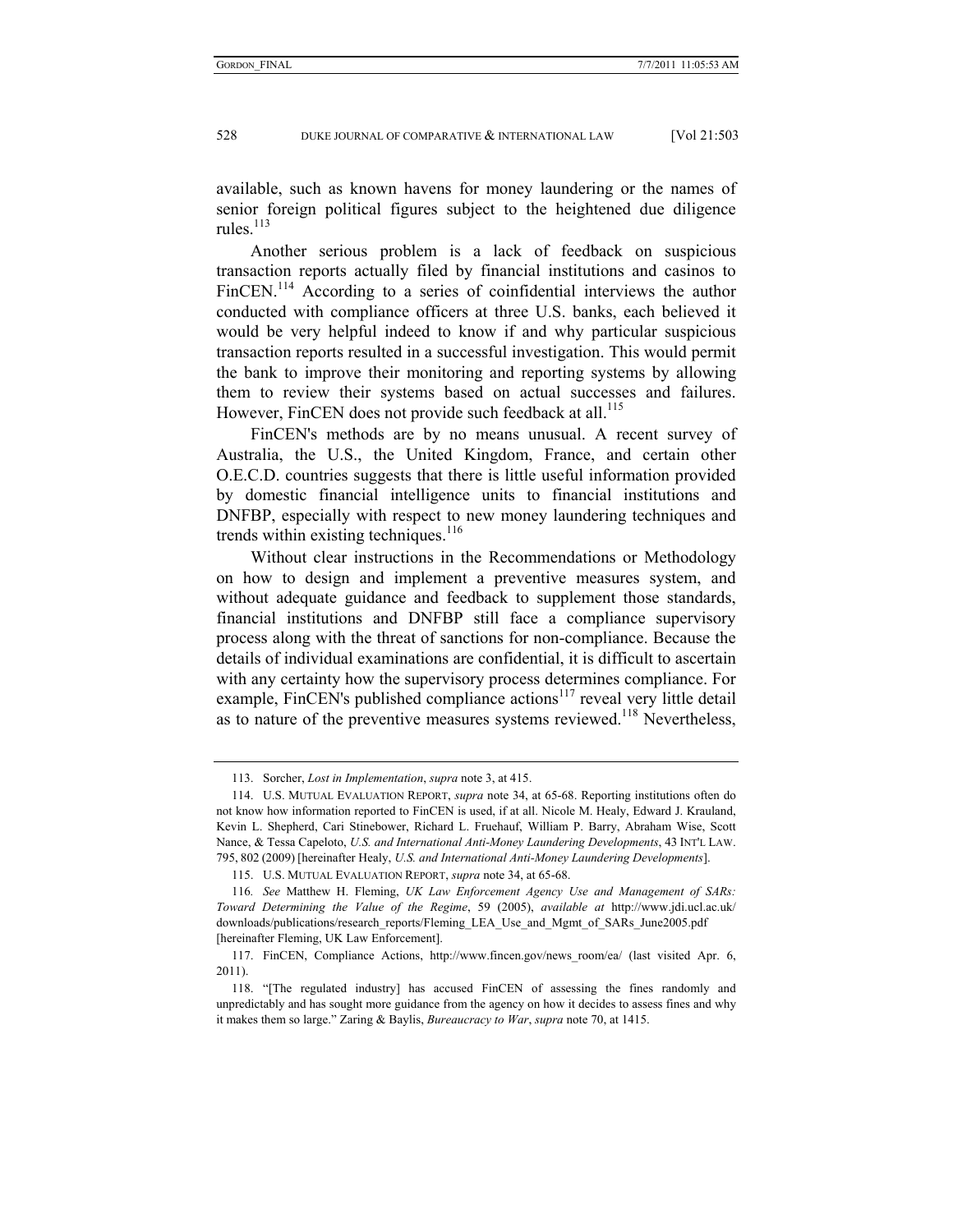a review of these actions clearly shows that breaches identified constitute clear failures in implementing the most basic of system requirements.<sup>119</sup> Also, in the course of conducting assessments of compliance with the FATF Recommendations, this author has reviewed hundreds of examination reports of financial institutions by supervisory authorities in six different countries, both developed and developing. As with the published FinCEN compliance actions, with no exception, the reports reveal an attention only to fundamental system requirements. In no instances had the supervisor provided any assistance in designing or redesigning preventive measures systems beyond recommending basic requirements, or given any attention to the likely overall effectiveness of the systems in place.

With respect to clarity and objectivity of the rule, one would expect financial institutions and DNFBP to perform relatively well with respect to recordkeeping and less well with respect to client identification, profiling, transaction monitoring, and suspicious transaction reporting. As will be demonstrated in Part II, this stands in sharp contrast to the duties of the private sector in enforcing the income tax laws. There, the rules are very clear, highly objective, and, not surprisingly, implemented far more effectively.

#### 3. Economic and Regulatory Incentive Effects

There are a number of incentive effects that might militate both in favor of and against financial institutions and DNFBP seeking to implement an effective identification system. This section will begin by reviewing the conflicting incentives that arise when a policing function is privatized as an unfunded mandate.

Private sector persons may voluntarily assume policing responsibilities<sup>120</sup> when crimes directly affecting them are not being

<sup>119</sup>*. See, e.g.*, Doha Bank, New York Branch, Case Number 2009-1 (Dep't of Treasury April 20, 2009), *available at* http://www.fincen.gov/news\_room/ea/files/Doha.pdf (wire transfer monitoring did not extend to multiple transfers, late filing of suspicious activity reports); NY Branch United Bank for Africa, Case Number 2008-3 (Dep't of Treasury April 28, 2008), *available at* http://www.fincen.gov/ news room/ea/files/UBAAssessment.pdf (no internal controls); El Noa Noa Corporation, Case Number 2008-2 (Dep't of Treasury April 14, 2008), *available at* http://www.fincen.gov/news\_room/ea/files/ ElNoaNoa.pdf (no implementation of written antimony laundering control program).

 <sup>120.</sup> In the Anglo-Saxon world enforcement of the criminal law was almost entirely private up until the first half of the nineteenth century, when the state began to take a dominant role in policing, investigating, and prosecuting breaches of the criminal law. Ric Simmons, *Private Criminal Justice*, 42 WAKE FOREST L. REV. 911, 921-24 (2007) [hereinafter Simmons, *Private Criminal Justice*]. Since the American Civil War, however, the reverse, or the privatizing of law enforcement, has proliferated. BRUCE L. BENSON, TO SERVE AND PROTECT 5-7 (1998) [hereinafter BENSON, TO SERVE AND PROTECT]. "Privatizing" a public service can mean both the decision to provide a service and the administrative action to produce the service. James F. Gilsinan, James Millar, Neil Seitz, James Fisher,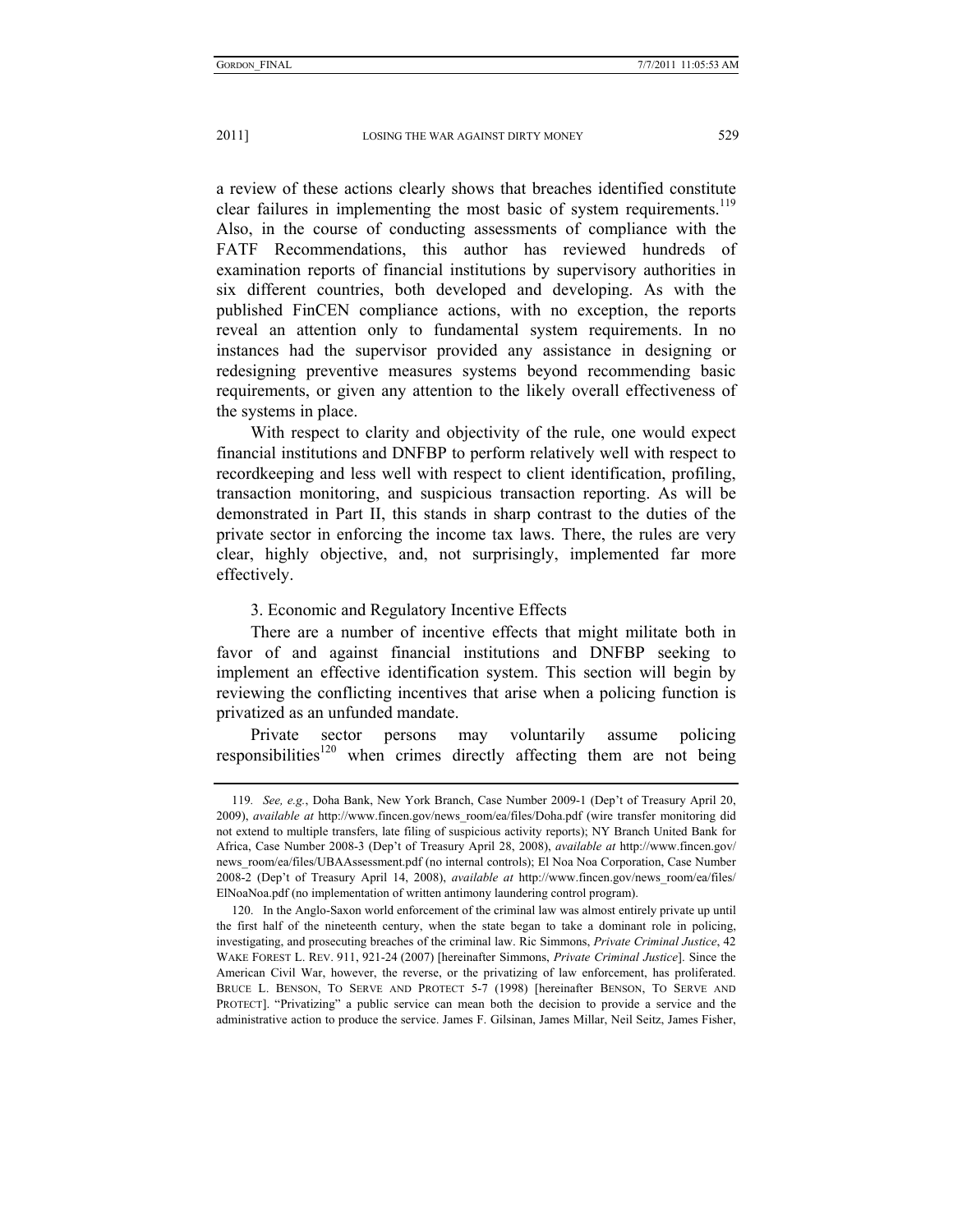adequately addressed by the public sector. This is sometimes referred to as "self help." $^{121}$  As a general rule, the private, for-profit sector seeks to minimize costs as a way of maximizing profits. For this reason, one would expect that when a private sector actor chooses to assume the costs of law enforcement it would do so only when the benefits to the actor exceed the costs.122 This calculus can be altered if the costs of such participation are paid wholly or in part by the public sector.<sup>123</sup> This can be accomplished through a general subsidy for carrying out a particular police function or though a system of bounty-hunting or reward for successfully assisting in the investigation or prosecution of a wrongdoer.<sup>124</sup> However, in both cases the calculus would be the same. The private sector person will carry out such a police function to the extent that total benefits from reducing the adverse effects of crime on the private sector person plus any subsidy or bounty exceed total costs involved.

The private sector can also be forced by law to take on the costs of private law enforcement with no compensation for doing so.<sup>125</sup> In most such cases, such unfunded mandates on the private sector are incentivized by applying penalties for failure to discharge adequately the required duties.126 At least at first look, this appears to be the case with all of the preventive measures applicable to financial institutions and DNFBP.

Ellen Harshman, Muhammad Islam & Fred Yeager, *The Role of Private Sector Organizations in the Control and Policing of Serious Financial Crime and Abuse*, 15 J. OF FIN. CRIME 111, 112 (2008) [hereinafter Gilsinan, *The Role of Private Sector Organizations*]. In this Article "privatized" law enforcement services refers to the second meaning only.

 <sup>121.</sup> One of the most obvious historical examples is the private Pinkerton police force. Elizabeth E. Joh, *The Forgotten Threat: Private Policing and the State,* 13 IND. J. GLOBAL LEG. STUD. 357, 364-66 (2006) [hereinafter Joh, *The Forgotten Threat*]. Even such private policing can bring a public benefit. Clifford D. Shearing, *The Relation Between Public and Private Policing*, in MODERN POLICING, 339, 404 (Michael Tonry & Norval Morris eds., 1992), *cited in* Debra Livingston, *Police Discretion and the Quality of Life in Public Places: Courts, Communities, and the New Policing*, 97 COLUM. L. REV. 551, n.387 (1997).

 <sup>122.</sup> This presumably would include costs of lobbying, bribing, etc. the public to protect the interests of the private actors.

 <sup>123.</sup> Gilsinan et al. have referred to this as "the enthusiastic intelligence operative." Gilsinan, *The Role of Private Sector Organizations*, *supra* note 120, at 114-15.

 <sup>124.</sup> James Fisher, Ellen Harshman, William Gillespie, Henry Ordower, Leland Ware, & Frederick Yeager, *Privatizing Regulation: Whistle-blowing and Bounty-Hunting in the Financial Services Industries*, 19 DICK. J. INT'L L. 117, 142-43 (2000) [hereinafter Fisher*, Privatizing Regulation*].

 <sup>125.</sup> There is no general legal requirement that private actors enforce the laws beyond the crime of misprision of a felony, which requires both active concealment and a failure to disclose a crime. Christopher Mark Curenton, *The Past, Present, and Future of 18 U.S.C. § 4: An Exploration of the Federal Misprision of Felony Statute*, 55 ALA. L. REV. 183, 185 (2003).

 <sup>126.</sup> These are also known as "unfunded private mandates" as opposed to "intergovernmental" mandates, where a superior level of government requires an inferior level to do something for free. Gregory G. Rapawy, *Recent Legislation: Federal Mandate Procedures*, 36 HARV. J. ON LEGIS. 571, 572 (1999). Unfunded mandates are also known as "regulatory expenditures," in that the regulation creates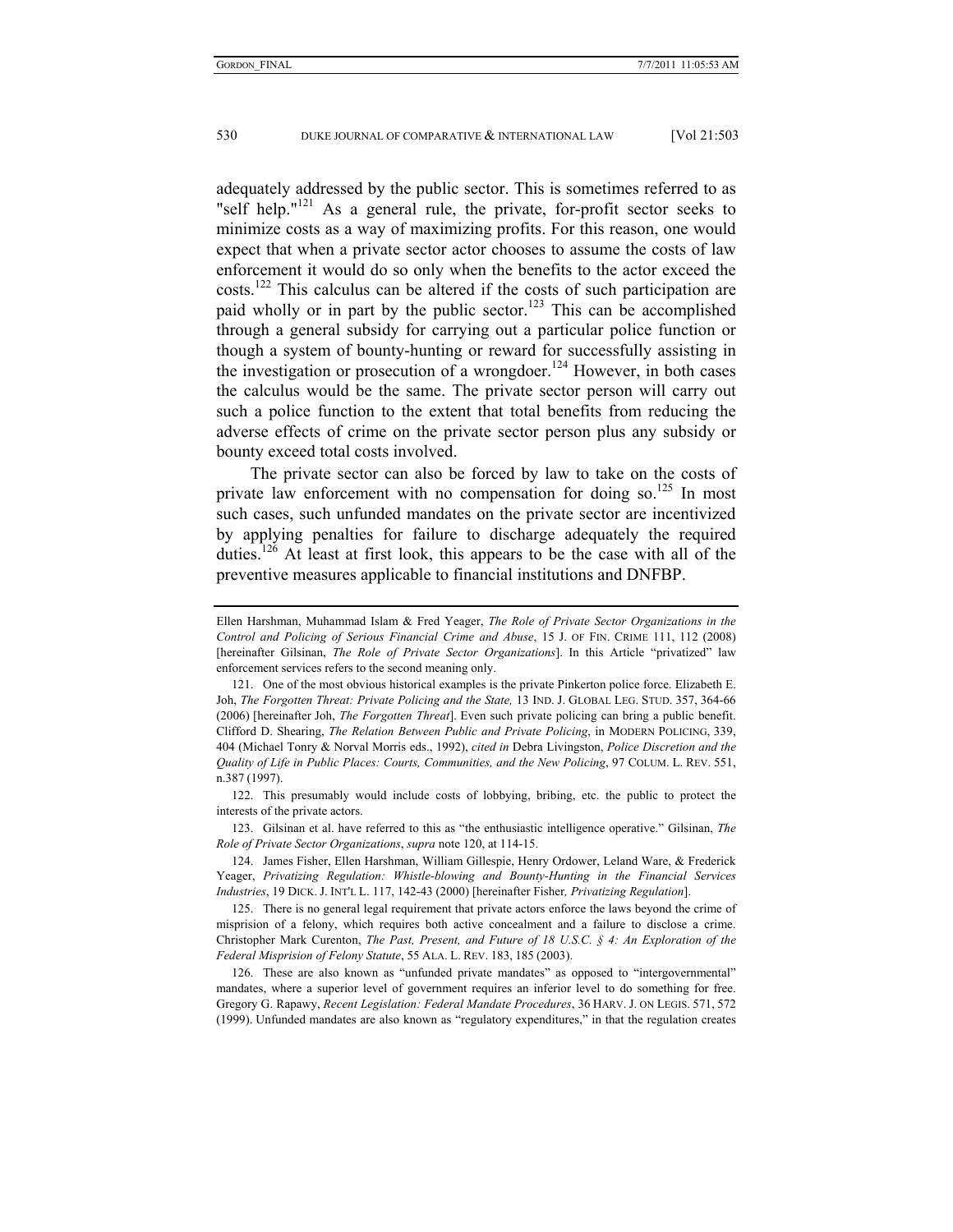If the private sector party were to see no direct benefit for its contribution to effective law enforcement, other than avoiding penalties for non-compliance, the inherent incentive structure in such an arrangement suggests that the private actor would seek to minimize costs as much as possible.127 Those costs would include those involved in implementing the unfunded duties plus any sanctions for non-performance.<sup>128</sup>

To achieve the goal of spending as little as possible on required duties, the private party could seek to interpret those duties as narrowly as possible, meaning as narrowly as can be gotten away with before the cost of sanctions for non-compliance exceeded the savings from not acting. Certainly the more clear and objective the privatized enforcement requirement, the harder it would be for the private party to interpret "down" its duties.129 However, any ambiguity would suggest that at least some of the interaction between private and public sectors involves the former attempting to restrict duties and the latter seeking to expand them. This general incentive structure suggests that financial institution and DNFBP would tend to minimize efforts to create effective systems.

There may be incentives working in the opposite direction, however. It may be that although they are required to implement preventive systems as an unfunded mandate, financial institutions and DNFBP may have some self-interest in implementing those mandates.

As a general matter, criminal law enforcement involves at least some degree of public goods.<sup>130</sup> The benefits accrue not only to one or more

costs on the party mandate to enforce them even if no money is appropriated to pay for those costs. John D. Graham, Paul R. Noe & Elizabeth L. Branch, *Managing the Regulatory State*, 33 FORDHAM URB. L.J. 953, 985 (2006). In the United States, The Unfunded Mandates Reform Act of 1995, 2 U.S.C. 1532 (Supp. 1995) requires both a qualitative and quantitative assessment of the anticipated costs and benefits of unfunded federal government mandates on state and local governments and on the private sector. Enacting unfunded mandates is also known as "cost-shifting." Thomas F. Burke, *The Rights Revolution Continues: Why New Rights are Born (and Old Rights Rarely Die)*, 33 CONN. L. REV. 1259, 1264 (2001).

 <sup>127.</sup> With respect to the mandated privatization of financial regulation, Gilsinan et al. have referred to the private purveyors of police services as "the grudging informant." Gilsinan, *The Role of Private Sector Organizations*, *supra* note 120, at 113-14.

 <sup>128.</sup> There may be some analogous incentive problems in the public sector, in that government agencies may tend not to focus their attention on issues or tasks that they believe are not central to their main mission. *See generally* JAMES Q. WILSON, BUREAUCRACY: WHAT GOVERNMENT AGENCIES DO AND WHY THEY DO IT (1989).

 <sup>129.</sup> At the least the public sector would be expected to provide the private actor with "more precise parameters" with respect to the requirement. Gilsinan, *The Role of Private Sector Organizations*, *supra* note 120, at 114.

 <sup>130.</sup> The economist Paul Samuelson originally defined a "public good" (or a collective consumption good) as something "which all enjoy in common in the sense that each individual's consumption of such a good leads to no subtractions from any other individual's consumption of that good . . . " Paul Samuelson, *The Pure Theory of Public Expenditure*, 36 REV. OF ECON. & STATISTICS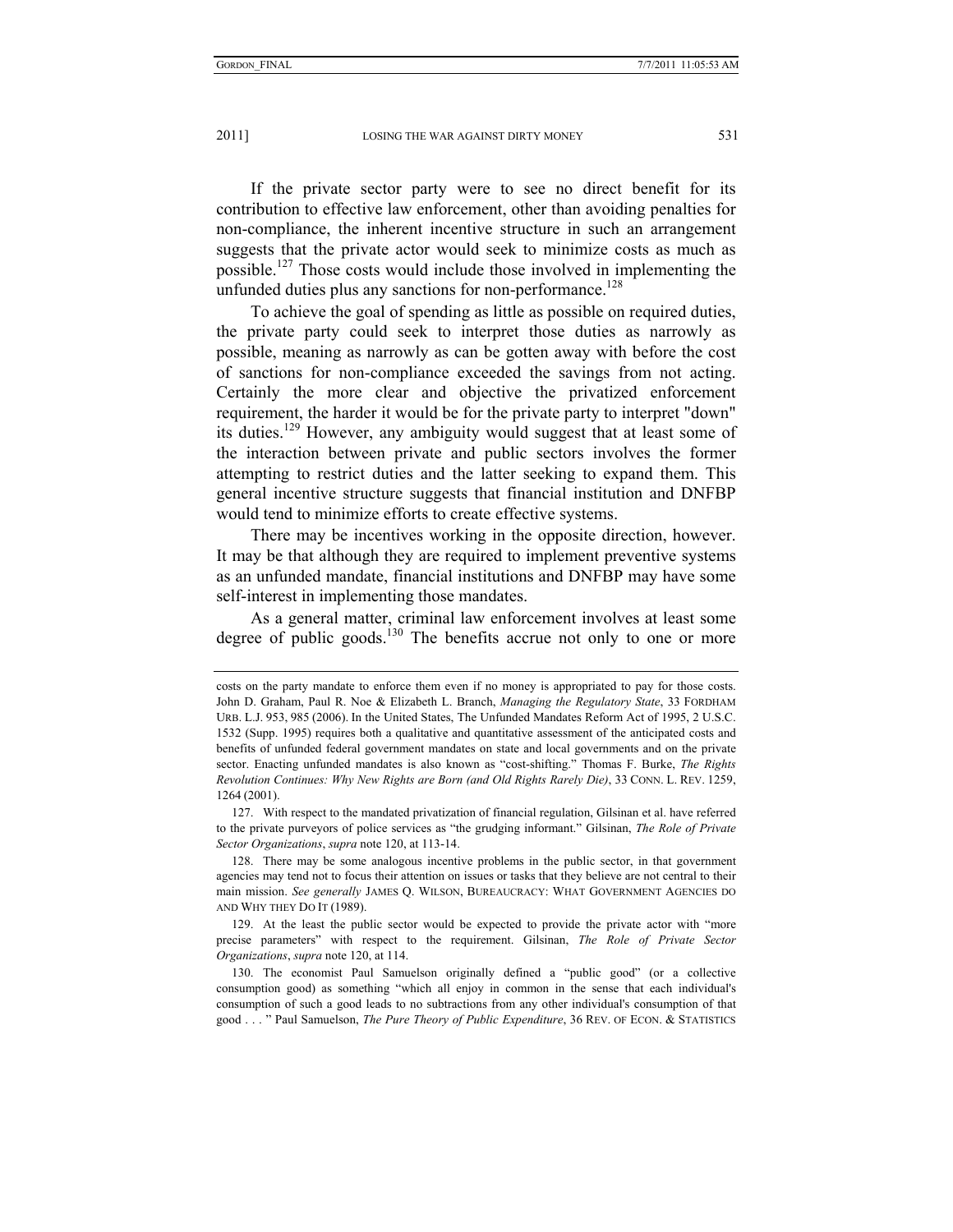persons who might suffer from any specific criminal act but to all persons, primarily through deterrence. For this reason, the benefits of self-help are shared by free riders, once again militating against the private sector spending any money on a mandate beyond the minimum to avoid sanctions.<sup>131</sup> However, in many instances there may be an overlap between public and private benefits.<sup>132</sup> While one would expect the private sector to try and control free-riders by focusing benefits on themselves, to the extent that such self-help did spill over to those not paying for the service, such private law enforcement would still qualify as a public good. In such cases, however, an obvious detriment would be that the private law enforcement would be directed as much as possible towards private rather than public benefits, and would presumably be limited by such motivation.<sup>133</sup>

Financial institutions and DNFBP may voluntarily incur the costs of preventive measures for four basic reasons: to avoid concentration risk, reputational risk, operational risk, and legal or regulatory risk. In banking, concentration risk is defined as excessive exposure to single borrowers or dependence on single depositors.<sup>134</sup> It is better to spread the risk of default among a group of unconnected borrowers than to concentrate the risk in one; it is better to spread the risk of withdrawal of debt capital among a group of depositors than to concentrate it in one. Concentration risk also exists in both insurance and securities sectors for analogous reasons.<sup>135</sup> A key benefit of the client identification requirement could be to help financial institutions and DNFBP reduce this risk. The extent to which a

<sup>387,</sup> 387 (1954). "Which all enjoy in common" means that no one can (effectively) be excluded from the benefit. Thomas S. Ulen, *Rational Choice and the Economic Analysis of Law*, 19 LAW & SOC. INQUIRY 487, 492-93 (1994). The economist Dennis Mueller describes law enforcement as a "pure" public good. DENNIS MUELLER, PUBLIC CHOICE III, 10-11 (2003). However, some commentators have noted that selective enforcement, notably when racially based, is not a public good with respect to those who are victims of that enforcement. Paul Butler, *Starr Is to Clinton As Regular Prosecutors Are to Blacks*, 40 B.C. L. REV 705, 711 (1999).

 <sup>131.</sup> In a group that provides itself with a public good, a "free rider" is one who contributes little or nothinng to the cost of the good while enjoying its benefits as fully as any other member of the group. The free rider problem acts as a disincentive for groups voluntarily to provide public goods unless there is some way to punish or otherwise control free-ridership. Oliver Kim & Mark Walker, *The Free Rider Problem: Experimental Evidence*, 43 PUBLIC CHOICE 3, 3 (1984).

 <sup>132.</sup> Joh, *The Forgotten Threat*, *supra* note 121, at 375-83.

 <sup>133.</sup> Ric Simmons, *Private Criminal Justice*, *supra* note 120, at 925.

 <sup>134.</sup> BASEL COMMITTEE ON BANKING SUPERVISION, CUSTOMER DUE DILIGENCE FOR BANKS (2001), at paragraphs 14-15, *available at* http://www.bis.org/publ/bcbs85.pdf [hereinafter BASEL COMM., CUSTOMER DUE DILIGENCE].

 <sup>135.</sup> International Association of Insurance Supervisors, Glossary, http://www.iaisweb.org/ index.cfm?pageID=47&vSearchLetter=c## (defining "concentration risk"). It is far riskier to have a single insured than to spread the risk among many insured. FINANCIAL SERVICES COMMISSION, GUIDANCE NOTES CONCENTRATION RISK 13 (2008), *available at* http://www.fsc.gi/download /adobe/banking/noteconcrisk.pdf.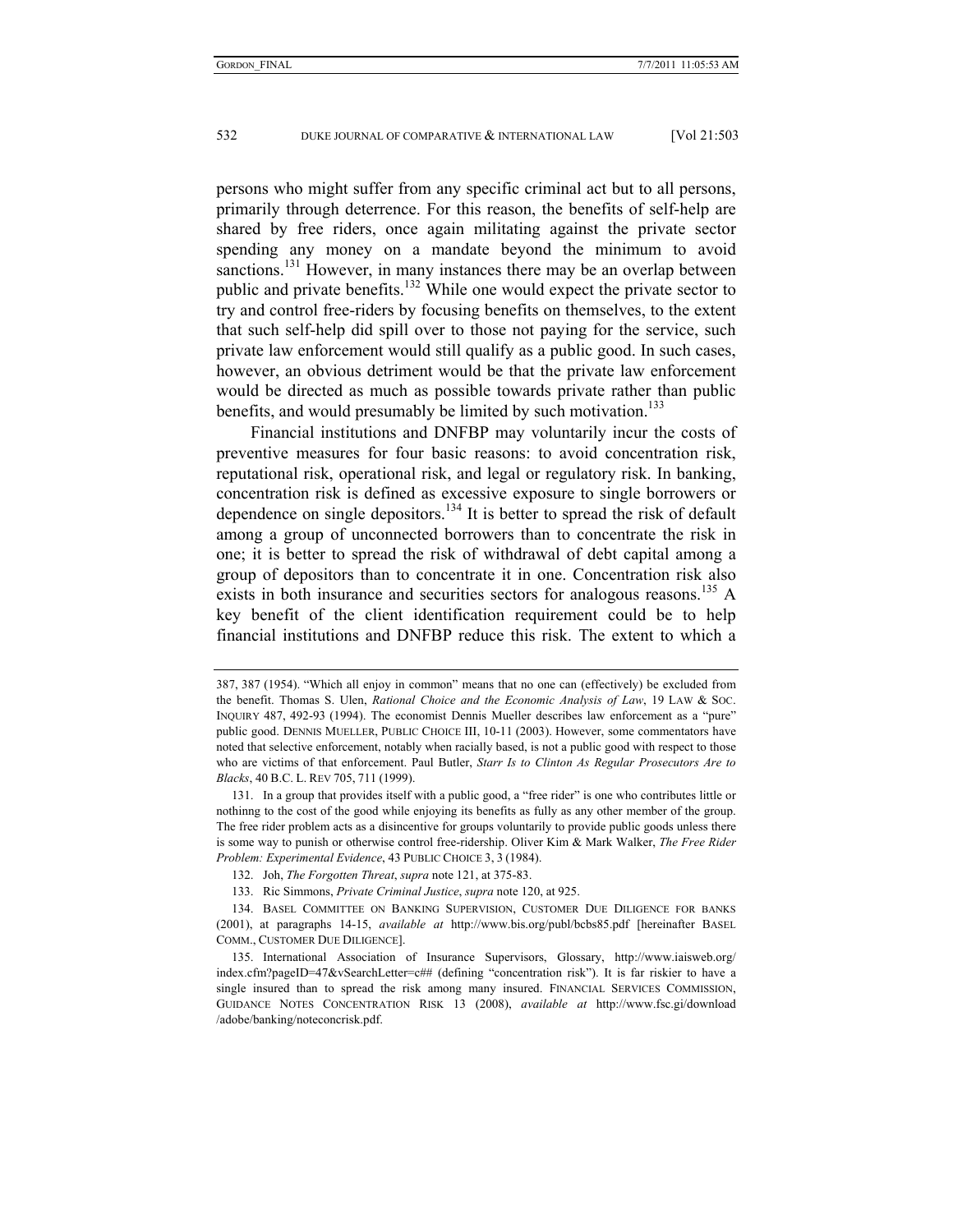party would spend money to identify clients, including beneficial owners and controllers of those clients, would be based on a balance of costs to benefits of avoiding such concentration risk. While neither is immediately obvious, at least some incentive would exist for at least certain types of financial institutions to implement this requirement.

The next form of risk is reputational risk. Reputational risk is risk caused by events adversely affecting the reputation of an enterprise, particularly a financial institution.<sup>136</sup> Banking regulators have long hypothesized that known or assumed use of banks by criminals could result in adverse consequences as customers and investors react by shunning the institution. Reputational risk also faces other persons, financial and nonfinancial.<sup>137</sup> Although discussing sanctions against Iran rather than money laundering and terrorism financing *per se*, Stuart Levey, the Under Secretary for Terrorism and Financial Intelligence under President Bush and now President Obama, suggested that "financial institutions want to identify and avoid dangerous or risky customers who could harm their reputations and business." 138 Treasury Deputy Assistant Secretary Daniel Glaser further noted that "rather than comply with just the letter of the law, we have seen many in the banking industry voluntarily go beyond their legal requirements because they do not want to handle illicit business."<sup>139</sup> Therefore, implementation of anti-money laundering and terrorism financing standards by banks could have direct financial benefits by avoiding such reputational risks.

However, actually demonstrating such reputational risk has proven difficult. Preliminary studies by Professors Michael Levi and Peter Reuter of stock price fluctuations following news stories on the use of banks by money launderers show no change in stock price from those stories.<sup>140</sup> While additional research is needed, there is doubt that financial institutions and DNFBP would weigh heavily concerns over reputational risk.

 <sup>136. &</sup>quot;Reputational risk is defined as the potential that adverse publicity regarding a bank's business practices and associations, whether accurate or not, will cause a loss of confidence in the integrity of the institution." BASEL COMM., CUSTOMER DUE DILIGENCE, *supra* note 134, at para. 11. The loss of high quality borrowers reduces profitable loans and increases the risk of the overall loan portfolio. Depositors may also withdraw their funds, thereby reducing an inexpensive source of funding for the bank. SCHOTT, REFERENCE GUIDE, *supra* note 9, at II-5.

 <sup>137.</sup> THE ECONOMIST INTELLIGENCE UNIT, REPUTATION: RISK OF RISKS 2 (2005) (arguing that maintaining a good reputation is the most important and difficult task facing senior risk managers).

 <sup>138.</sup> Quoted in Orde F. Kittrie, *New Sanctions for a New Century: Treasury's Innovative Use of Financial Sanctions*, 30 U. PA. J. INT'L L. 789, 816-17 (2009).

<sup>139</sup>*. Id.*

 <sup>140.</sup> Michael Levi, Lecture to International Monetary Fund, Washington, D.C. (2003).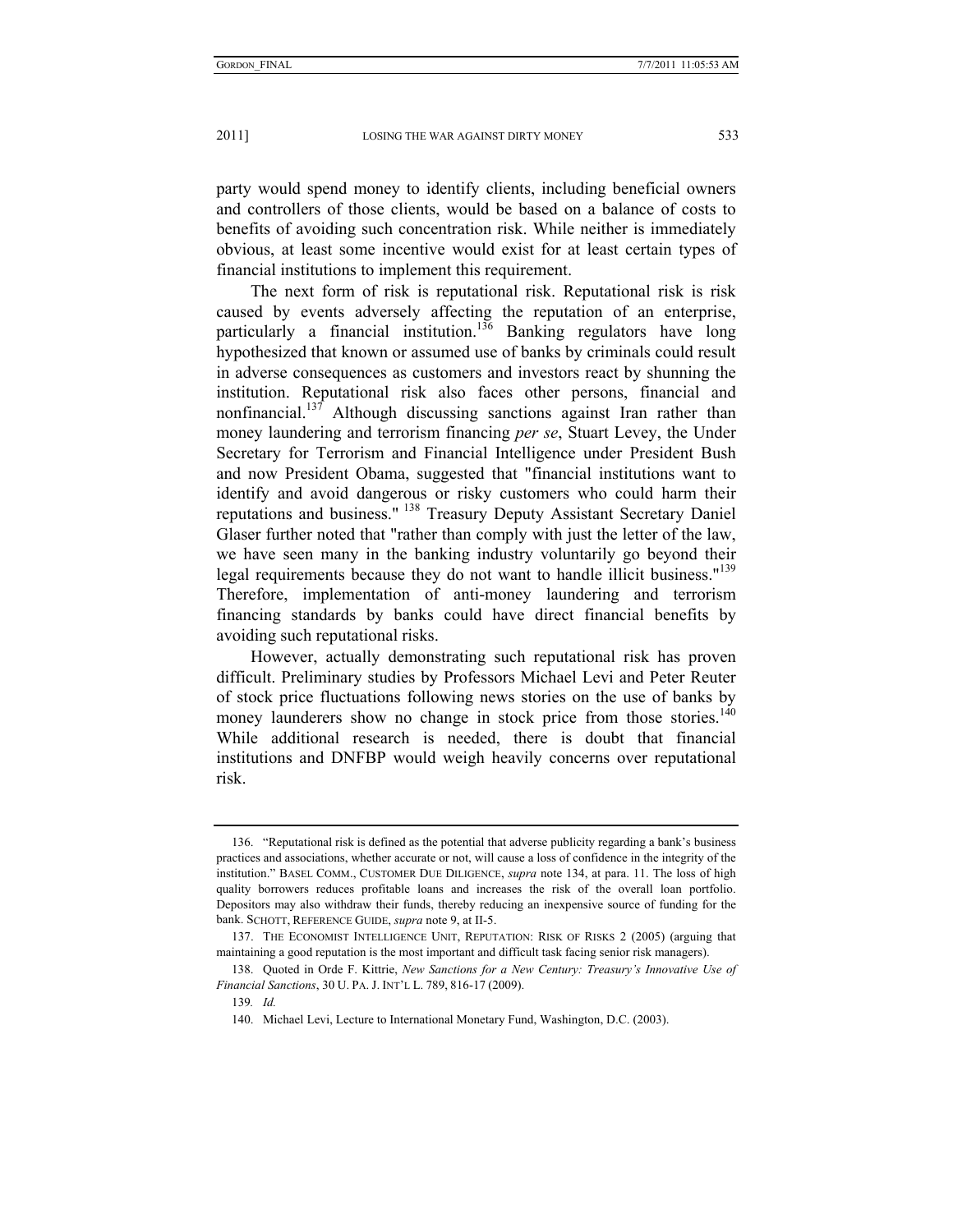There is a second issue related to reputational risk: the concern that the profiling, monitoring, and suspicious transaction reporting requirements as outlined in the FATF Recommendations may not be effective *even if properly implemented*. 141 If they were not, there would be little reputational risk benefit to spending money to implement them. And, as discussed earlier, there is strong indication that many financial institutions do not believe that financial intelligence units or other governmental authorities make much use of suspicious activity reports.<sup>142</sup>

While there is speculation as to the effects of reputational risk in incentivizing financial institutions to implement their preventive measures responsibilities, there may also be significant disincentives. Financial institutions may see a benefit in being known to be lax in implementing anti-money laundering duties in that they may attract criminal clients who wish to avoid being caught.<sup>143</sup> Much of the current struggle by developed countries to eliminate bank secrecy in offshore financial centers has focused on this perceived benefit to financial institutions that offer locations to hide criminal proceeds, such as in tax evasion.<sup>144</sup> It is by no means certain which incentive, the downside risk of a bad reputation or the upside risk of a bad reputation, is stronger.

The next important form of risk is operational risk, which is defined as the potential for loss resulting from inadequate or failed internal processes, people and systems, or external events.<sup>145</sup> Clearly, at least within the standard cost-benefit analytical framework, implementing those aspects of preventive measures that assist in uncovering fraud would be in the best interests of the private party. Unfortunately little publicly available information exists on how financial institutions and DNFBP seek to prevent financial fraud, an issue that is not addressed in anti-money laundering evaluations. A major reason for the absence of such information is concern by private parties over protecting propriety systems and concern over competition.146 However, insight into anti-fraud client identification

 <sup>141.</sup> This issue is discussed *infra in* Part III.

<sup>142</sup>*. See supra* note 88 and accompanying text.

 <sup>143.</sup> This argument applies only to money laundering and not terrorism financing, where adverse reputation is likely to be far greater than any possible financial benefits from having terrorists as clients. But that's just a guess.

<sup>144</sup>*. See* Gordon, *On the Use and Abuse of Standards for Law*, *supra* note 15, at 515–18, 563–64; *see also* Linnley Browning, *Swiss Banker Blows Whistle on Tax Evasion*, N.Y. TIMES, January 18, 2010, at B1 (describing political fallout over the use by U.S. citizens of Swiss banks to engage in tax evasion).

 <sup>145.</sup> BASEL COMM., CUSTOMER DUE DILIGENCE, *supra* note 134, at para. 12.

 <sup>146.</sup> This absence of information is similar to problems in identifying information on how the private sector implements preventive measures. *See infra* notes 195-202 and accompanying text.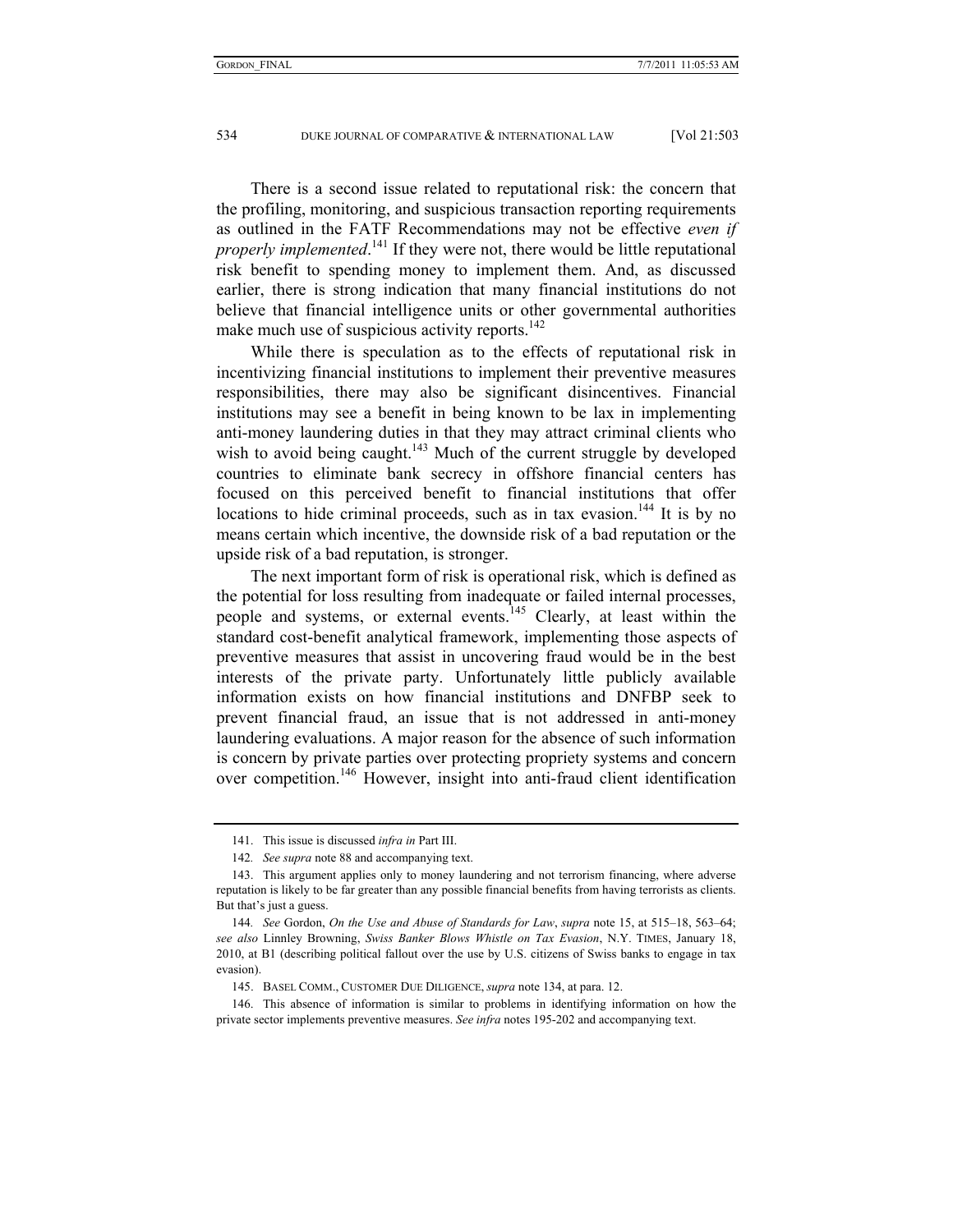and account monitoring can be gained from examining systems provided by third party services to financial institutions. One of the largest advertises a "Dynamic Multidimensional Risk-Weighted Suspicious Activities Detector to thoroughly monitor all transactions and quickly detect fraudulent activities with the utmost accuracy."<sup>147</sup> According to promotional materials, the anti-fraud system *is capable* of sharing the same server and database with its anti-money laundering system, but is separate and different.<sup>148</sup>

That being noted, fraud committed against a financial institution and money laundering and terrorism financing implemented by a financial institution are quite different. In the first instance the financial institution is the victim; in the second, the financial institution is the medium through which the crime is perpetrated.<sup>149</sup> The vast majority of criminal proceeds do not involve fraud against banks.150 While there are many possible origins of terrorism financing, bank fraud is only one of them and is unlikely to be a significant source.<sup>151</sup> For that reason, one would expect financial institutions and DNFBP to focus not on money laundering or terrorism financing risks, but on those that directly adversely affect them, like fraud.152 A key aspect of any anti-fraud program found in a preventive measure is the identification and profiling of potential clients and employees. Among the most common form of customer fraud against

 <sup>147.</sup> This includes check fraud, check kiting, ATM fraud, wire transfer fraud, credit card fraud, debit card fraud, stored valued card fraud, commercial loan fraud, consumer loan fraud, mortgage loan fraud, online banking fraud, point of sales fraud, trading fraud, insurance fraud, identity fraud, employee fraud, and vendor fraud. *See generally* Guardian Officer, GLOBALVISION SYSTEMS, http://www.gv-systems.com/. According to a sales representative, the algorithms for fraud detection and money laundering/terrorism financing detection are "significantly different." Telephone interview with John Smith, Cleveland, OH (Feb. 20, 2010).

<sup>148</sup>*. Id.*

 <sup>149.</sup> IMF, FINANCIAL SYSTEM ABUSE, FINANCIAL CRIME AND MONEY LAUNDERING— BACKGROUND PAPER 40 (2001), *available at* http://www.imf.org/external/np/ml/2001/eng/021201.pdf [hereinafter IMF, MONEY LAUNDERING BACKGROUND PAPER].

 <sup>150.</sup> PETER REUTER & EDWIN M. TRUMAN, CHASING DIRTY MONEY: THE FIGHT AGAINST MONEY LAUNDERING 22 (2004) [hereinafter REUTER & TRUMAN, THE FIGHT].

<sup>151</sup>*. See* COUNTERING THE FINANCING OF TERRORISM 91-206 (Thomas J. Biersteker & Sue E. Eckert eds., 2008).

 <sup>152. &</sup>quot;Banks are called upon to identify 'proceeds of crime' when all they can concretely observe are account transactions. The issue then for them is to develop criteria capable of identifying deviant dealings . . . . More sophisticated software provides detailed background information on clients and account movements. These instruments have also set the criteria for defining undesirable clients or atypical financial operations. The problem is that you have to be sure to target what you want to obtain, and *adjust the parameters accordingly*." Gilles Favarel-Garrigues, Thierry Godefroy, & Pierre Lascoumes, *Sentinels in the Banking Industry*: *Private Actors and the Fight against Money Laundering in France*, 48 BRITISH J. CRIM. 3, 6 (2008).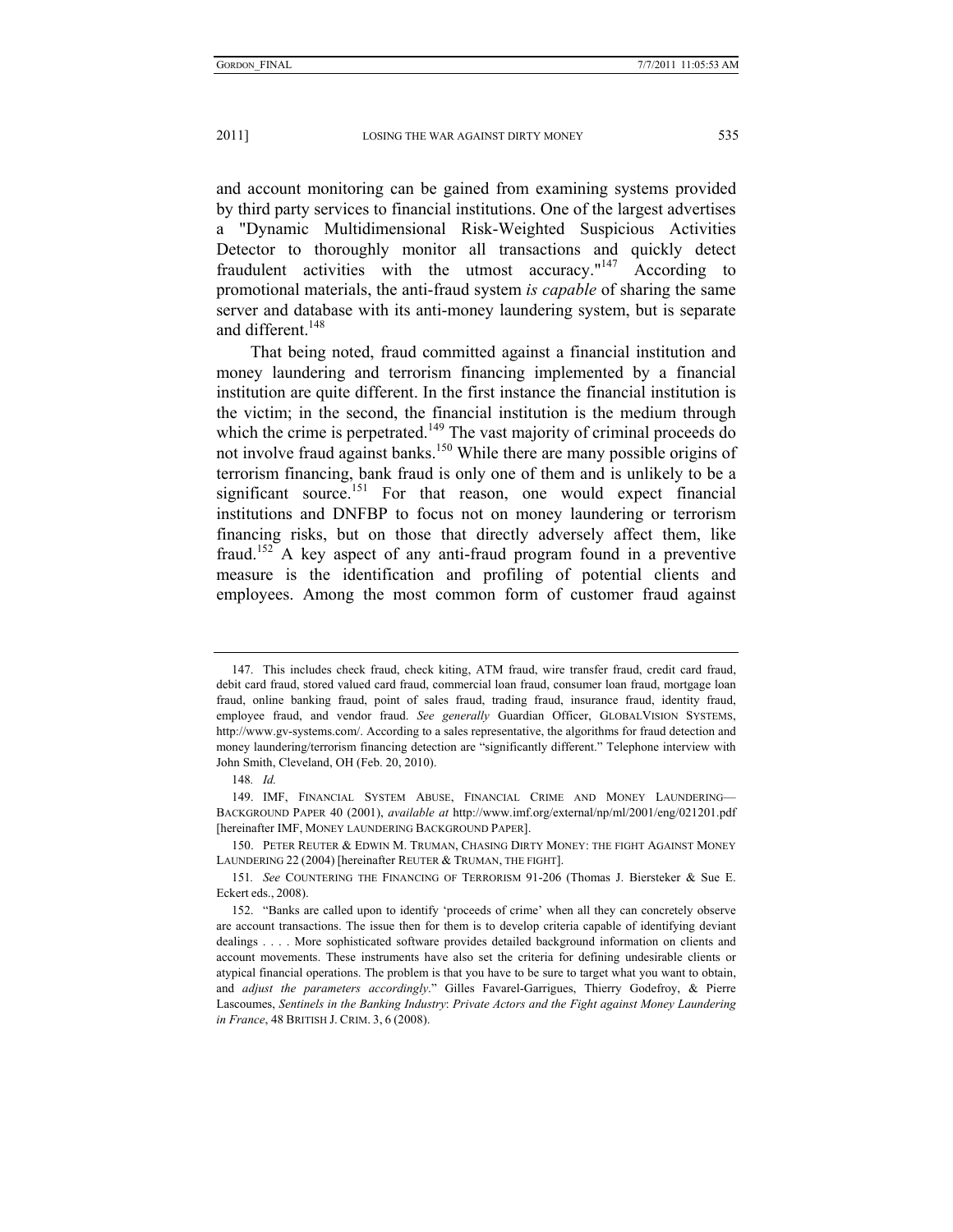banks are creditor fraud and wire and check fraud.<sup>153</sup> Simple background checks could identify persons known to have engaged in such activity. In addition to identifying known fraudsters, financial institutions may be able to monitor types of customers and transactions to uncover known fraudulent patterns. For example, one recent creditor fraud involved people posing as wealthy dentists who took out loans to purchase speed boats. The fraudsters forged various documents including titles to non-existent boats, which they used for security to obtain the loans. Once this scheme was uncovered in one of the bank's branches the bank was able to uncover similar schemes in other branches.<sup>154</sup> The bank had every incentive to uncover such frauds against the bank. These incentives do not, however, extend to possible money laundering or terrorism financing.

Fraud detection can be assisted by sharing doubts about client bona fides with financial intelligence units. Their access to extensive databases including police records, immigration and customs records, tax records, and supervisory findings<sup>155</sup> make them particularly effective at uncovering fraud patterns among large numbers of financial transactions among different financial institutions. As a result, some units, including FinCEN, are tasked not only with anti-money laundering and terrorism financing duties but also with preventing fraud against financial institutions. The difference between reporting possible fraud and possible money laundering or terrorism financing is demonstrated by examining the types of reports filed to financial intelligence units. For example, in the United States, a significant percentage of suspicious transaction reports filed with FinCEN are not concerned with money laundering or terrorism financing but with possible fraud, and are identified as such on the report.<sup>156</sup>

While additional research needs to be undertaken there does appear to be some significant anti-fraud benefit to financial institutions and DNFBP in client identification and client profiling. There may also be some benefit to monitoring transactions to see if they fit any known patterns indicating fraud, and to report those to financial intelligence units. However, this

 <sup>153.</sup> IMF, MONEY LAUNDERING BACKGROUND PAPER, *supra* note 149, at 40. While there is far less information with respect to other types of financial institutions, preventive measures rules and financial intelligence units have also assisted in uncovering insurance and securities fraud, including insider trading and market manipulation. *See* FinCEN, Bank Secrecy Act Records Lead to Funds for Restitution in Insurance Fraud, *available at* http://www.fincen.gov/law\_enforcement/ss/html/014.html; s*ee also* FATF, Money Laundering and Terrorist Financing in the Securities Sector 48– 53 (2009), *available at* http://www.fatf-gafi.org/dataoecd/32/31/43948586.pdf.

 <sup>154.</sup> Confidential interview with bank compliance officer in Cleveland, OH (Apr. 12, 2009).

 <sup>155.</sup> IMF, FINANCIAL INTELLIGENCE UNITS, *supra* note 71, at 58.

 <sup>156.</sup> Of the reports filed by depository institutions nearly 400,000 were for money laundering and terrorism financing, while around 300,000 related to financial institution fraud. FinCEN SAR Reviews, *supra* note 19, at 4.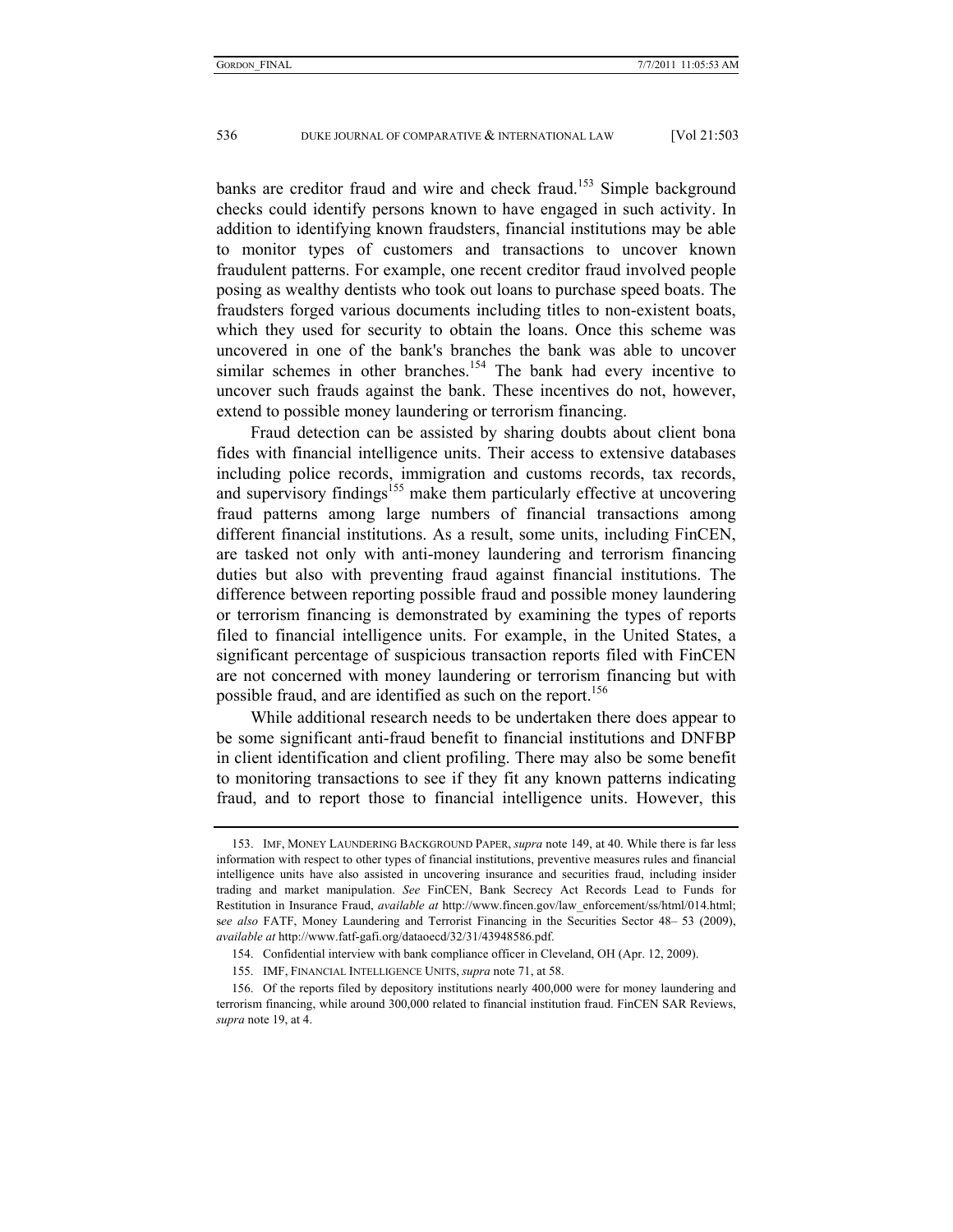would not usually extend to client identification or transaction monitoring to detect money laundering or terrorism financing.

The last possible risk to be avoided, legal or regulatory risk, arises from the possibility that financial institutions and DNFBP may suffer enforcement actions such as fines and criminal liabilities for breaching anti-money laundering or terrorism financing laws or regulations.<sup>157</sup> However, these are risks for failure to implement burdens imposed by the state for law enforcement purposes, not imposed to benefit the financial institution.158 There would be direct benefits to financial institutions and DNFBP if they paid fewer fines, but this would have to be balanced against the costs of implementing preventive measures, including indirect costs.

However, the application of sanctions against *customers* creates a strong *disincentive* to report possible laundering. As noted, a principal public benefit of anti-money laundering rules is that they allow the confiscation of criminal proceeds.<sup>159</sup> If such proceeds are on deposit or otherwise loaned to or invested in a financial institution or DNFBP, the confiscation of those proceeds would actually injure that enterprise by depriving it of capital. This could be a significant indirect cost. The larger the magnitude of the proceeds, the greater would be the injury to the enterprise. Given this potentially significant incentive, a purely profitmaximizing financial institution or DNFBP would seek to follow their preventive measures obligations only as far as to avoid sanctions for noncompliance, but would stop short of the point where they detected and reported actual money laundering, at least with respect to criminal proceeds that form part of the enterprise's capital base.

On balance, there is strong suggestion that financial institutions and DNFBP will see risk-reduction benefits from implementing customer identification and profiling rules and some from fraud-related transaction monitoring and reporting. However, there appears to be no obvious net self-benefit for anti-money laundering transaction monitoring or reporting. Given cost considerations, theory would suggest that private actors would keep costs down and benefits up by concentrating on those aspects that benefit primarily fraud efforts rather than anti-money laundering and terrorism financing efforts.

There are significant costs associated with unfunded mandates of antimoney laundering and terrorism financing preventive measures, many of which also go to the question of capacity to implement such measures.

 <sup>157.</sup> BASEL COMM., CUSTOMER DUE DILIGENCE, *supra* note 134, at para. 13.

 <sup>158.</sup> Richard Gordon, *Anti-money-laundering Policies: Selected Legal, Political, and Economic Issues*, 1 CURRENT DEV. IN MONETARY & FIN. L. 405, 407 (1999).

<sup>159</sup>*. See supra* note 5 and accompanying text.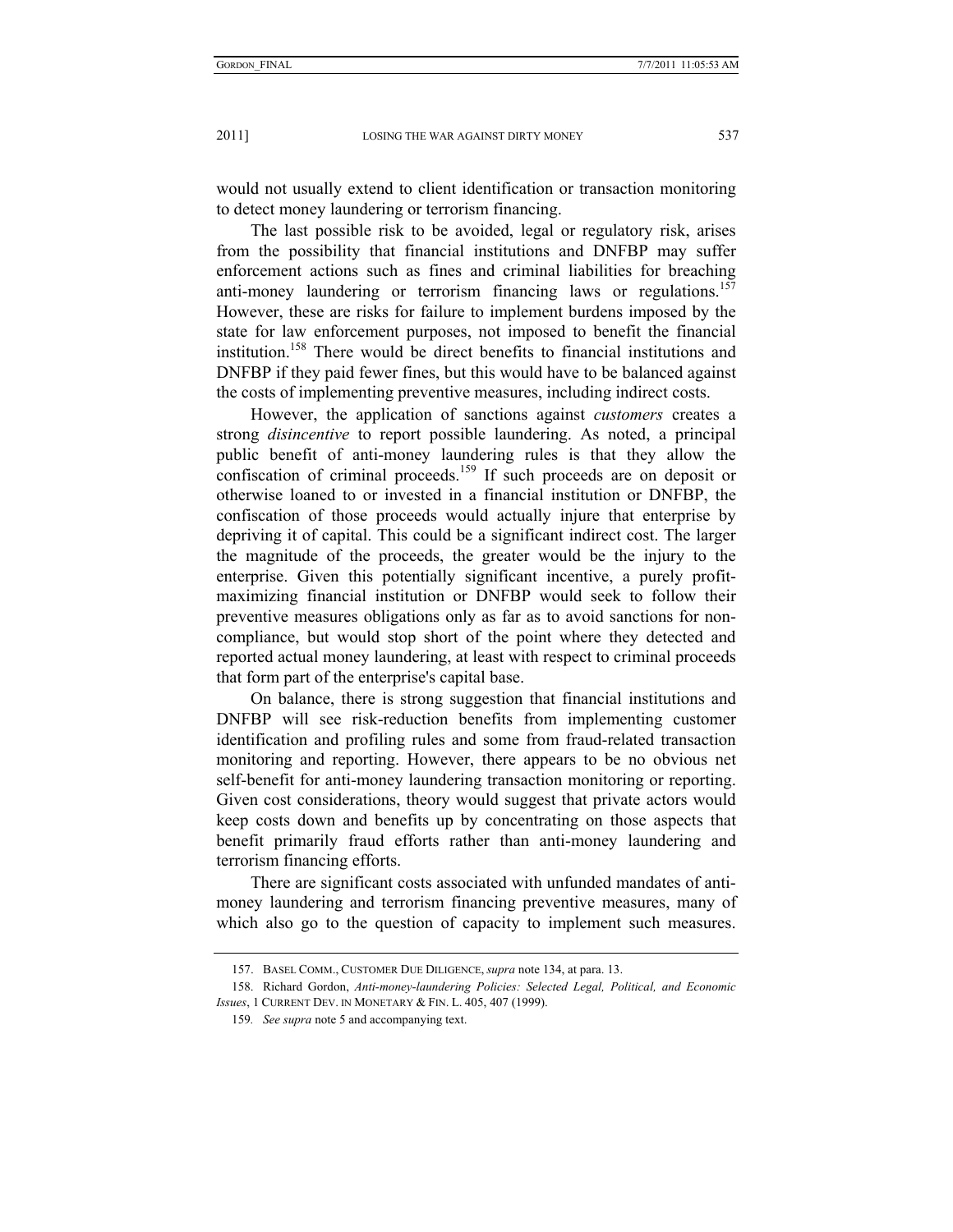Exactly how much is difficult to quantify.<sup>160</sup> At least with respect to banks, transaction monitoring appears to be the greatest area of expenditure.<sup>161</sup> Given that transaction monitoring appears to provide little direct benefit to the financial institution itself (that is, compared to customer identification and profiling, which may help prevent fraud), this does not bode well for implementation.

In an increasing number of instances, financial institutions outsource at least some preventive measure duties, particularly review of client names for profiling purposes, transaction monitoring, and suspicious transaction identification, resulting in what one commentator has referred to as a "cottage industry of consultants."<sup>162</sup> Such outsourcing can have advantages, such as reducing costs through economies of scale and improving quality through competition.163 However, smaller institutions may be buying scaled-down "anti-money laundering lite" software,<sup>164</sup> which may not be a good sign with respect to effective implementation. At any rate, implementation costs certainly must have a negative effect on implementation when placed into the cost/benefit considerations of financial institutions and DNFBP.

That being said, unfunded mandates do have the benefit of shifting costs from the public to the private sector. This can have some benefits, as well as some potential downsides that will be discussed at greater length below  $165$ 

As noted earlier, there are significant potential regulatory incentives to compliance.166 However, these incentives, based on fines and other forms of compliance action, have been applied to failures to implement basic requirements (such as no customer identification system, no profiling system, no transaction monitoring).<sup>167</sup> None appears to have been based on a results-focused failure of the system. It is therefore not obvious how these

167*. Id.*

 <sup>160.</sup> Various attempts have been made, however. According to some estimates U.S. banks spent about \$125 million both in 2003 and 2004 to comply. High-end estimates have placed the total costs of compliance at \$7 billion in 2003. Zaring & Baylis, *Bureaucracy to War*, *supra* note 70, at 1413. Presumably these costs have increased. *See also* Sorcher, *Lost In Implementation*, supra note 3, at 396 (noting that banks have significantly increased their spending on AML/CFT procedures).

 <sup>161.</sup> KPMG, ANTI–MONEY LAUNDERING SURVEY, *supra* note 103, at 8.

 <sup>162.</sup> Zaring & Baylis, *Bureaucracy to War*, *supra* note 70, at 1413.

 <sup>163.</sup> Because the purveyors of private services must persuade their customers to purchase from them they have an incentive to offer a better price/quality mix than others BENSON, TO SERVE AND PROTECT, *supra* note 120, at 27. This suggests greater risk taking and perhaps innovation as well as greater quality control and lower costs of through greater efficiencies. *Id*.

<sup>164</sup>*. See* Adams, *Diligence is Getting Pretty Pricey*, *supra* note 88.

<sup>165</sup>*. See infra* notes 189-194 and accompanying text.

<sup>166</sup>*. See supra* note 70 and accompanying text.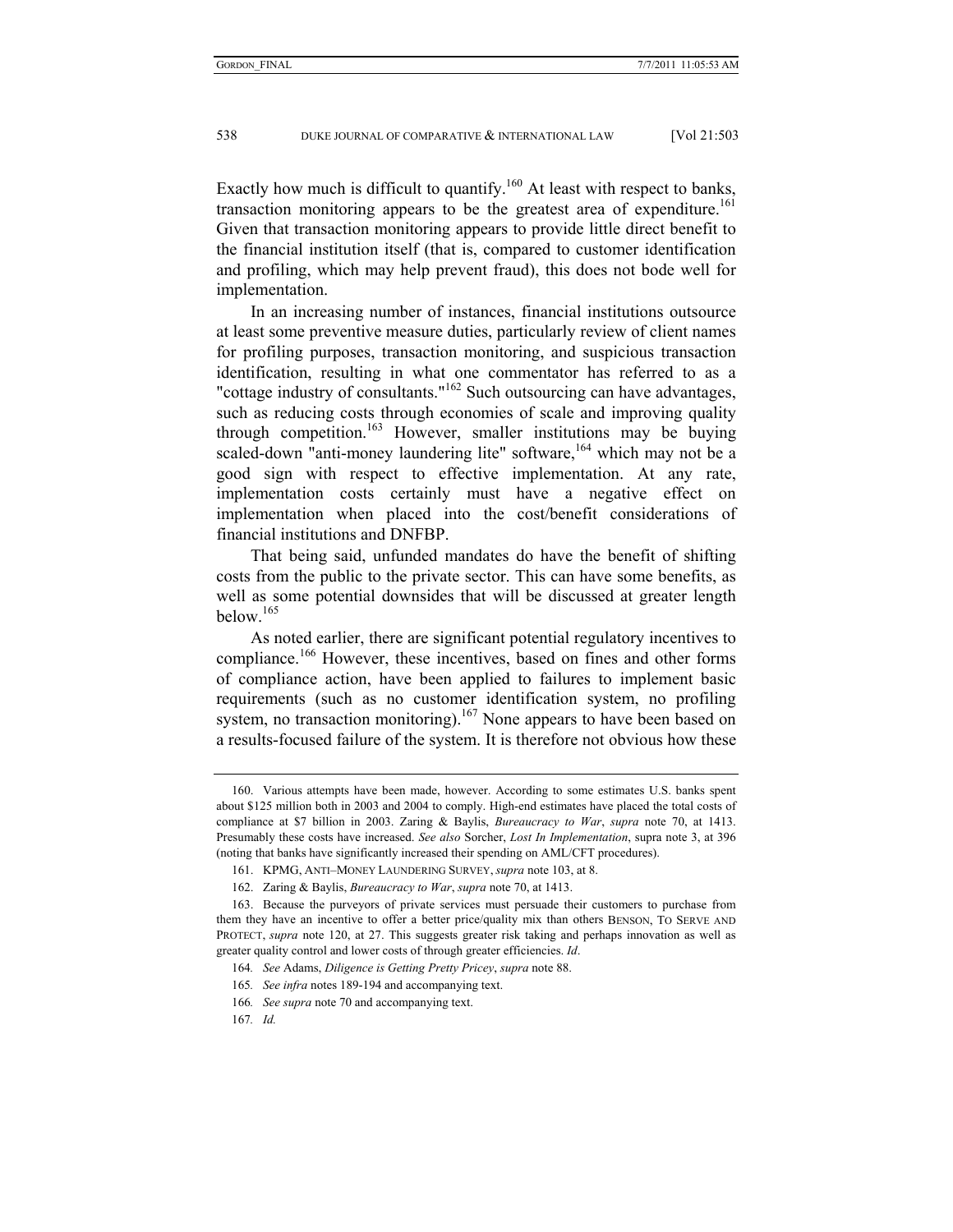would incentivize financial institutions to implement *effective* preventive

measures. As a result, with unclear and subjective written requirements, often unhelpful guidance and feedback, and a lack of clear incentives for effectiveness, one would expect that financial institutions and DNFBP would not to do a particularly good job in implementing preventive measures. As will be discussed in Part II, this is very different from how the private sector implements its tax administration duties, where requirements are not only clearly stated but where incentives for effectiveness are quite clear.

As noted earlier, neither compliance reports nor sanctions reported by supervisory authorities discuss in any detail the design of compliance systems.<sup>168</sup> Financial institutions and DNFBP also do not publicize exactly how they implement these requirements.<sup>169</sup> However, some commentators have provided a list of actions that private firms could take to implement their preventive measures duties in the most effective manner possible.<sup>170</sup> This "wish list" is not a description of what firms actually implement only what they could implement assuming that cost was no object. Among these is link analysis. $171$ 

Link analysis is a technique used to find associations within data that might have relevance to the particular research question.<sup>172</sup> Link analysis explores associations within collections of data.<sup>173</sup> Increasing the number of

<sup>168</sup>*. Id.*

 <sup>169.</sup> An important barrier to learning more about how firms actually implement their preventive measures requirements is a concern over protecting proprietary information in the context of competitive concerns. Confidential interviews conducted with compliance officers at numerous financial institutions in the United States, Hong Kong, The British Virgin Islands, and the Philippines over the past five years. *See also* PricewaterhouseCoopers, Anti-Money Laundering ("AML") and Anti-Terrorist Financing ("ATF"): Case Study, *available at* http://www.pwc.com/lu/en/anti-moneylaundering/case.jhtml (providing almost no detail on preventive measures system recommended by outside consultant).

 <sup>170.</sup> G. S. Vidyashankar, Rajesh Natarajan, Subhrangshu Sanyal, Mine Your Way to Combat Money Laundering, Part 1, DM Review Special Report, October 2007, *available at* http://www.information-management.com/specialreports/20071002/1093412-1.html [hereinafter] Vidyashankar *et al*., Mine Your Way Part 1]; G. S. Vidyashankar, Rajesh Natarajan, Subhrangshu Sanyal, Mine Your Way to Combat Money Laundering, Part 2, DM Review Special Report, October 2007, *available at* http://www.information-management.com/specialreports/20071009/1093416-1.html [hereinafter Vidyashankar *et al*., Mine Your Way Part 2].

 <sup>171.</sup> Vidyashankar *et al.*, Mine Your Way Part 1, *supra* note 170; Vidyashankar *et al*., Mine Your Way Part 2, *supra* note 170.

 <sup>172.</sup> Cuellar, *Criminal Law*, *supra* note 3, at 368.

 <sup>173.</sup> FINCEN, FEASIBILITY OF A CROSS-BORDER ELECTRONIC FUNDS TRANSFER REPORTING SYSTEM UNDER THE BANK SECRECY ACT 10 (October 2006), *available at* http://www.fincen.gov/ news room/rp/files/CBFTFS\_Complete.pdf [hereinafter FINCEN, CROSS-BORDER ELECTRONIC FUNDS]; *see also* Cuellar, *supra* note 3, at 368. Much of the information in the following two paragraphs has been provided by Boudewijn Verhelst. Verhelst e-mail, *supra* note 20.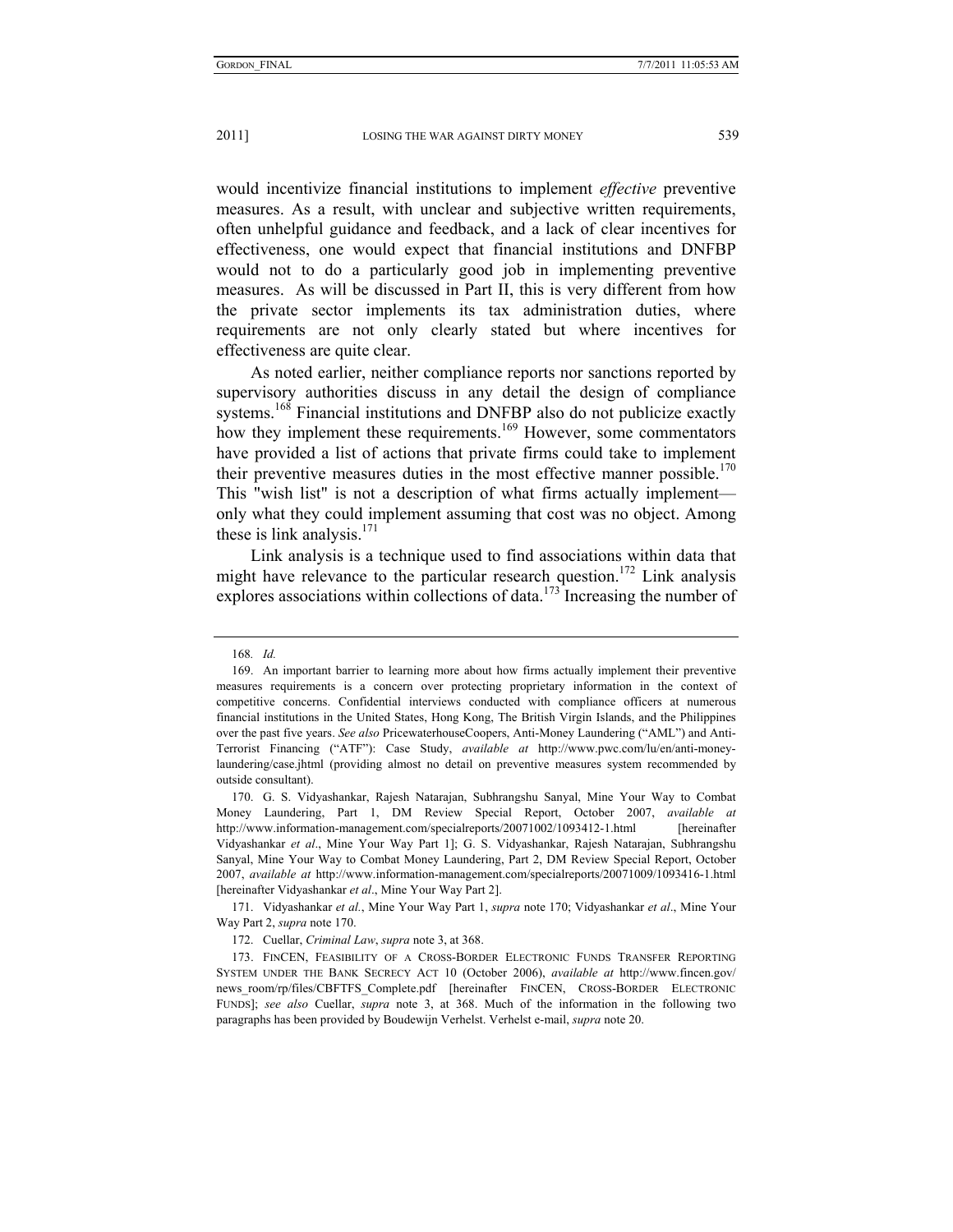data sets available increases the number and types of links that can be identified.

There are a number of different types of data set that could be helpful in money laundering or terrorism financing link analysis. First, personal and financial data (including personal and businesses names, addresses, phone numbers, names of beneficial owners and controllers, bank accounts, deposits, funds transfers) would link people and businesses through their financial transactions. For example, this can establish that person A has a relationship with company B and person C.

Next, descriptive links can be established with data bases that describe the type of business activities normally conducted by the persons within the link. Such data includes customer identification/profiles and other information such as that which is found in business directories like Dunn and Bradstreet. Links to data that include money laundering or terrorism financing indictors, such as law enforcement data, case files, or suspicious transaction reports, can also be made.

Once such descriptive links are established, further analysis can examine whether a transaction between identified persons looks unusual or suspicious. For example, if person A has a criminal record or has made past suspicious transactions, payments to company B or C could raise suspicion that they constitute criminal proceeds or laundering. This suspicion could be raised further if person A owns or controls company B and company B itself has no known business. If C has a record as a terrorist or terrorist organization, a suspicion might be raised that the payments were to finance terrorism. Obviously, the greater the amount of relevant data and data types, the more extensive will be the link analysis. However, financial institutions and DNFBP are restricted in their access to some useful data sets, an issue that will be discussed below. As will be seen in Part II, link analysis is used with great effectiveness by the public sector in tax administration.

Such use of descriptive links and analysis is also described as data mining and the use of algorithms.<sup>174</sup> Such algorithms can be based on typical laundering typologies or "red flag" indicators provided by supervisory authorities and the Financial Action Task Force. However, as will be discussed below, such algorithms appear to be based on idiosyncratic judgment rather than empirically sustainable classifications.<sup>175</sup>

Empirically derived algorithms are based on regression analysis or discriminant function analysis. Regression analysis is a technique for

 <sup>174.</sup> Vidyashankar *et al.*, Mine Your Way Part 2, *supra* note 170.

 <sup>175.</sup> FREDERICK SCHAUER, PROFILES, PROBABILITIES, AND STEREOTYPES 92–101 (2003).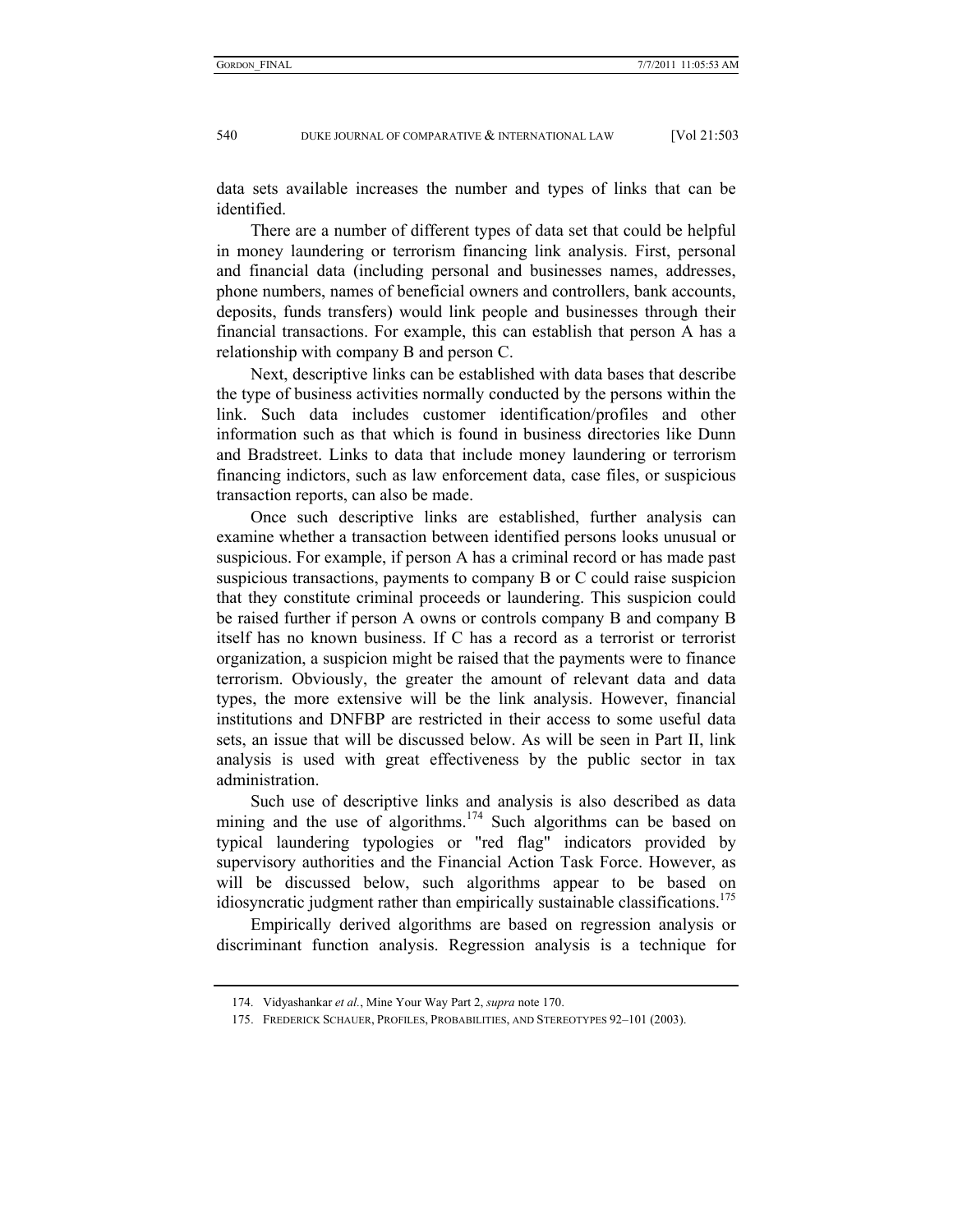discovering the relationship between a dependent variable and one or more independent variables. It explains how the value of the dependent variable changes when one of the independent variables is changed. This change in the dependent variable can also be reflected in a probability distribution. Typically, one begins with a hypothesis that the presence and magnitude or a particular factor (the independent variable) is a predictor of something (the dependent variable). One then tests the hypothesis using factual data and statistical analysis.<sup>176</sup> For example, a dependent variable could be "the likelihood that money laundering or terrorism financing is involved in a particular transaction." The independent variables could then be some quantifiable aspect of the customer or transaction, say, one of the factors found in money laundering or terrorism financing typologies or in the list of "red flags." A statistical analysis would then show if the hypothesis is correct and indicate the magnitude of relationship between the presence of a "red flag" and the likelihood that there was money laundering or terrorism finance. Multiple independent variables can be statistically combined in non-linear regression analysis to create multi-variable probabilities.

Another way of determining the relationship between a dependent and independent variables is discriminant function analysis. Here, however, the analysis determines which variables discriminate between two or more naturally occurring groups. It also uses a statistical analysis based on empirical data.<sup>177</sup> For example, the group could be "those who launder money or finance terrorism," while the variables could be the same typology factors or red flags in the previous example. Multiple variables can be employed and predictor variables can be expressed in magnitudes. Obviously these two analytical techniques would be superior to assessments made on human hunches or "idiosyncratic assessments" that have no proven statistical accuracy.<sup>178</sup> As will be seen in Part II, link discriminant function analysis is used with great effectiveness by at least some tax administrations.

Given that typologies and red flags that supervisory authorities and others provide do not appear to be scientifically derived, it seems unlikely that private firms, which are primarily concerned about controlling regulatory/legal risk, would themselves use regression analysis. In addition,

<sup>176</sup>*. See generally* Alan O. Sykes, *An Introduction to Regression Analysis*, *in* CHICAGO LECTURES IN LAW & ECONOMICS (Eric Posner ed., 2000), *available at* http://www.law.uchicago.edu/files/files/ 20.Sykes\_.Regression.pdf (describing linear and non-linear regression analysis).

<sup>177</sup>*. See generally* John Poulsen & Aaron French, *Discriminant Function Analysis* (2003), *available at* http://userwww.sfsu.edu/~efc/classes/biol710/discrim/discrim.pdf (describing discriminant function analysis).

 <sup>178.</sup> SCHAUER, *supra* note 175, at 92.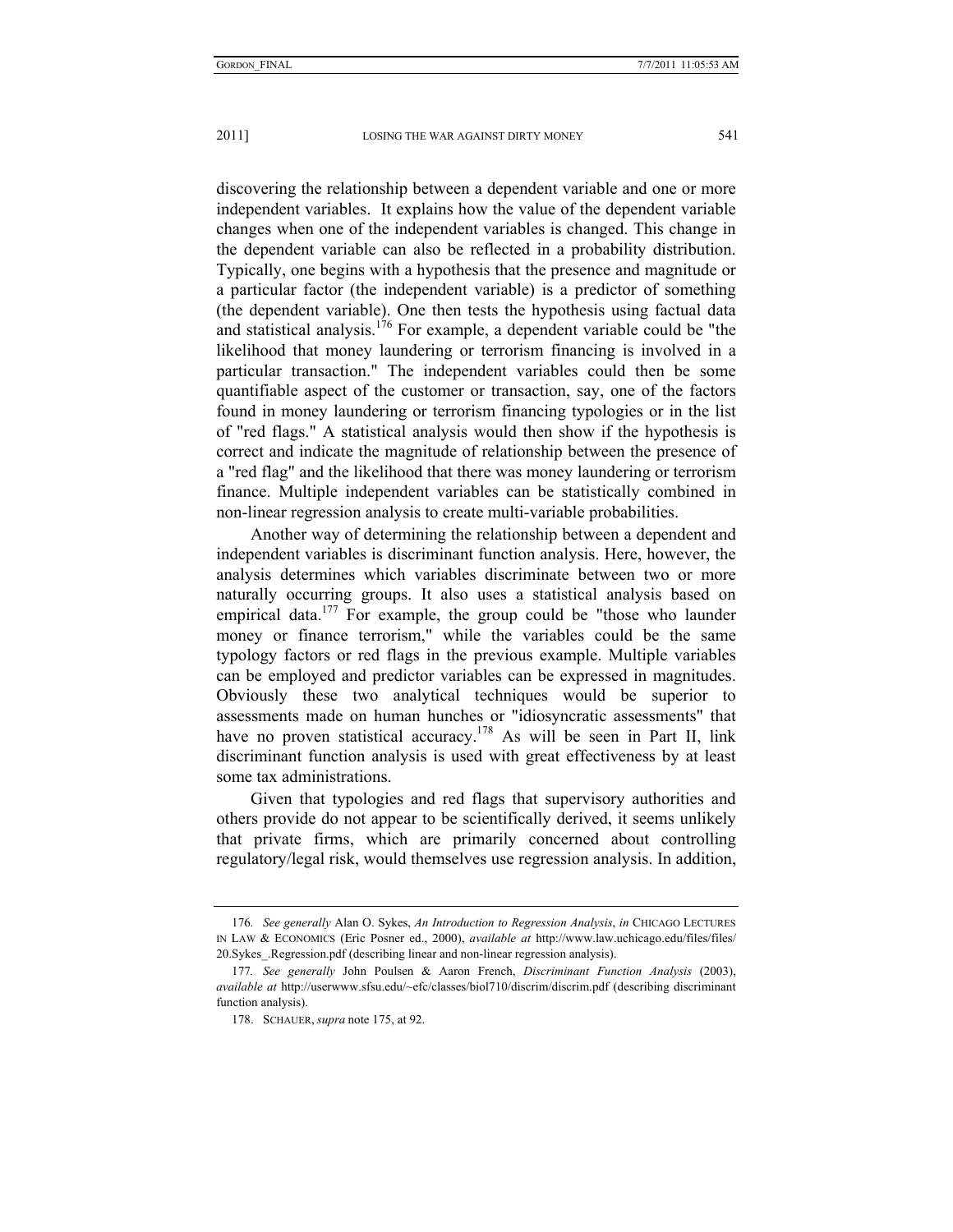private sector entities lack access to important data sets, such as confidential data from other financial institutions and DNFBP and private or classified government data (discussed below in Section 4). Also, managing large sets of data is simply difficult to do.<sup>179</sup>

 As noted above at least some financial institutions contract out some of their customer identification and client monitoring programs to third party service providers.<sup>180</sup> A review of some of their programs provides some insight into services offered. For example, some firms assist in customer identification and profiling by providing a risk screening service to check individual or entity names against a comprehensive data set.<sup>181</sup> Firms can also supply transaction monitoring services. One firm "monitors and detects" suspicious transactions "across all business lines" using "a fully integrated dynamic and adaptive multidimensional intelligent engine [which] detects suspicious activities" using "risk modeling" and "risk-based algorithms" to "analyze and investigate suspicious activities effectively and efficiently."182 But as contractors to those primarily responsible for implementing preventive measures, there is little reason to believe that such third party provider firms would be motivated to provide scientificallybased algorithms based on regression or discriminant function analysis. This would only raise costs without providing a service that would further reduce regulatory or legal risk.

Irrespective of what the best firms offer, only some financial institutions and perhaps DNFBP use such services, and some contract for "lite" versions.<sup>183</sup> Exactly why some financial institutions and DNFBP use contractors is not entirely clear. For some firms it could be a form of regulatory/legal risk "insurance"; as long as a well-regarded third party vendor is a contractor it is likely that supervisors will not sanction firms for non-compliance.<sup>184</sup>

Private sector entities appear to file far too many suspicious transaction reports, providing a huge flow of false positives. If a financial institution is usually sanctioned for failure to report suspicious transactions (false negatives) and not for reporting too many that do not turn out to be suspicious (false positives), there will be an incentive for financial

 <sup>179.</sup> Vidyashankar et al., *Mine Your Way Part 2*, *supra* note 170 ("Analysis of such huge volumes imposes a huge computational burden….").

<sup>180</sup>*. See supra* notes 162-164 and accompanying text.

<sup>181</sup>*. See, e.g.*, World-Check Online, http://www.world-check.com/online/ (last visited Apr. 6, 2011).

 <sup>182.</sup> American Bankers Association, PATRIOT OFFICER GlobalVision Systems, Inc.,

http://www.aba.com/CAB/cab\_patriotofficer.htm (last visited Apr. 6, 2011).

<sup>183</sup>*. See supra* note 164 and accompanying text.

 <sup>184.</sup> Confidential interviews with compliance officers at financial institutions, *supra* note 154.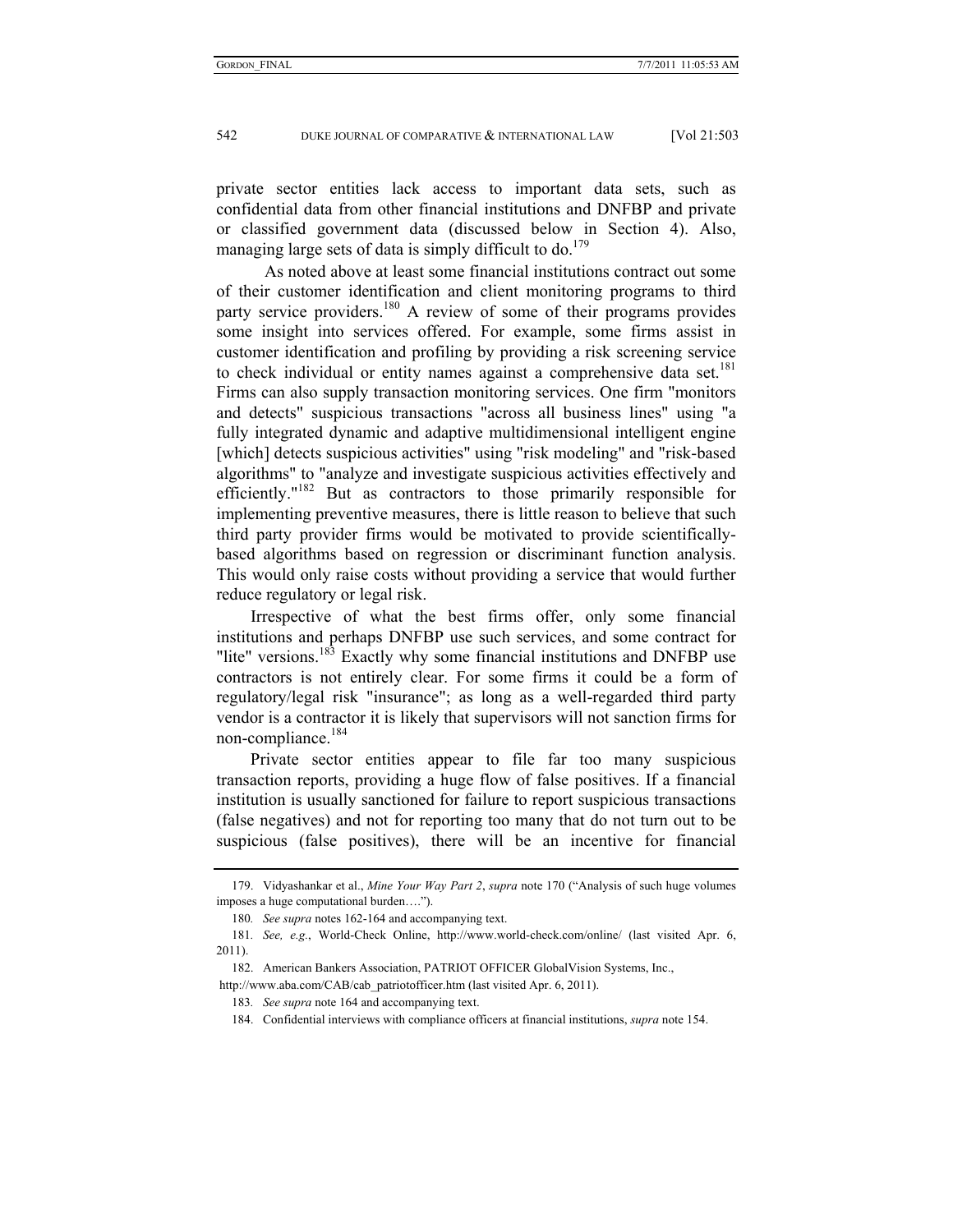institutions and DNFBP to apply too little scrutiny and to over-report.<sup>185</sup> Currently, in many key jurisdictions, there have been considerable increases in suspicious transaction reporting.<sup>186</sup> Because so few of these reports result in actual prosecutions, the result has often been a general flooding of financial intelligence units with essentially "defensive" suspicious transaction reports.<sup>187</sup> This can generate information overload and generally clog the criminal investigations system with too many false positives.<sup>188</sup>

There are a few possible other good and bad negative effects. Some scholars have argued that the private sector is more likely to act selfinterestedly than the public sector, and if so, the private sector may be more likely to commit to a higher level of unethical acts.<sup>189</sup> One type of unethical act could be racial or other invalid profiling. While profiling based on purely statistical analysis of empirical data would be helpful in determining which customers and transactions are more likely to be involved in criminal activity, profiling based on even informed guesswork is far more likely to result in unfairness.<sup>190</sup> Given that all typologies reports, red flags, and other

 188. LANDER, *supra* note 186; Levi & Reuter, *supra* note 186, at 313; Fleming, UK Law Enforcement, *supra* note 116, at 10, 35-6; REUTER & TRUMAN, THE FIGHT, *supra* note 150, at 101-2.

<sup>185</sup>*. See generally* Elod Takats*, A Theory of 'Crying Wolf': The Economics of Money Laundering Enforcement* 4 (Int'l Monetary Fund Working Paper No. 07/81, 2007), *available at*  http://papers.ssrn.com/abstract=979035 (laying out a theoretical argument for increasing filings of defense suspicious activity reports by reporting institutions). Flooding financial intelligence units with too many reports could also help bury those that are actually useful, benefiting reverse reputational risk and protecting client assets from seizure.

 <sup>186.</sup> This conclusion is supported by specific studies of the United States and the United Kingdom. *See* Cuellar, *supra* note 3, at 396 (describing increases in SARing in the United States); STEPHEN LANDER, SERIOUS ORGANISED CRIMES AGENCY, 13 (2006), *available at* http://www.soca.gov.uk/ downloads/SOCAtheSARsReveiw\_Fina;\_Web.pdf; Michael Levi & Peter Reuter, *Money Laundering*, 34 CRIME & JUST. 289, 313 (2006).

 <sup>187.</sup> Verhelst e-mail, *supra* note 20. ("There is no indication that FinCEN . . . knows how to manage all of these reports. In fact, the former director of FinCEN complained in 2004 that too many of these SARs were being filed by banks. The haphazard nature of the fines that FinCEN has imposed has led some observers to question1whether the agency has a policy in place to sort through each of the reports."); Zaring & Baylis, *supra* note 70, at 1415 (citations omitted). According to one source, a compliance officer in French financial institution noted that if "[y]ou want to stay out of trouble? Then file a report." Gilles Favarel-Garrigues, Thierry Godefroy, & Pierre Lascoumes, Sentinels in the Banking Industry, *Private Actors and the Fight against Money Laundering in France*, 48 BRIT. J. CRIMINOLOGY 1, 11 (2008) [hereinafter Favarel-Garrigues *et al*., *Private Actors*].

 <sup>189.</sup> This is not to suggest that public sector employees are always more ethical, only that they tend to be more so than the private sector. *See* Simmons, *Private Criminal Justice*, *supra* note 120, at 978– 79.

 <sup>190.</sup> SCHAUER, *supra* note 175, at 92–101. Even those who strongly oppose racial profiling for national security purposes do so in part because there is no empirical or statistical basis for the profiling. *See, e.g.*, Yevgenia S. Kleiner, *Racial Profiling in the Name of National Security: Protecting Minority Travelers' Civil Liberties in the Age of Terrorism*, 30 B.C. THIRD WORLD L.J. 103, 138–40 (2010).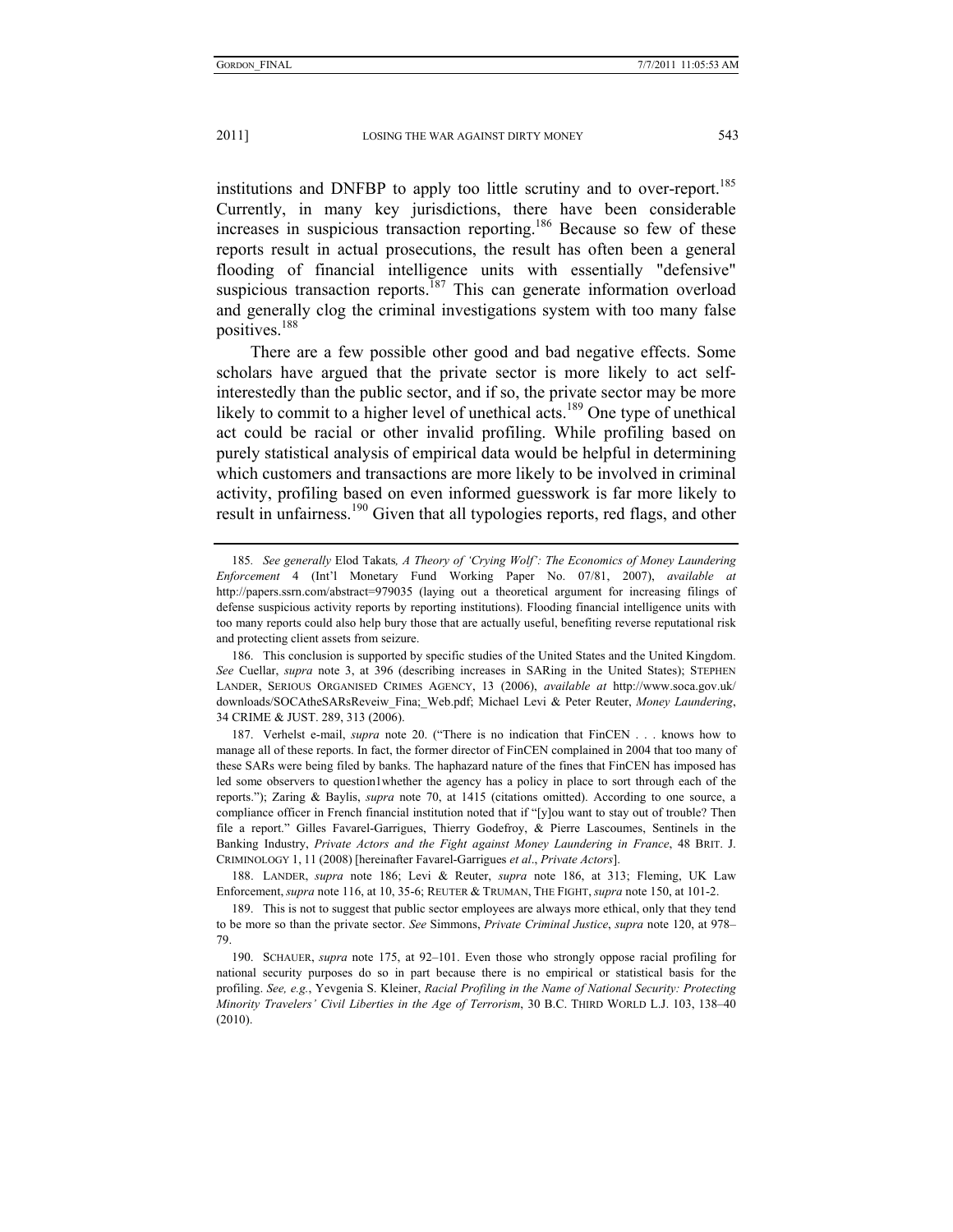guidance is based on informed guesswork one can reasonably speculate that financial institutions and DNFBP are using unscientific profiling to target certain categories of client to avoid the application of sanctions. If the adversely affected clients provide relatively small profits to the financial institutions or DNFBP the likelihood that they would simply be dropped as a client increases dramatically. This may result in reduced access to the financial system by those clients.<sup>191</sup>

One area where there is some evidence that this is happening is with charities. Special Recommendation VIII suggests that some charities appeared to be involved in terrorism-financing transactions. This was emphasized repeatedly in material that could be referenced by financial institutions, their supervisors, and law enforcement, including FATF reports and guidance issues by national regulators.<sup>192</sup> There is no reason to believe that supervisors believe that all charities are somehow tainted. But if regulated financial institutions and DNFBP believe that having fewer charity clients will result in less of a chance that sanctions will be applied to them, financial institutions and DNFBP may be less likely to accept them as clients, particularly if they are low-profit clients. Although this would not be the intent of supervisors, this would reduce charities' access to the formal financial system. There is some evidence that this is in fact happening.<sup>193</sup> There may be other terrorism-related profiling problems based on type of name (for example, Muslim) or location (say, the Middle East).

Next, preventive measures duties must be financed by either increasing prices the institutions charge clients, reducing net profits, or (most probably) a mix of the two. Higher financial institution prices can have significant and adverse public policy effects, such as decreasing access to financial services by low income clients.<sup>194</sup>

 <sup>191.</sup> For example, some anecdotal evidence suggests financial institutions are accepting fewer money service businesses as clients; because they cater primarily to the poor this can have an adverse effect on financial services among poorer people. Confidential Interview with bank compliance officer in Cleveland, *supra* note 154.

 <sup>192.</sup> Gordon, *Trysts or Terrorists*, *supra* note 4, at 718–19.

<sup>193</sup>*. See generally* Nina J. Crimm, *High Alert: The Government's War on the Financing of Terrorism and Its Implications for Donors, Domestic Charitable Organizations, and Global Philanthropy*, 45 WM. & MARY L. REV. 1341 (2004) (discussing extensively the liabilities imposed by the U.S. on charitable donations by anti-terrorism financing laws).

 <sup>194.</sup> JENNIFER ISERN & DAVID PORTEOUS, AML/CFT REGULATION: IMPLICATIONS FOR FINANCIAL SERVICE PROVIDERS THAT SERVE LOW INCOME PEOPLE 9–16 (2005) (discussing how increased costs due to implementation of AML/CFT regulations may reduce the supply of affordable financial services to low-income persons).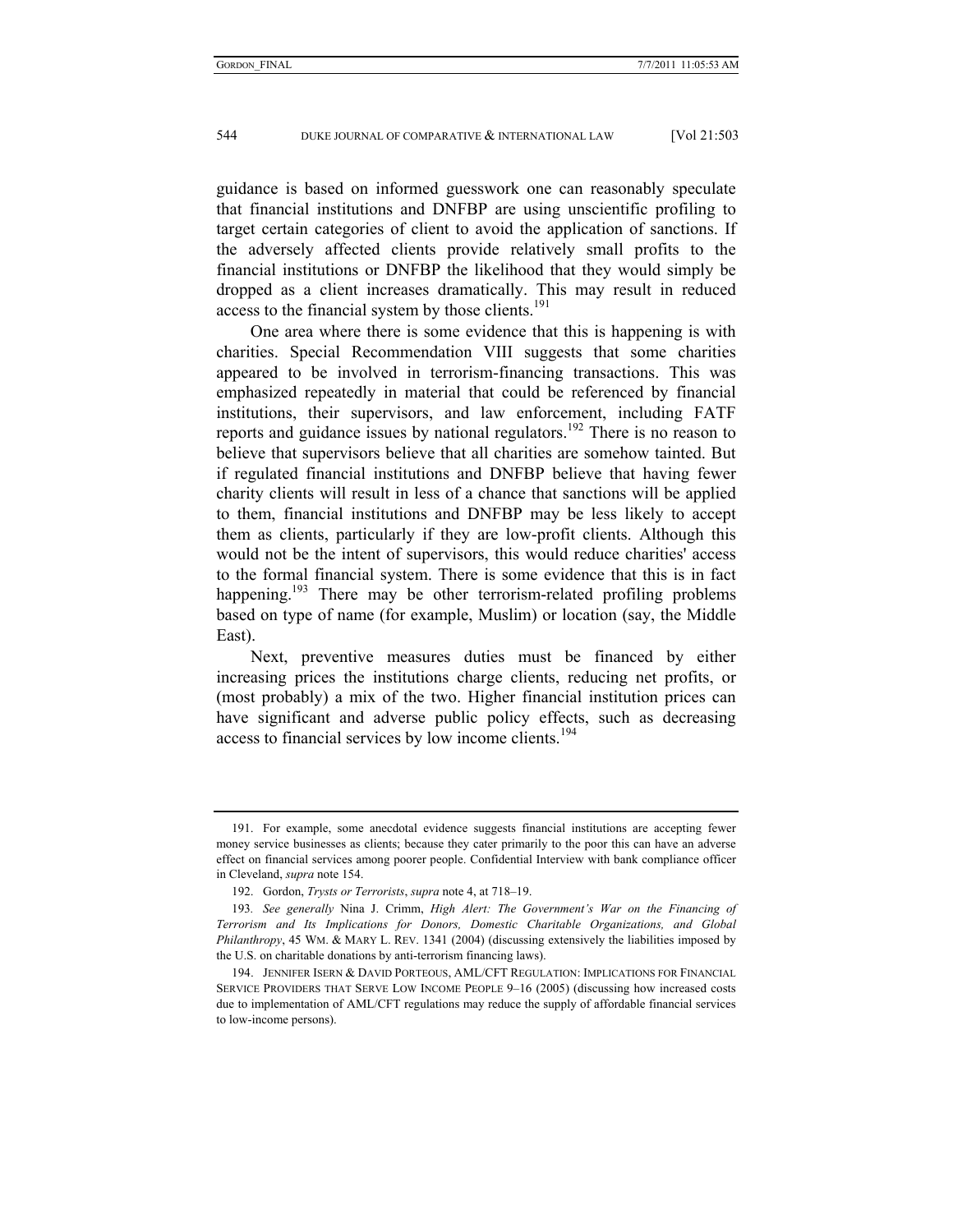#### 4. Objective Capacity

The issue addressed in this section is the private sector's capacity or access to information needed for it effectively to implement its preventive measures. Whether state authorities like financial intelligence units have such capacity and access is addressed in section E.

Financial institutions and DNFBP have access to a considerable amount of data required for effective implementation of preventive measures. As a point of access to the financial system, financial institutions and DNFBP can demand, inspect, and copy client identity documents.<sup>195</sup> They also have access to transactions of their own clients and can easily keep records of those transactions.196 Because of relative ease of access to certain databases such as company registries, business registries (e.g. Dunn and Bradstreet), court records, and conceivably others, they may be able to detect false documentation and to make some link analysis.<sup>197</sup> Finally, financial institutions in particular are expert at how to store money, move it, and guard it.<sup>198</sup> They can use this information in using link analysis, and such knowledge could be used to help develop hypotheses as to how launderers might hide transactions or beneficial ownership and control.<sup>199</sup>

Significant issues concerning lack of capacity and access to data remain. The first involves determining the beneficial ownership and control of legal persons and legal arrangements such as trusts. Companies and trusts are often used for laundering purposes in large part because disguising ownership and control of the legal person or arrangement is relatively easy.200 Even though Recommendations 33 and 34 require states to provide such information to the public, they are often incapable of doing so.<sup>201</sup> As a result, the identification of beneficial owners and controllers is often completed in an unsatisfactory fashion.<sup>202</sup>

 <sup>195.</sup> This may be a principal reason that client identification is relatively successful. *See supra* note 81 and accompanying text.

 <sup>196.</sup> This may be a principal reason that record-keeping is relatively successful. *See supra* note 80 and accompanying text.

 <sup>197.</sup> Verhelst e-mail, *supra* note 20.

 <sup>198.</sup> Mariano-Florentino Cuellar, *The Mismatch Between State Power and State Capacity in Transnational Law Enforcement*, 22 BERKELEY J. INT'L L. 15, 25 (2004).

<sup>199</sup>*. See* discussion of link analysis, data mining, and algorithm development *supra* notes 174-181 and accompanying text.

<sup>200</sup>*. See generally* FATF, THE MISUSE OF CORPORATE VEHICLES, INCLUDING TRUST AND COMPANY SERVICE PROVIDERS (2006) (describing how corporate vehicles, including trusts, can be used to hide beneficial ownership and control, and reviewing how this can be accomplished in various jurisdictions surveyed).

<sup>201</sup>*. See e.g.* U.S. MUTUAL EVALUATION REPORT, *supra* note 34, at 57; AUSTRIA MUTUAL EVALUATION REPORT, *supra* note 80, at 221–2, 225; AUSTRALIA MUTUAL EVALUATION REPORT, *supra* note 80, at 121-3; CANADA MUTUAL EVALUATION REPORT, *supra* note 80, at 250, 253; U.K. MUTUAL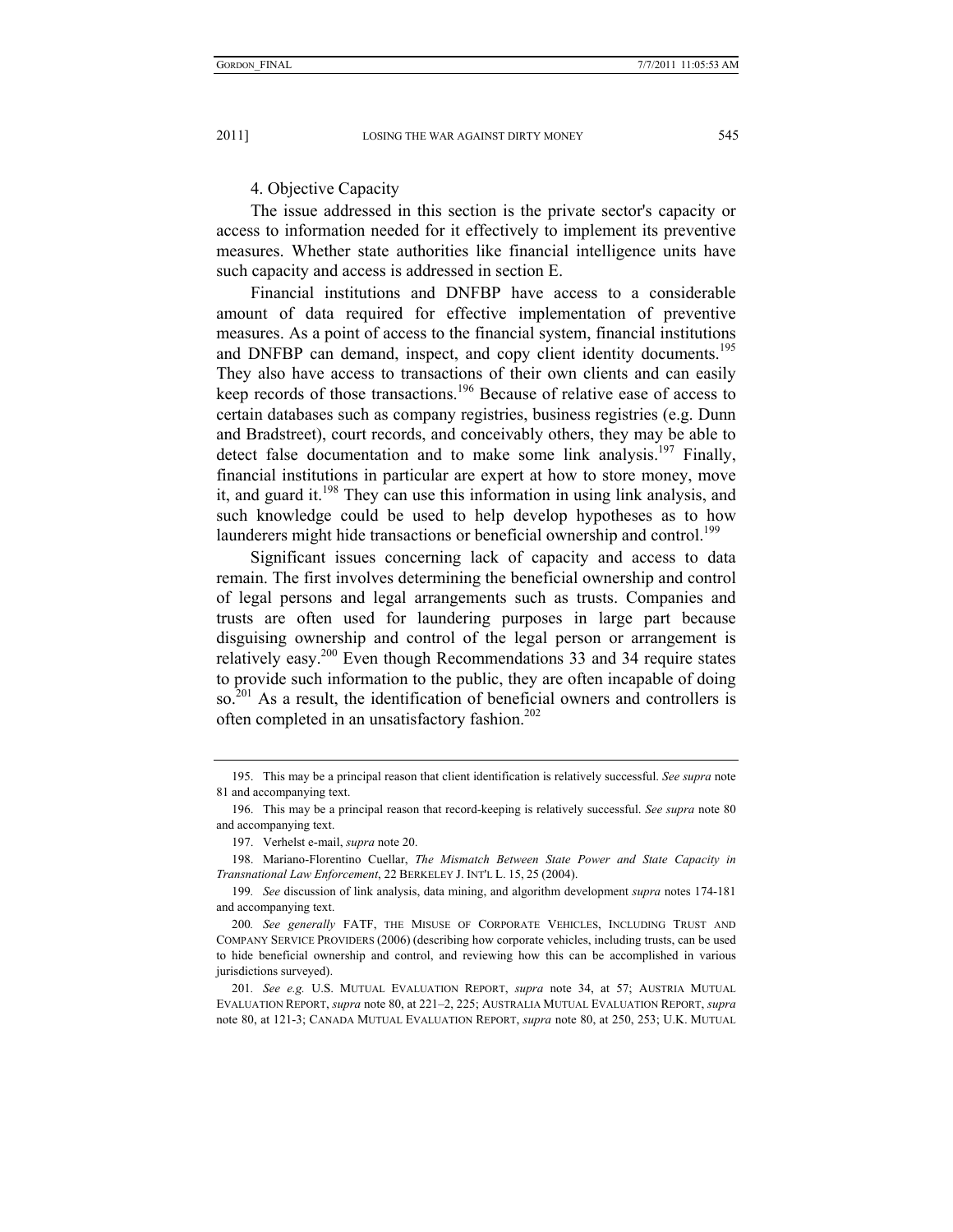Another key issue involves access to sufficient data to perform adequate link analysis. As noted earlier, successful link analysis depends on the ability to access as much data as possible. The first problem involves transaction data. Financial institutions and DNFBP are aware only of the transactions of their own clients and not of clients of other financial institutions or DNFBP. If a client engages in a transaction with a client of another enterprise the chain or link is severed. If financial institutions and DNFBP could share data on transactions with every other financial institution this problem could theoretically be solved, but concerns over client confidentiality and proprietary/competitive concerns would make such information sharing difficult at best, especially with respect to foreign firms.203 Even if there were no such concerns, the resulting system would mean that every person subject to preventive measures would need access to every other person's customer transaction data base. As a result, every private sector entity subject to preventive measures would be performing a link analysis with every customer of every other such entity. It would be difficult to justify the added costs of such a bizarrely redundant system.

The second problem involves access to other data, such as confidential government data. While it may be possible to arrange access to publically available information on criminal charges and convictions, it would be difficult if not impossible for private sector entities to have access to tax records, police records, immigration and customs records, vehicle registries, and supervisory findings.<sup>204</sup>Also absent would be previously filed suspicious transaction reports. Under the Recommendations, such reports are treated as strictly confidential, not only to protect client's legitimate privacy interests, but to ensure that there is no tipping off.<sup>205</sup>

Next, typologies and red flag indicators may help in designing algorithms, but if those algorithms are not based on appropriate statistical analysis they will be of limited use. The private sector does not have access to key information required by such an empirical scientific approach. The first and foremost is that they have no, or at least greatly limited, access to

EVALUATION REPORT, *supra* note 80, at 236, 239; HONG KONG CHINA MUTUAL EVALUATION REPORT; *supra* note 80, at 164-5, 167.

 <sup>202.</sup> The author of this Article is currently co-leading a study for the World Bank entitled "The Misuse of Corporate Vehicles in Grand Corruption Cases: Unraveling the Corporate Veil." A review of over 200 cases of money laundering using corporate vehicles and trusts suggests that accurate identification of ownership and control was rarely successful. *See* World Bank, *Component 1 Analytical Spreadsheet* (February 1, 2010), on file with the author of this Article.

 <sup>203.</sup> Sharing client information with both domestic and foreign law enforcement authorities is another matter. FATF 40 Recommendations, *supra* note 3, at Recommendation 40; Methodology, *supra* note 10, at Criterion 40.4.1.

 <sup>204.</sup> Verhelst e-mail, *supra* note 20.

 <sup>205.</sup> FATF 40 Recommendations, *supra* note 3, at Recommendation 14.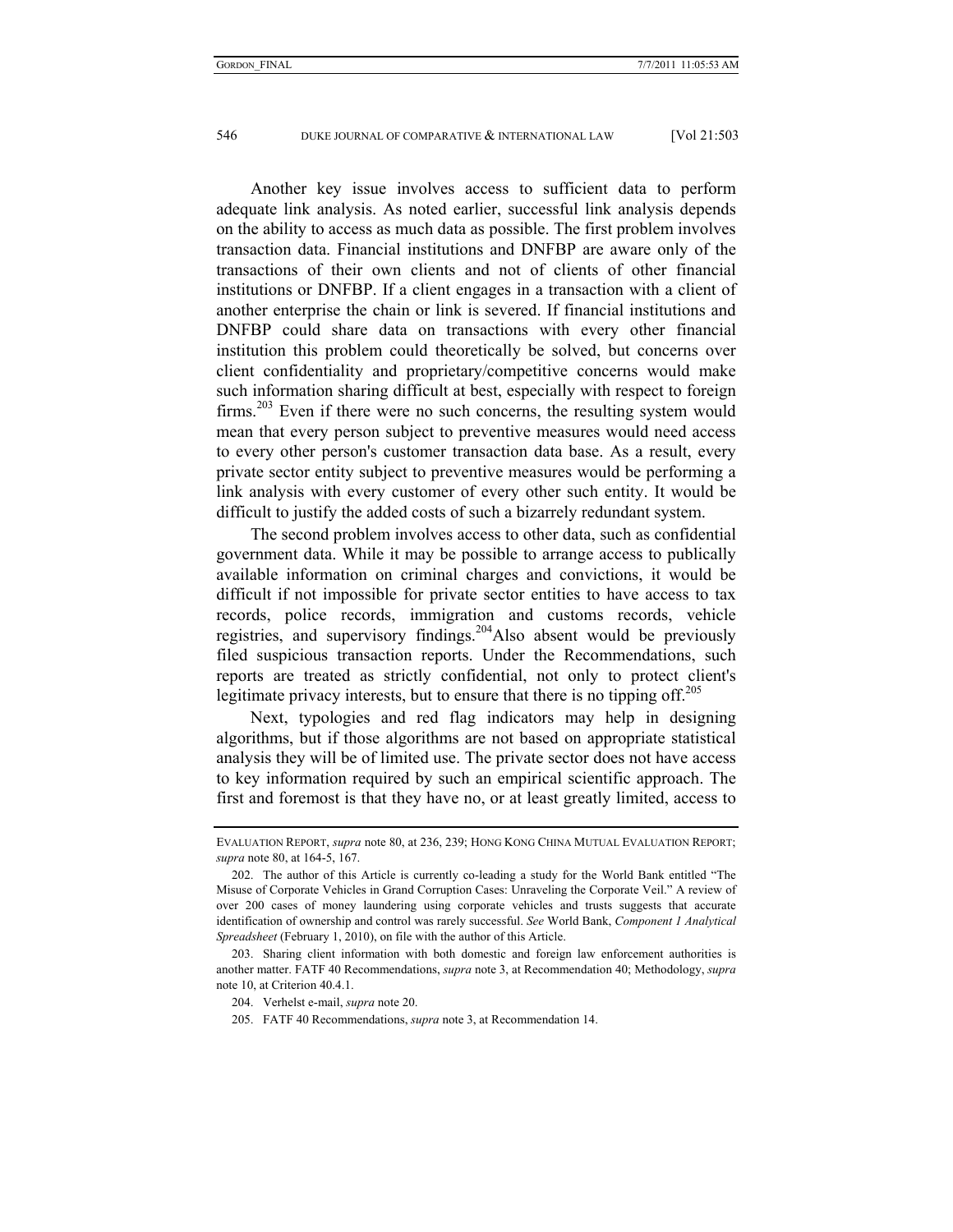the dependent variable: a higher probability of money laundering or terrorism financing. In fact, a principal complaint of financial institutions and DNFBP is that they receive no feedback as to whether their suspicious transaction reports are false positives (i.e. result in no further investigations, prosecutions, or convictions) or are in any way useful in uncovering criminal proceeds or terrorism financing.<sup>206</sup> Without this most basic form of feedback, it is impossible to determine if a hypotheses about connections between independent variables identified as indicating a higher likelihood of laundering or terrorism finance is accurate. This relates to a second problem concerning general capacity rather than access to data. While financial institutions and at least some DNFBP have expertise in financial transactions, there is no reason to believe that they are experts in criminal investigations.<sup>207</sup> This raises considerable doubt that they would be able to form the necessary hypotheses between dependent and independent variables, let alone test them.

# 5. Other Issues

On the other hand, there is an obvious benefit to requiring the private sector to take over public sector duties for no fee: costs, especially visible costs, are shifted from the public budget. This frequently has political benefits, even if the result is expressed in higher private sector prices. There may be other cost-savings involved in private unfunded mandates.<sup>208</sup> We do not know if these were a motivation behind the setting up of the current system. Another reason may be that the private sector has better, or at least more easily obtainable, access to certain key information than does the public sector. $209$ 

There is one other key issue. The fact that the public sector does not use empirically-based algorithms means there are no specified independent

 <sup>206.</sup> EUROPEAN COMMISSION, DIRECTORATE-GENERAL, JUSTICE, FREEDOM AND SECURITY: FINAL REPORT ON FEEDBACK 30, 53 (2007). *See, e.g.*, AUSTRIA MUTUAL EVALUATION REPORT, *supra* note 80, at 144 (no up-to-date guidance); AUSTRALIA MUTUAL EVALUATION REPORT, *supra* note 80, at 90 (inadequate feedback on suspicious transaction reports filed); CANADA MUTUAL EVALUATION REPORT, *supra* note 80, at 262 (no feedback on suspicious transaction reports filed) U.K. MUTUAL EVALUATION REPORT, *supra* note 80, at 148 (no direct feedback); *but see* HONG KONG CHINA MUTUAL EVALUATION REPORT, *supra* note 80, at 132 (reporting entity told if suspicious transaction report is subject to further investigation and/or analysis; the reporting entity is be advised of the outcome in due course); KPMG ANTI-MONEY LAUNDERING SURVEY, *supra* note 104, at 8.

 <sup>207.</sup> Gordon, *Trysts or Terrorists*, *supra* note 4, at 737.

 <sup>208.</sup> Though one commentator has suggested that there may be instances where there are overall costs savings with unfunded government mandates. David A. Dana, *The Case for Unfunded Environmental Mandates*, 69 S. CAL. L. REV. 1, 36–38 (1995).

 <sup>209.</sup> This is not unique to preventive measures implementation. *See, e.g.*, Fisher, *Privatizing Regulation*, *supra* note 124, at 141; William E. Kovacic, *Whistleblower Bounty Lawsuits as Monitoring Devices in Government Contracting*, 29 LOY. L.A. L. REV. 1799, 1821 (1996).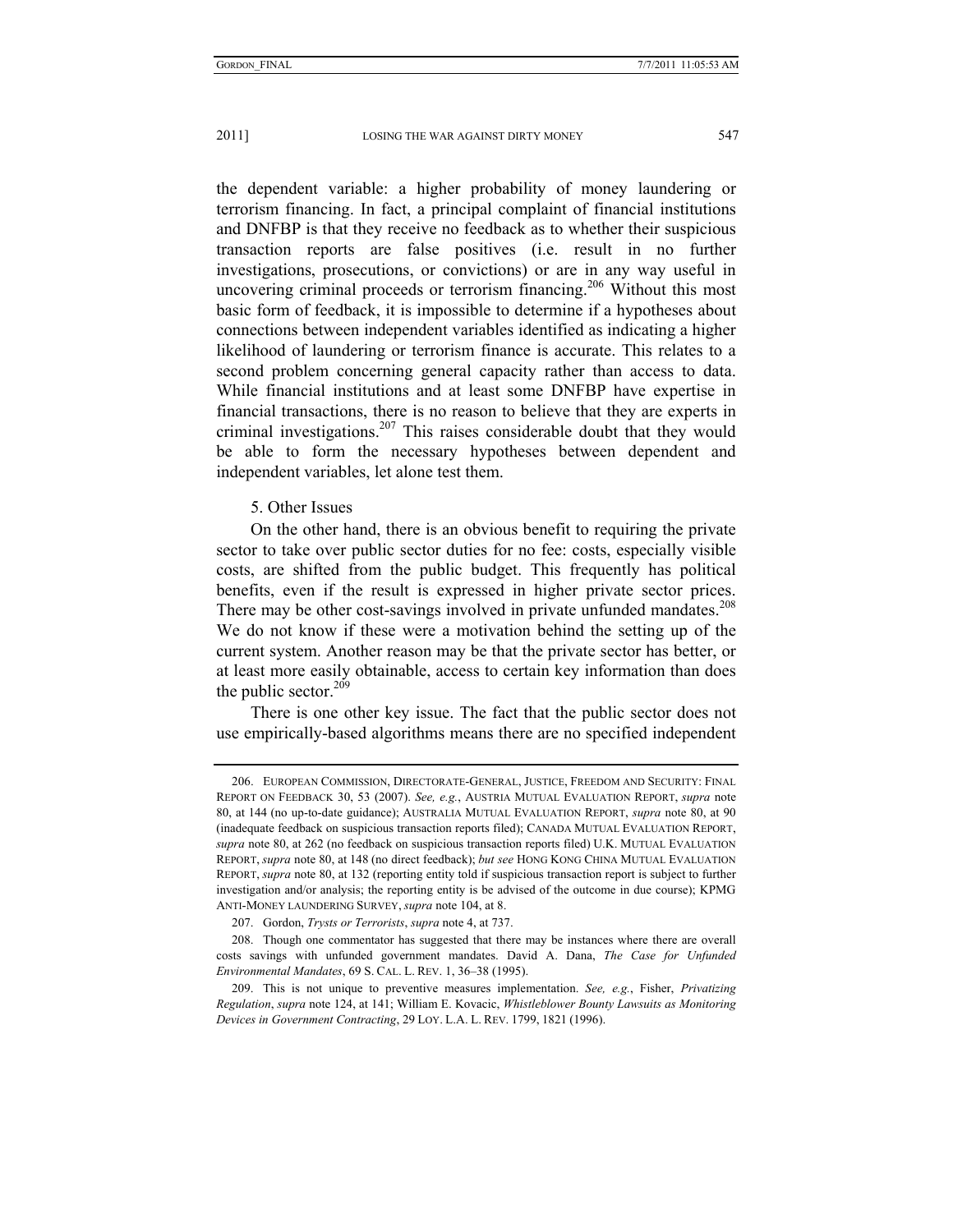variables that trigger investigations. If there were, and these were known by money launderers and terrorists, they could change their tactics and patterns (i.e. their independent variables) to reduce the likelihood that they would be investigated and, therefore, caught.

# E. Public Sector Successes and Failures

The principal purpose of the financial intelligence unit is to analyze suspicious transaction reports and other relevant data to establish whether the data contained in the reports provides a sufficient basis to warrant transmitting the file for further investigation or for prosecution.<sup>210</sup> Through examination and analysis, the financial intelligence unit attempts to distinguish truly suspect transactions from those that are only "benignly" unusual.<sup>211</sup> In effect, the financial intelligence unit must determine which "suspicious" reports are *really* suspicious.

Dividing the task of determining suspicious and *really* suspicious transactions between the private sector and public financial intelligence units usually begins with the receipt of a suspicious transaction report, after which the financial intelligence unit engages in a two-part analysis. In the first part, known as tactical analysis, the financial intelligence unit looks for additional information on the persons and transactions involved or other elements involved in a particular case to provide the basis for further analysis.<sup>212</sup> A key element of such tactical analysis is link analysis, which has been discussed at length above in the context of transaction monitoring and suspicious transaction reporting. Financial intelligence units typically have available various types of data, including those publically available databases to which the private sector has access.<sup>213</sup> It can also have access to databases to which the public has no access, such as tax records, police records, immigration and customs records, vehicle registries, and supervisory findings.<sup>214</sup>

Largely because the private sector has little difficulty in identifying clients and maintaining records of transactions, financial intelligence units have little difficulty in obtaining such records. However, in most instances, these records are obtained only *by request*. 215 The same is true with respect to similar information from private sector persons in foreign

 <sup>210.</sup> SCHOTT, REFERENCE GUIDE, *supra* note 9, at VII.

<sup>211</sup>*. Id.*

<sup>212</sup>*. Id.* at VII-6 to 7; IMF, FINANCIAL INTELLIGENCE UNITS, *supra* note 71, at 57–58.

<sup>213</sup>*. See supra* note 195 and accompanying text.

 <sup>214.</sup> Verhelst e-mail, *supra* note 20.

 <sup>215.</sup> FATF 40 Recommendations, *supra* note 3, at Recommendation 10.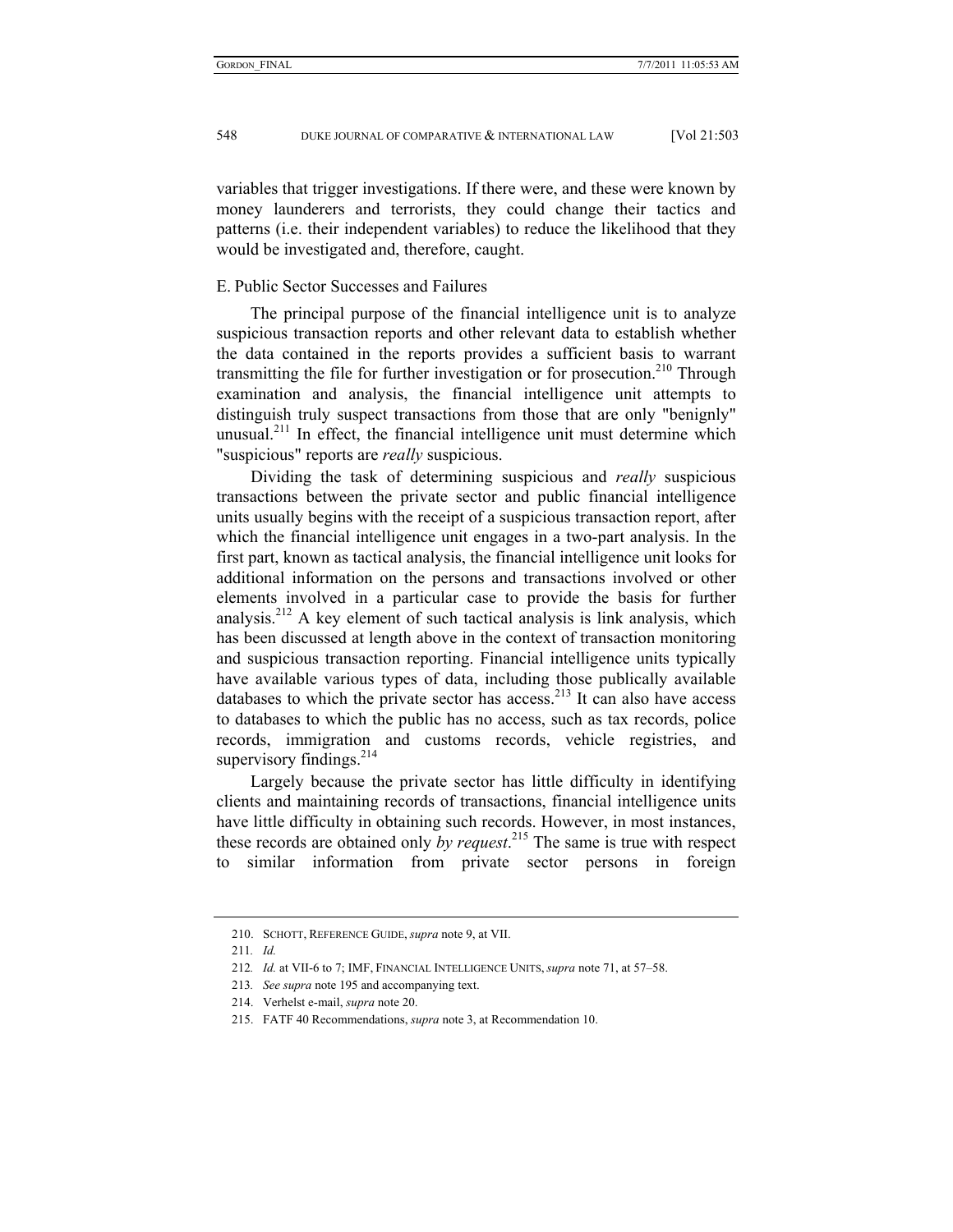jurisdictions.<sup>216</sup> In other words, these transactions are not part of a data set that is directly accessible to financial intelligence units. This drastically cuts down on information available to financial intelligence units, whether for link analysis or data mining and algorithm development.

There are a few exceptions to this general rule. First, although not required under the Recommendations, the United States, Canada, and Australia, as well as some developing countries like the Philippines, require automatic reporting of certain types of financial transactions to financial intelligence units. $^{217}$  One type of transaction that results in automatic reporting is cash transactions, which require financial institutions or DNFBP to report all cash transactions greater than a certain amount. There are good reasons for having such a rule. In the paradigm case of laundering the proceeds of illegal drug sales, traffickers tend to be paid in cash.<sup>218</sup> In order to avoid use of large amounts of cash (which can be bulky and can invite unwanted attention) the criminal needs to enter the cash into the formal financial system via a financial institution. Doing so is referred to as the "placement stage."<sup>219</sup> One of the first anti-money laundering principles was to require financial institutions (especially banks, which are usually the point of entry in the financial system for cash) to identify exactly who their customers were and to report to the authorities whenever a customer deposited a substantial amount of cash.<sup>220</sup> The United States, for example, has long had automatic cash transaction reporting rules (for amounts in excess of \$ 10,000), as have a number of other countries.<sup>221</sup> Another type of automatic reporting is international wire transactions. A number of jurisdictions, including Canada and Australia, require financial institutions to report to their financial intelligence units either transactions above a certain sum  $(Canada)^{222}$  or all transactions regardless of amount

 <sup>216.</sup> FATF 40 Recommendations, *supra* note 3, at Recommendation 40; Methodology, *supra* note 10, at Criterion 40.4.1.

 <sup>217.</sup> U.S. MUTUAL EVALUATION REPORT, *supra* note 34, at 148; CANADA MUTUAL EVALUATION REPORT, *supra* note 80, at 159; AUSTRALIA MUTUAL EVALUATION REPORT, *supra* note 80, at 86–87; REPUBLIC OF THE PHILIPPINES: DETAILED ASSESSMENT REPORT ON ANTI-MONEY LAUNDERING AND COMBATING THE FINANCING OF TERRORISM 145 (2009) (copy on file with the author).

 <sup>218.</sup> See *supra* note 4.

 <sup>219.</sup> SCHOTT, REFERENCE GUIDE, *supra* note 9, at I-7.

 <sup>220.</sup> Gordon, *Trysts or Terrorists*, *supra* note 4, at 708.

 <sup>221.</sup> U.S. MUTUAL EVALUATION REPORT, *supra* note 34, at 148.

 <sup>222.</sup> The Financial Transactions and Reports Analysis Centre of Canada (FINTRAC) collects reports related to any cross-border electronic funds transfer in an amount of \$10,000 (CAN) or more. CANADA MUTUAL EVALUATION REPORT, *supra* note 80, at 159. *See also* FINTRAC, *What Must be Reported? Electronic Funds Transfer*, *available at* 

http://www.fintrac-canafe.gc.ca/reporting-declaration/Info/rptEFT-eng.asp.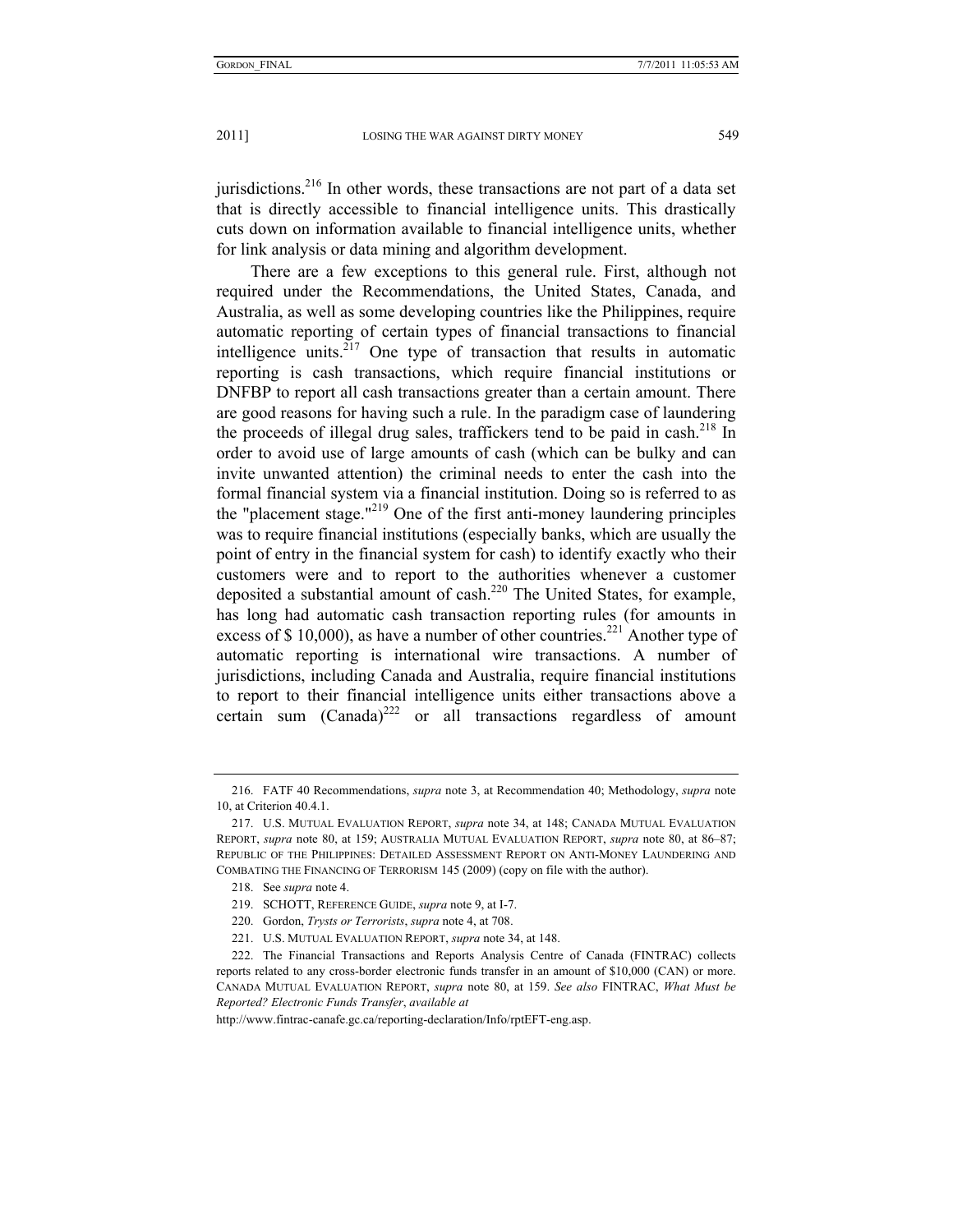(Australia).<sup>223</sup> An analysis by FinCEN suggested that such data, by extending link analysis, can have significant benefits in uncovering laundering.<sup>224</sup> FinCEN recently proposed a regulation requiring such reporting in the United States.<sup>225</sup> FinCEN sought to address concerns of reporting persons that such reporting would significantly raise costs in part by calling for "increasing the use of technology to automate and standardize the transfer of data from financial institutions, FinCEN, and law enforcement agencies." <sup>226</sup>

Following tactical link analysis, the financial intelligence unit typically undertakes operational analysis. Operational analysis uses tactical information to formulate different hypotheses on the possible activities of the suspect to produce operational intelligence for use by investigators. It uses:

all sources of information available to the FIU [financial intelligence unit] to produce activity patterns, new targets, relationships among the subject and his or her accomplices, investigative leads, criminal profiles, and—where possible—indications of possible future behavior. One of the techniques of operational analysis used in some financial intelligence units is financial profiling.<sup>27</sup>

Based on such analysis, the financial intelligence unit may or may not disseminate a report for further investigation.<sup>228</sup>

Another important function of the financial intelligence unit is strategic analysis, or developing relevant knowledge on techniques of laundering or terrorism financing. Examples include "the identification of evolving criminal patterns in a particular group or the provision of broad insights into emerging patterns of criminality. $1229$  The financial intelligence unit can then use these for its own operational analysis of suspicious transaction reports through linking as well as to develop guidelines,

 <sup>223.</sup> AUSTRALIA MUTUAL EVALUATION REPORT, *supra* note 80, at 86; *see also* AUSTRAC, *International funds transfer instructions*, *available at* http://www.austrac.gov.au/inter\_funds\_transfer .html.

 <sup>224.</sup> FinCEN, CROSS-BORDER ELECTRONIC FUNDS, *supra* note 72, at 5-10.

 <sup>225.</sup> Cross-Border Electronic Transmittals of Funds, 75 Fed. Reg. 60,377 (proposed Sept. 30, 2010).

<sup>226</sup>*. Id.* at 60,378.

 <sup>227.</sup> IMF, FINANCIAL INTELLIGENCE UNITS, *supra* note 71, at 59.

<sup>228</sup>*. Id.* at 60.

 <sup>229.</sup> SCHOTT, REFERENCE GUIDE, *supra* note 9, at VII-7; IMF, FINANCIAL INTELLIGENCE UNITS, *supra* note 71, at 59-60.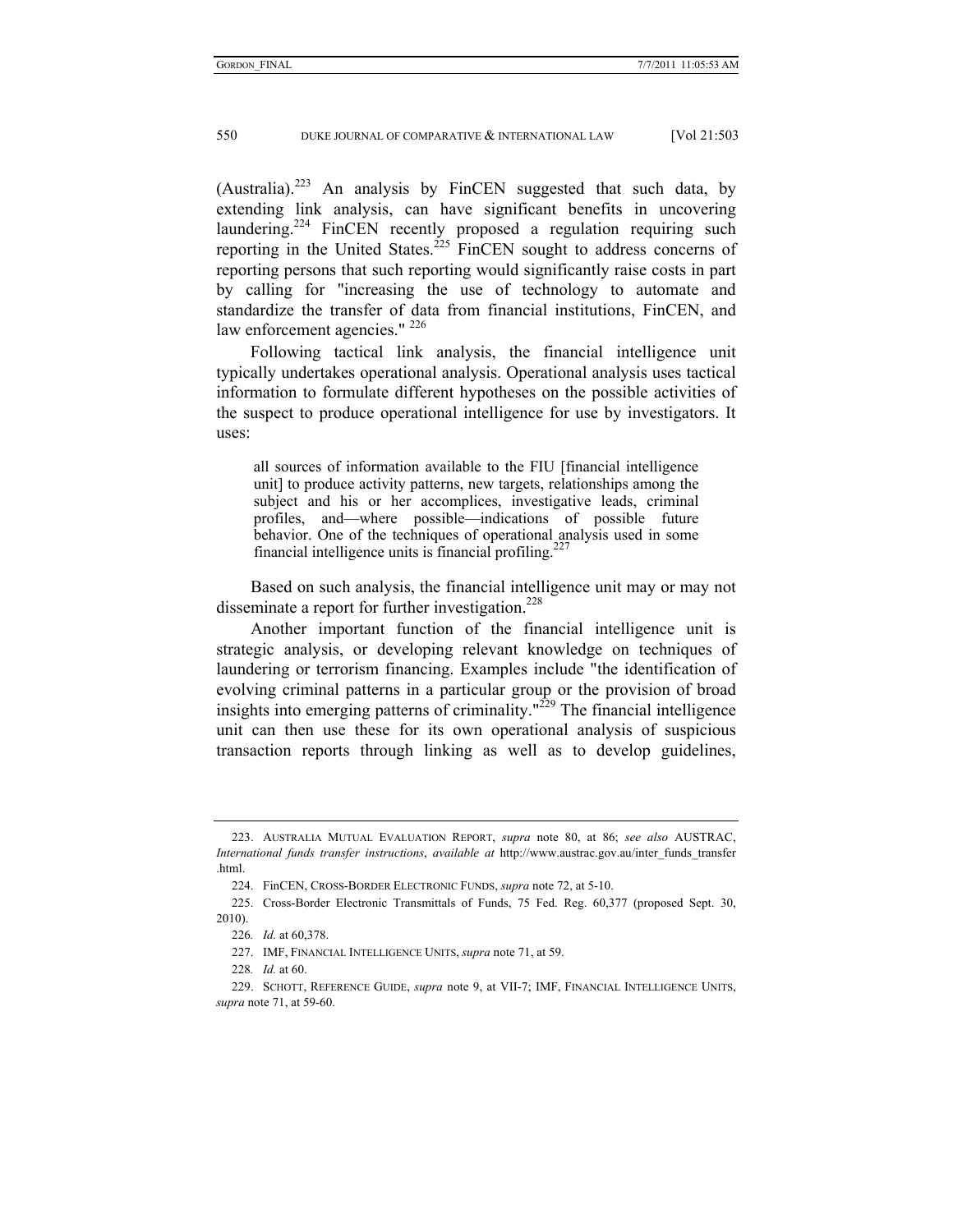typologies etc. for use by financial institutions and  $DNFBP<sup>230</sup>$  This generally follows the system used by FinCEN in the United States. 231

However, as is the case with the private sector, financial intelligence units do not use regression analysis or discriminant function analysis to test hypotheses.<sup>232</sup> One of the reasons they may not do so is that regression analysis or discriminant analysis require knowledge of the independent as well as the dependent variables. Although financial intelligence units can request and receive records on *specific* transactions, they do not automatically have access to all transactions. Because financial intelligence units do not use these analytical tools, methodologies and "red flags" are made on human hunches or "idiosyncratic assessments" that have no proven statistical accuracy.<sup>233</sup> As noted earlier, Part II will discuss how some tax administrations use statistical analysis to select income taxpayers and returns for audit.

Another failure of financial intelligence units is their interaction with the private sector. They provide inadequate feedback, including assistance in designing preventive measures systems or data on the usefulness of suspicious activity reports. Typologies and red flags are not based on scientific analysis.<sup>234</sup> Exactly why they do not is open to some speculation. Perhaps the most likely reason for not assisting in the design of preventive measures systems is that they do not know the best designs. They are not, after all, in the business of designing such systems but only of analyzing suspicious transaction reports. Most importantly, they do not have access to all financial transaction data, which is needed to design such systems effectively. It may also be that if they provide too much information on how to find potential launderers and terrorists to the private sector, that information might get back to the actual launderers and terrorists. In other words, the system as it now stands is inherently contradictory: the private sector needs the financial intelligence unit's knowledge to design and implement effective preventive measures systems, but the financial intelligence unit dare not provide too much information for fear of such information actually helping criminals and terrorists.

F. Summary and Conclusions

Preventive measures for money laundering and terrorism financing have not worked well. This is because the current system is based on a

 <sup>230.</sup> IMF, FINANCIAL INTELLIGENCE UNITS, *supra* note 71, at 60.

 <sup>231.</sup> U.S. MUTUAL EVALUATION REPORT, *supra* note 34, at 126-35.

 <sup>232.</sup> Verhelst e-mail, *supra* note 20.

 <sup>233.</sup> SCHAUER, *supra* note 175, at 92.

<sup>234</sup>*. See supra* text accompanying note 182.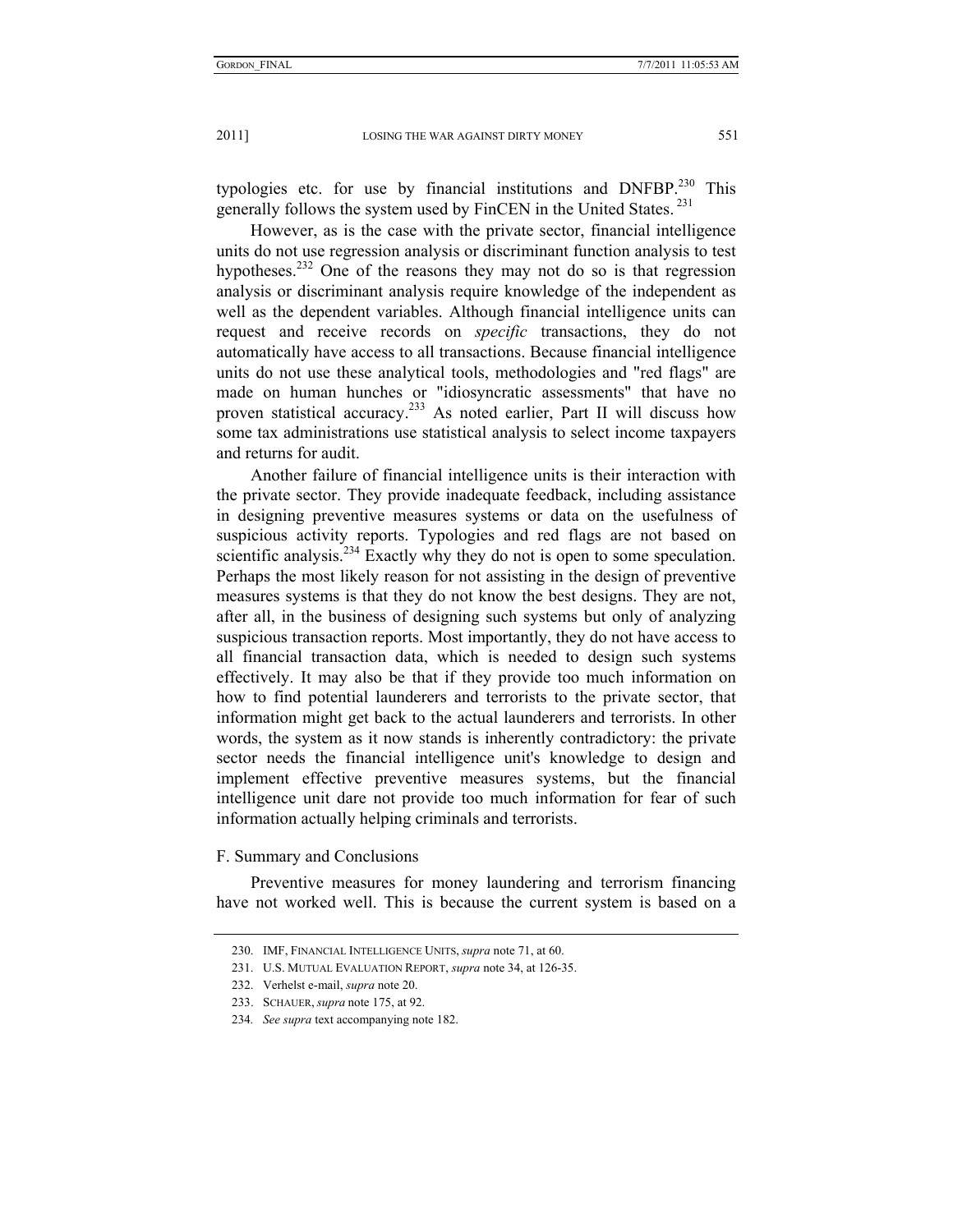faulty theory of how such duties should be divided. The preventive measures standard—by requiring financial institutions and DNFBP to design and implement requirements that are poorly described, expensive, and unfunded—invites failure. Given that the private sector's main motive is profit, theory would predict that it would seek to reduce its costs by spending as little as possible on implementing those requirements. Because of their subjective nature, it is possible for the private sector to define downward its duties without fear of sanction. In addition, the requirements describe a mandate that the private sector has little objective capacity to implement, even if it wanted to.

The Recommendations are, with respect to designing and implementing a profiling, monitoring, and suspicious transaction reporting system, too vague and subjective. Also, there is little feedback or assistance from the public sector in refining these responsibilities. While it is no doubt possible to make the wording clearer, as well as to implement improved guidance and feedback it is difficult to see how to make the system itself *significantly* less subjective and open to interpretation. Governments, by having put the burden of designing these systems on to the private sector, have never had to perform the necessary research and analysis to come up with effective systems themselves, suggesting they probably do not now have adequate expertise and essential data to do so. And even if they did, they cannot provide too much information for fear of such information actually helping criminals and terrorists. This inherent contradiction in the system makes a resolution more or less impossible.

As long as system design and implementation is an unfunded private mandate, incentives will tend to militate in favor of a less expensive and therefore less comprehensive or effective system. In theory it might be possible to pay the private sector by offering bounties for success, meaning for suspicious transaction reports that lead to further investigations, and perhaps to eliminate the perceived safe harbor for filing false positives. However, these could be expensive and could act as a deterrent to filing suspicious transaction reports.

One theoretical possibility would be to de-privatize the system, turning it over to the public sector to design and implement. By turning all analytical tasks to the public sector, there would be no need for the private sector to design or implement a selection system. The current system requires the government to examine reports from the private sector and determine which of those reports should be further investigated; in effect, to determine which "suspicious" reports are *really* suspicious. Dividing these tasks between the private sector and public financial intelligence units is inherently inefficient. Eliminating the division would address the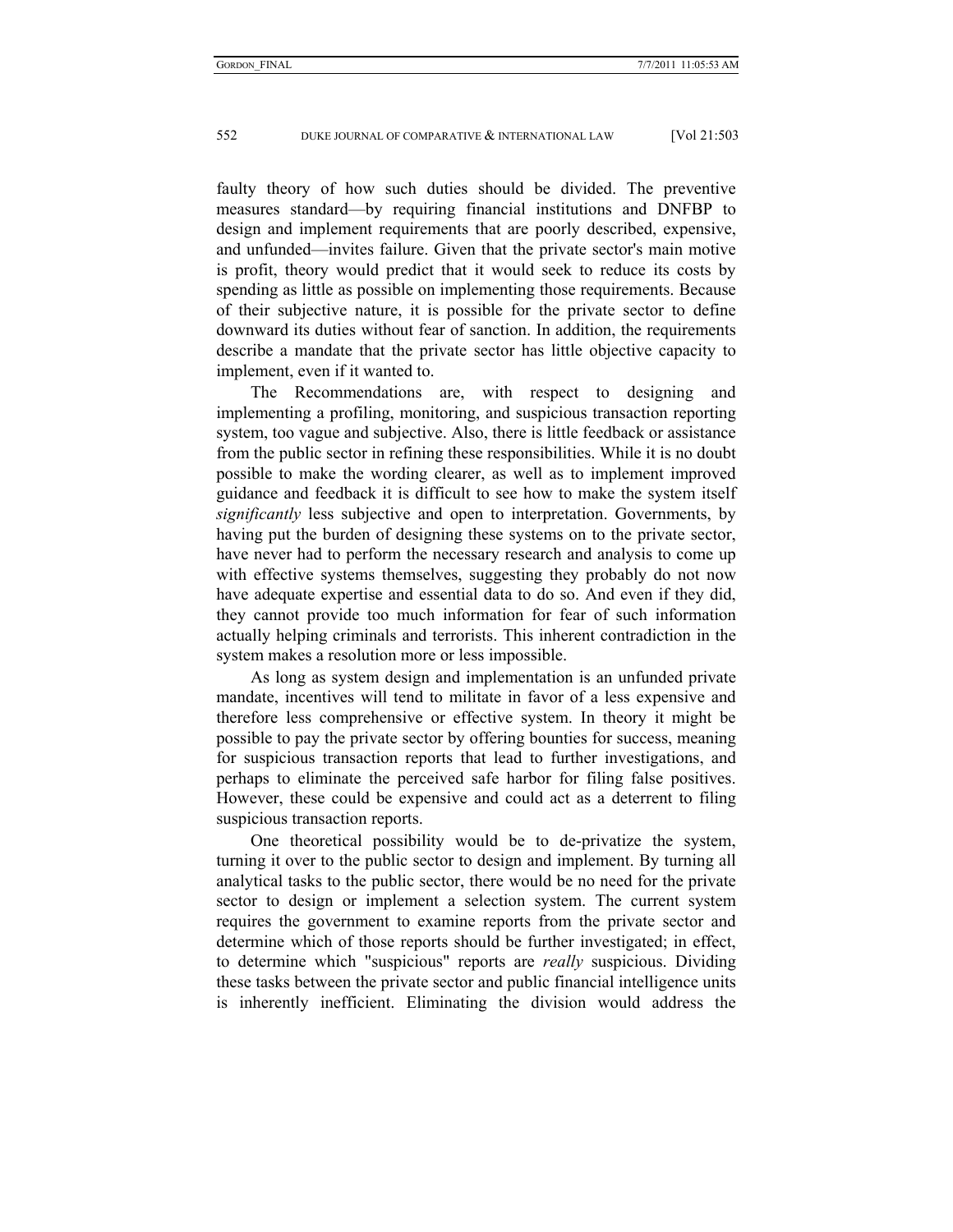problem. In the current system, each individual private party has access to its own client databases but not to that of any other private party, and concerns over confidentiality, competition, and massive redundancy makes the possibility of sharing such databases highly unlikely. Next, private parties do not have access to confidential databases that financial intelligence units have. Finally, while financial intelligence units have access to those databases, they do not have access to the various private sector client transaction databases, except in certain instances such as cash or international wire reporting. This problem could be solved, at least with respect to domestic private parties, if the system of link analysis were to be de-privatized and all client identification and financial transactions were to be reported to state financial intelligence units. It may also be easier to define with clarity and objectivity such a private sector responsibility, obviating many of the problems of subjectivity that currently exist with the current system of privatized obligations. While some difficulty in confirming beneficial owner and controller would remain, the responsibility for providing much of this data is already primarily a public sector duty.

Turning all responsibilities for monitoring and identifying suspicious transactions to financial intelligence units would also eliminate the need for the private sector to develop expertise in those areas. It would also eliminate the need for the public sector to provide any assistance in designing such systems or to supervise their implementation.

In order for financial intelligence units to complete operational analysis, however, it would also be necessary for the private sector to convey to them information on client profiles. While identification and transaction records are relatively simple to determine and maintain, profiling is a far more subjective requirement. However, this is due to the fact that what constitutes non-criminal or normative transactions is not spelled out in clear detail. In theory it might be possible to define such a data field with greater accuracy.

Another problem is the failure of both private sector persons and financial intelligence units to use empirically and statistically-based analysis. Currently the private sector does not have the incentive or the information necessary to do so. The public sector also does not have access to all the private sector-held customer profiling and transaction data that constitutes many of the relevant independent variables. This problem may be obviated if financial intelligence units were tasked with using scientific methods of regression or discriminant analysis and if they had access to the data currently not reported to them by the private sector. Once a scientifically-derived algorithm is determined, financial intelligence units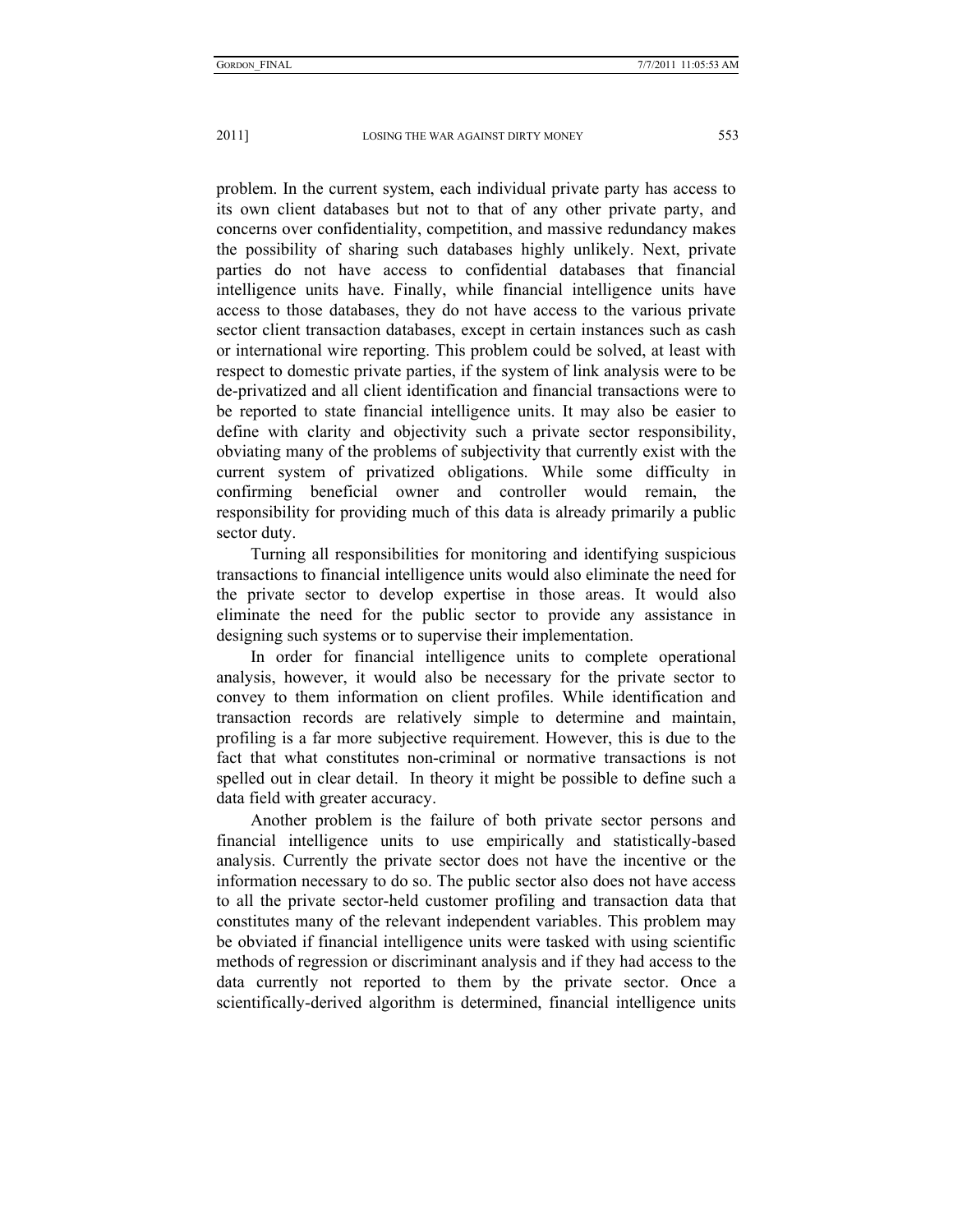could complete operational analysis and create reports for immediate referral to investigators. They could determine the most important parameters, such as likelihood of catching significant criminal proceeds or terrorism financing. Additional benefits of such a system would be avoiding the problems inherent in non-fact based profiling and in turning over to the private sector the secret list of indicators that trigger money laundering and terrorism financing investigations by the public sector.

As will be seen in Part II, keeping these responsibilities in the public sector is essentially the path taken by most tax administrations, thus allowing amalgamation of data from all private sector reporting persons with other confidential data accessible only by the public sector, and permitting the use of statistical analysis to select taxpayers and returns for audit.

There are a few disadvantages to making the system public. First, there could be public opposition based on fears of turning so much private financial data over to a governmental organization. In 1999, privacy concerns were key in defeating a proposed regulation<sup>235</sup> that would have implemented customer identification, account monitoring, and suspicious transaction reporting in the United States, although there was as much concern with banks holding such information with transaction reporting to FinCEN.<sup>236</sup> However, following the terrorist attacks of September 11, 2001 these requirements were spelled out in the USA PATRIOT ACT, which passed easily, $237$  and there have been few if any significant complaints voiced in the U.S. Congress since then about such requirements. Turning more financial transaction information over to a governmental agency may spark additional privacy concerns, both in the United States and elsewhere. However, a privacy advantage to such a system would be that private financial institutions and DNFBP would no longer be required to monitor accounts. Additional concerns could be addressed by strengthening, where needed, of data protection rules at financial intelligence units. While tax administrations have access to far less data than would financial intelligence units under such a system, there has been little complaint expressed about privacy concerns in the tax area.

237*. Id.* at 683.

 <sup>235.</sup> Know Your Customer, 63 Fed. Reg. 67,524 (proposed Dec. 7, 1998) (withdrawn Mar. 23, 1999).

 <sup>236.</sup> Oliver Ireland & Rachel Howell, *The Fear Factor: Privacy, Fear, and the Changing Hegemony of the American People and the Right to Privacy*, 29 N.C.J. INT'L L. & COM. REG. 671, 677- 80 (2004). While a senior staff member of the International Monetary Fund the author of this Article visited the Chief of Staff of an influential Senate Banking Committee member who assured the author that the purpose of the rule was to help the government identify clients who owned guns lay the groundwork for their confiscation.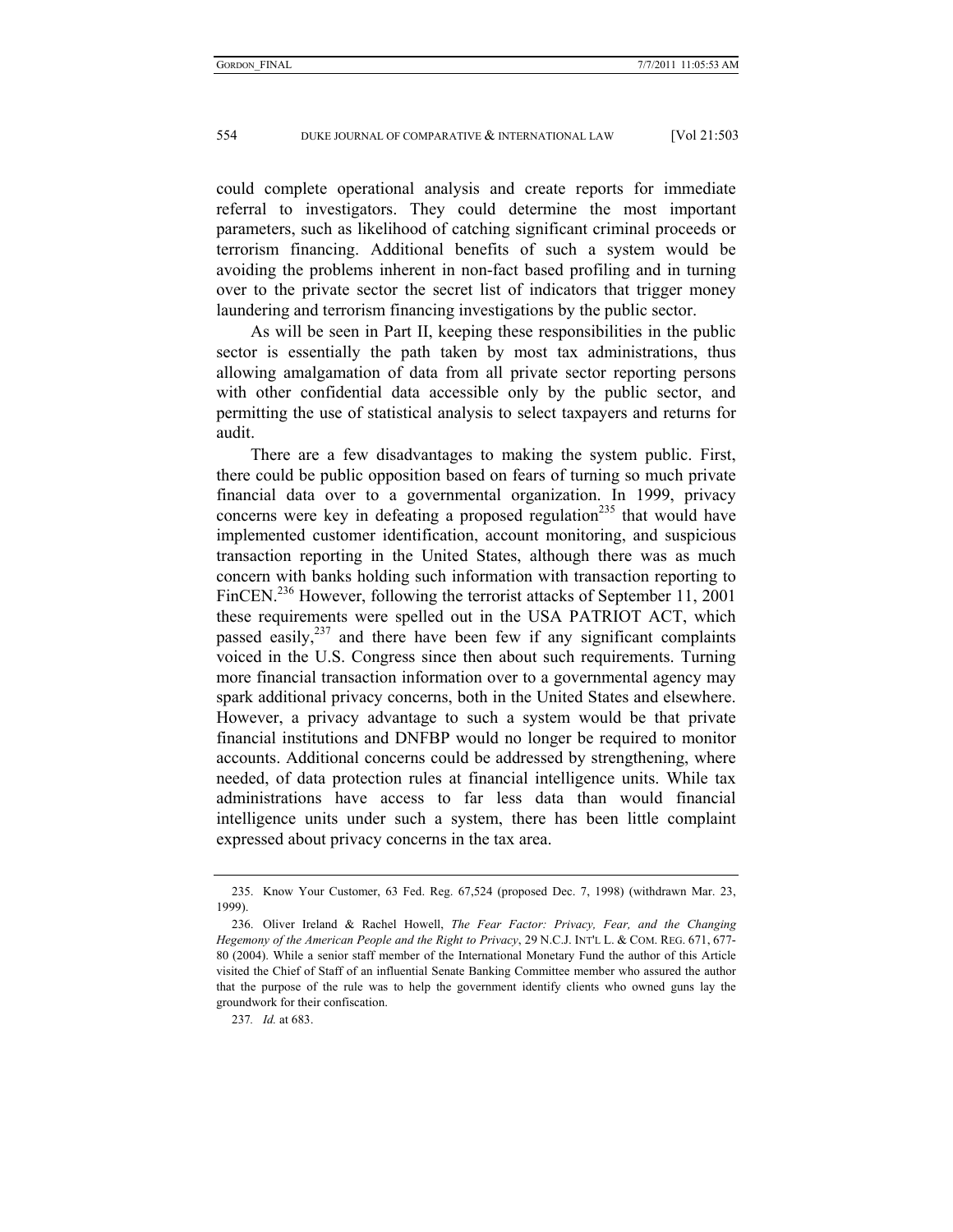Another disadvantage is that public sector costs would be higher, which carries political costs. However, because there would be no redundancy among the many private parties who now must develop and implement their own systems for client monitoring there should be a significant overall savings in total implementation costs. Also, there would likely be significant political support from the financial sector, which would see significant savings, and also from civil servants who work for financial intelligence units, who would see work load, including budget support, increase significantly. It might even be possible to raise financing through a financial institution user fee.<sup>238</sup> Because the preventive measures system includes not only money laundering but terrorism financing, it may be easier politically to increase public funding than it would be for other programs.

# II. FAILURES AND SUCCESSES IN SELECTING INCOME TAX RETURNS FOR AUDIT

#### A. System Overview

As it turns out, certain tax administrations select tax returns for audit in a manner analogous to some of the proposals suggested above for reforming the system of preventive measures. If they can work for income tax they could also work for anti-money laundering and terrorism financing.

Unlike the anti-money laundering system, there is no single global standard for the design and implementation of tax administrations.<sup>239</sup> That being said, a number of tax authorities from advanced countries, including the United States, have developed administrative systems that share many features. A key function of these systems is to improve compliance with revenue laws. While there are many facets to compliance, taxpayer audits are a critical component.<sup>240</sup> In the course of an audit, tax administrations examine a particular taxpayer to determine whether that taxpayer has

 <sup>238.</sup> Not surprisingly, public sector unions concerning are typically opposed to growth and aggrandizement of private sector policing. Stephen Schneider, *Privatizing Economic Crime Enforcement: Exploring the Role of Private Sector Investigative Agencies in Combating Money Laundering*, 16 POLICING & SOC. 285, 304 (2006). This would reverse the process.

 <sup>239.</sup> While the FATF 40 Recommendations and IX Special Recommendations are widely accepted as a global standard, some features of income tax administration are becoming something like global standards. *See* Gordon, *On the Use and Abuse of Standards for Law*, *supra* note 15, at 584-87, 588-89.

 <sup>240.</sup> OECD, COMPLIANCE RISK MANAGEMENT: AUDIT CASE SELECTION SYSTEMS 5 (2004), *available at* http://www.oecd.org/dataoecd/44/36/33818568.pdf [hereinafter OECD, COMPLIANCE RISK MANAGEMENT].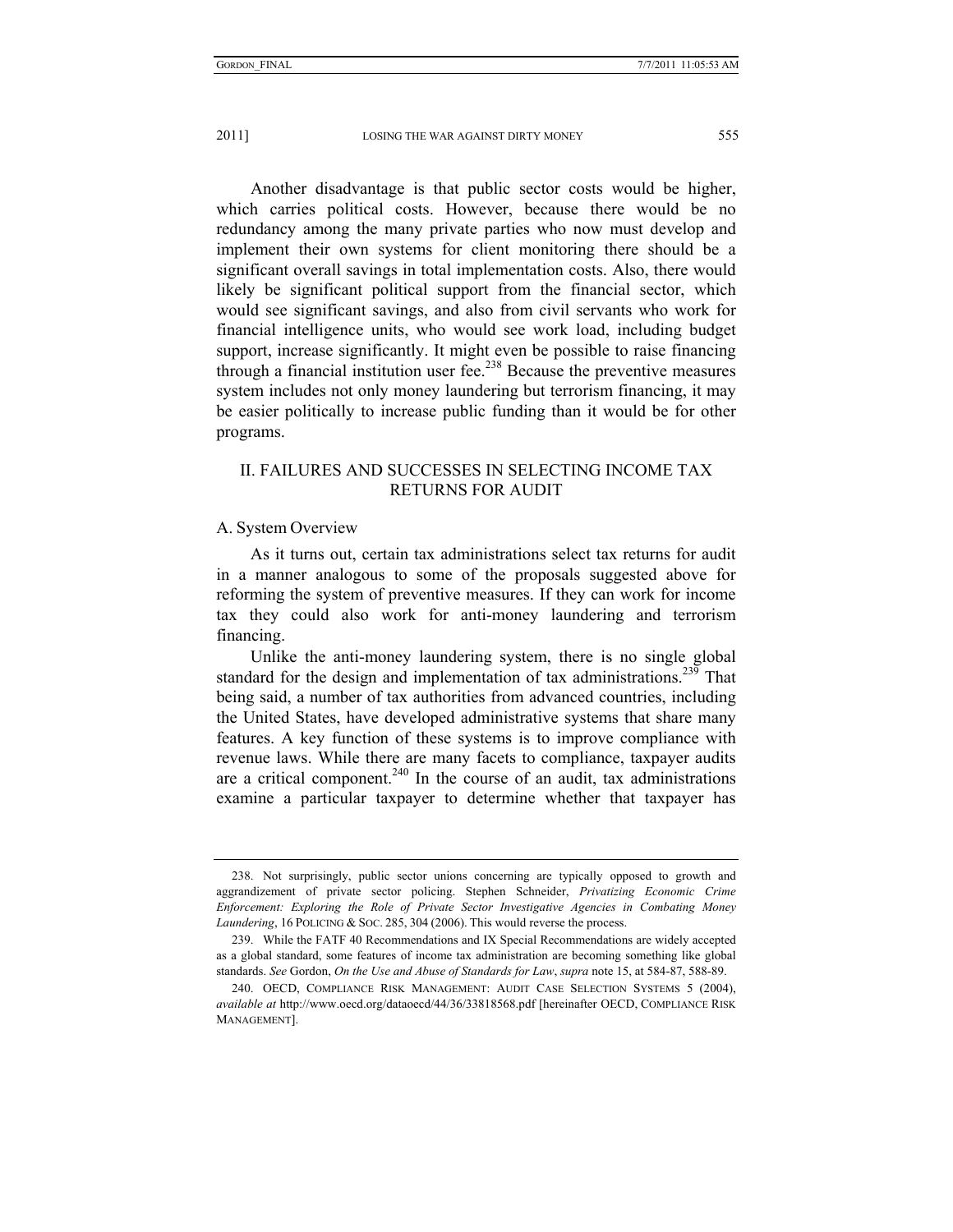complied with her or his obligations under the law.<sup>241</sup> A key facet of a tax administration's audit program is the selection of persons for audit.<sup>242</sup> This Part draws an analogy between the selection of individual income taxpayers for audit by tax administrations and the selection of customers of persons subject to preventive measures for investigation by financial intelligence units.

As discussed in Part I of this Article, the implementation of private sector preventive measures for money laundering and terrorism financing involve two groups. The first consists of private sector financial institutions and DNFBP who must examine and report on certain activities of their clients. With respect to the tax audit function, however, the private sector consists of two groups: third parties who file reports with the tax authority concerning other taxpayers, and taxpayers themselves who file tax declarations, known as 'returns' in the United States. As currently constituted private sector preventive measures require the private sector to make judgments as to the likelihood that a particular customer has committed money laundering or terrorism financing. Those who provide third party information reporting do not have to make any similar judgments. It is the tax administration that makes the decision whether to audit a taxpayer, not the third party.

## B. Role of the Private Sector

The income tax involves the computation of tax due based, in part, on applying a tax rate to the net of taxable gross income and allowable deductions. Therefore, key aspects of income tax administration include ensuring that all taxable gross income is included and that only allowable deductions are subtracted, and that the proper tax rate is applied to this net. Not surprisingly, income tax administration focuses to a large extent on these items of inclusion and deduction. Third party information returns also tend to focus on these items, particularly items of income.

Third party information reporting is a common feature of developed country tax systems.<sup>243</sup> As with information reporting by persons subject to preventive measures for money laundering and terrorism financing, third parties are not compensated for their efforts, making the system another example of an unfunded private mandate.<sup>244</sup> For example, in the United States there is a wide array of third-party information reporting

<sup>241</sup>*. Id.* at 6.

<sup>242</sup>*. Id.* at 9.

<sup>243</sup>*. Id.* at 10-12.

 <sup>244.</sup> Steven A. Dean, *The Incomplete Global Market for Tax Information*, 49 B.C. L. REV. 605, 612-13 (2008) [hereinafter Dean, *The Incomplete Global Market*].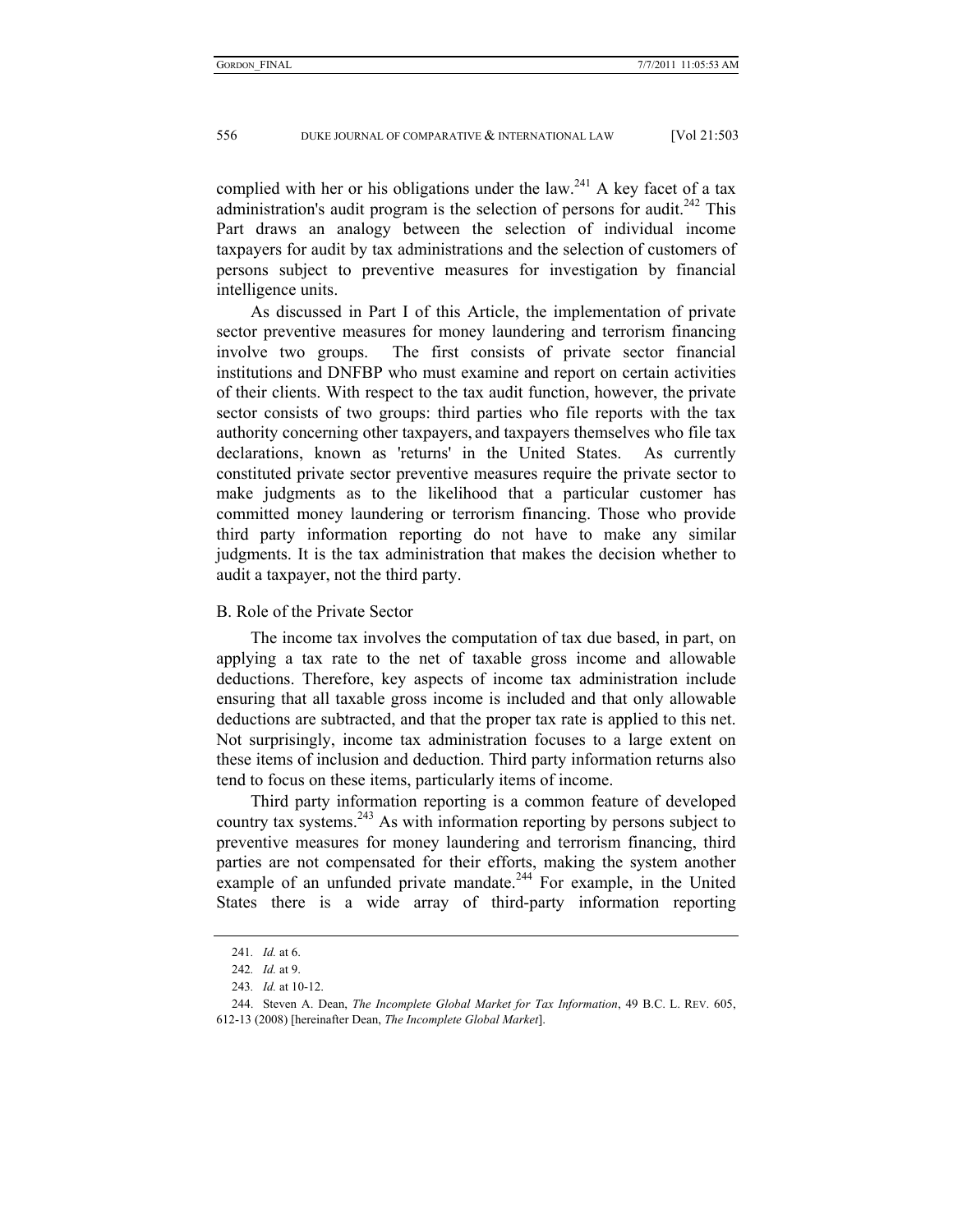requirements.245 U.S. payers of wages, interest, or dividend income must report those payments, while brokers must report the amounts realized from securities sales. $246$ 

As is the case with financial institutions and DNFBP, third party reporters are subject to sanctions for failure to implement their duties. $247$ However, unlike the suspicious transaction reporting system, which requires extensive decision-making in the context of a highly subjective system, the third party reporting system is highly objective. All that is required of the third party reporter is to identify the taxpayer, the payment to the taxpayer, and report both to the tax authority.<sup>248</sup> There are uncompensated costs associated with such requirements. However, the requirements are relatively straightforward, and third party reporters quickly develop expertise with respect to distilling and disseminating this information.<sup>249</sup> In a manner similar to systems whereby some countries require the automatic reporting of cross-border transactions to financial intelligence units, third party reporting can be easily automated, often by contracting with data management specialists.<sup>250</sup> While taxpayers are also required to report income and deductions and are subject to sanctions for failure to report or for reporting incorrectly, they have a direct interest in fashioning their declarations to minimize their liability; taxpayer sanctions are designed in part to counteract this incentive effect.<sup>251</sup> However, third party reporters have very little direct incentive to misreport in the face of possible sanctions.252

Finally, unlike with the preventive measures system, the private sector plays no other role in the audit selection system. All analytical tasks, including design and implementation, are assigned to the public sector.

249*. See* Jay A. Soled, *Homage to Information Returns*, 27 VA. TAX REV. 371, 373-76 (2007).

250*. See, e.g.*, Totally Paperless, http://www.totallypaperless.com/ (last visited Apr. 4, 2011).

 251. Sanjit Dhami & Ali al-Nowaihi, *Why do people pay taxes? Prospect Theory Versus Expected Utility Theory*, 64 J. OF ECON. BEHAVIOR & ORG. 171, 171–92 (2007) (discussing effects of penalties on taxpayer compliance).

252*. See* William L. Burke, *Tax Information Reporting and Compliance in the Cross-Border Context*, 27 VA. TAX REV. 399, 400-01 (2007) (discussing misreporting in the context of third-party estate tax returns).

 <sup>245.</sup> I.R.C. §§ 6050A-6050V (2010)

 <sup>246.</sup> I.R.C. §§ 6041-42 (2010).

 <sup>247.</sup> I.R.C. §§ 6652 (2010).

<sup>248</sup>*. See, e.g.*, I.R.S. Form W-4 (wages) and I.R.S. Form 1099-Int (interest). There are some exceptions to this general rule. For example, in the United States an employee need not report reimbursements and deduct expenditures for travel and entertainment if the employer's policy tracks the requirements of the Regulations. Treas. Reg. § 1.162-1 (as amended in 1993). In effect, the tax law is applied and enforced by the employer.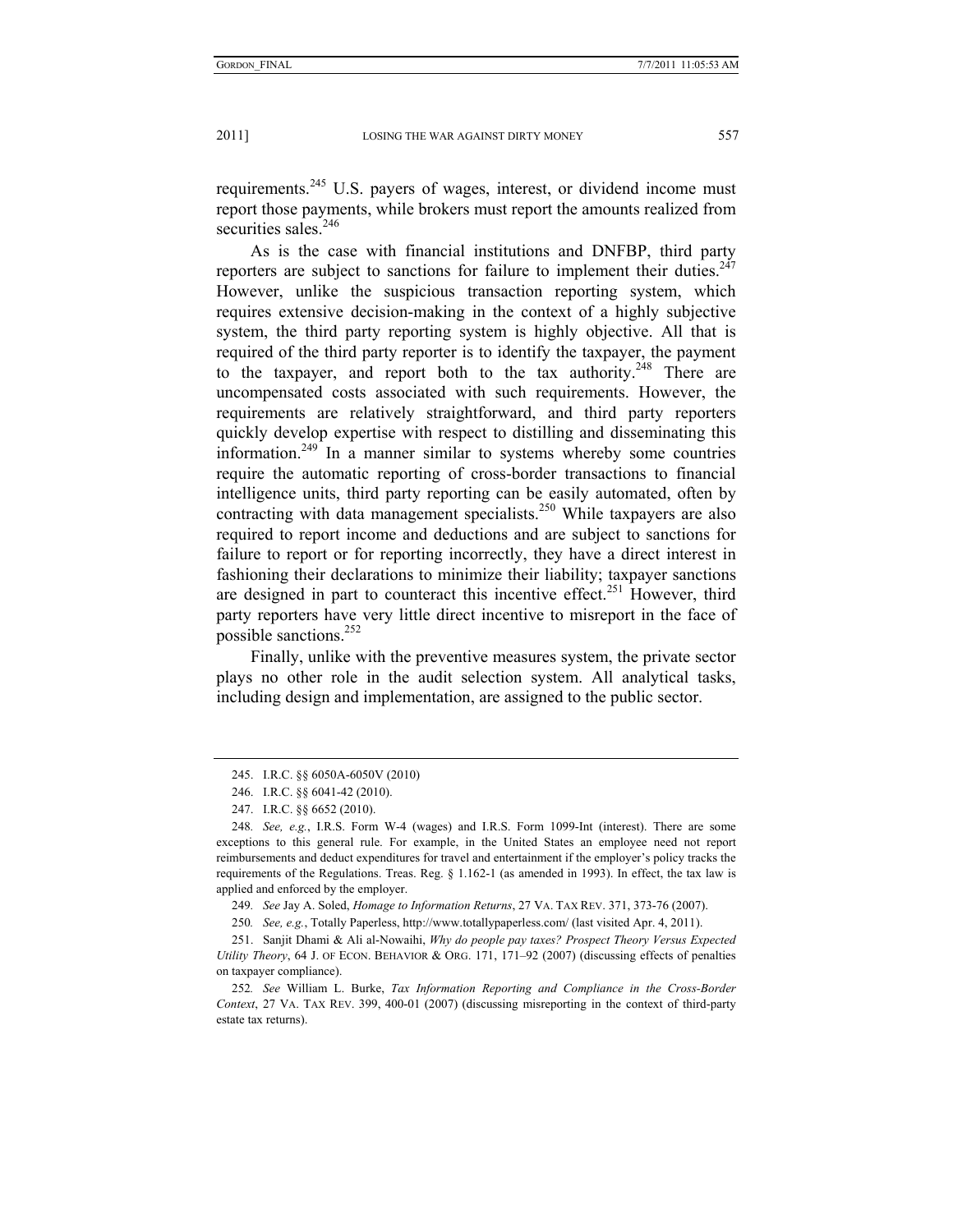#### C. Role of the Public Sector

The tax administration authority has the sole responsibility to determine which taxpayers should be audited. Unlike the private sector (and quite possibly the public sector) in the preventive measures systems, tax authorities have a specific goal in determining which taxpayers to audit: they generally base their decisions on estimates of the degree of risk of understatement of tax due multiplied by the size of the understatement.<sup>253</sup> In order to implement such a goal, tax administrations may use a number of techniques. These can include matching third party information with that provided by the taxpayer in a tax declaration, data-mining with algorithms such as discriminant or regression analysis, and "red flag" analysis. One would expect details about audit selection strategies to be a well-kept secret, otherwise taxpayers would have a roadmap of how to avoid an audit. $254$ 

The first technique for deciding which returns to audit is third party information return data matching, which is an exception to the "well-kept secret" rule. This is such an effective technique that in the United States, whenever there is a discrepancy (above a certain threshold) between information provided in a self-reported tax return information and the information reported by third parties, the Internal Revenue Service of the U.S. automatically sends a notice that taxes are due without bothering to go through the audit process first.<sup>255</sup> The Internal Revenue Service has augmented its data-matching by deriving useful additional material from sources other than third-party reporters.<sup>256</sup> In fact, it is because taxpayers are aware that the government is receiving third-party information that they are far less likely to try and cheat with respect to items subject to such reporting.257

<sup>253</sup>*. See* information on the U.S., U.K., and France, OECD, Compliance Risk Management, *supra* note 240, at 14-15, 33-34, 45. "The IRS has been traditionally focused on the magnitude of potential audit adjustments." Alex Raskolnikov, *Crime and Punishment in Taxation: Deceit, Deterrence, and the Self-Adjusting Penalty*, 106 COLUM. L. REV. 569, 583-84 (2006).

 <sup>254.</sup> Raskolnikov, *supra* note 253, at 583.

 <sup>255.</sup> Jeffrey A. Dubin, Michael A. Graetz, & Louis L. Wilde, *The Changing Face of Tax Enforcement, 1978-1988*, 43 TAX LAW. 893, 901 (1989-1990) [hereinafter Dubin *et al*., *The Changing Face*].

 <sup>256.</sup> For example, data on dependents (which can result in deductions from income) are obtained from various government sources. *See* Nina E. Olson, *Closing the Tax Gap: Minding the Gap: A Ten-Step Program For Better Tax Compliance,* 20 STAN. L. & POL'Y REV 7, 8 (2009).

 <sup>257.</sup> Leandra Lederman, *Statutory Speed Bumps: The Roles Third Parties Play in Tax Compliance*, 60 STAN. L. REV. 695, 697 (2007); James Alm, John Deskins & Michael McKee, *Third-Party Income Reporting and Income Tax Compliance* 2-3 (Andrew Young School of Policy Studies, Working Paper No. 06-35, 2006), *available at* http://aysps.gsu.edu/publications/2006/index.htm.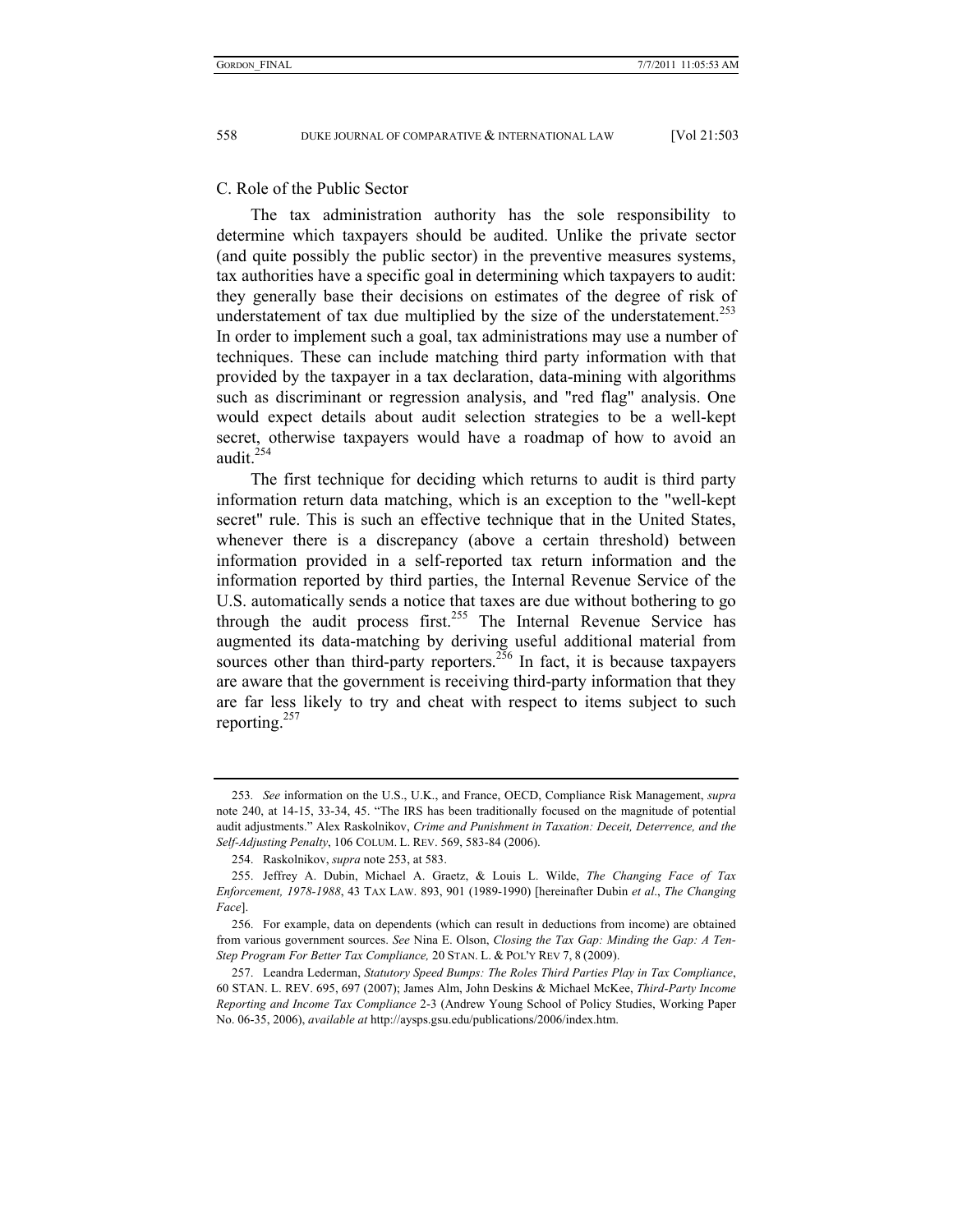The next technique is the use of algorithms such as discriminant or regression analysis, the gold standard for determining the statistical relationship between dependent and independent variables and one not used by any party in the preventive measures system. The Organization for Economic Cooperation and Development has identified the United States and the United Kingdom as using such systems.258 The U.S. system uses a discriminant function analysis.<sup>259</sup> According to the Internal Revenue Service, a Discriminant Function System ("DIF") score rates each taxpayer return for the potential for change, based on past IRS experience with similar returns. In particular, an Unreported Income DIF ("UIDIF") score rates the return for the potential of unreported income. Internal Revenue Service personnel then screen the highest-scoring returns, "selecting some for audit and identifying the items on these returns that are most likely to need review." <sup>260</sup> While the Internal Revenue Service has admitted to using such a system, the process of the analysis is "one of the best kept secrets in government." 261 Prior to the institution of the DIF system, about half of all Internal Revenue Service audits resulted in no tax change; afterward only one-fifth showed no change (although this fact gives no indication of the change in magnitude of the additional taxes recovered).<sup>262</sup>

Because the government enforces strict secrecy over the details of the DIF system, some speculation is required as to the true nature of the program. In order to design a discriminate function, one must first formulate a hypothesis about the relationship between dependent variable (risk of understatement of tax or income multiplied by size of understatement) and possible independent variables; in order to test that hypothesis sufficient data must first be collected. Beginning in 1963, such data was collected through the Taxpayer Compliance Measurement Program, whereby the Internal Revenue Service undertook thorough audits of representative samples of individual income tax returns approximately every three years.<sup>263</sup> This program of data collection was abandoned because of the burden placed on those taxpayers who had the bad luck to be selected for audit, $264$  but it has been replaced with National Research

 <sup>258.</sup> OECD, COMPLIANCE RISK MANAGEMENT, *supra* note 240, at 14-15, 34-35.

 <sup>259.</sup> IRS, *The Examination (Audit) Process* (2006), http://www.irs.gov/newsroom/article/0,,id =151888,00.html [hereinafter IRS, Examination (Audit) Process].

<sup>260</sup>*. Id.*

 <sup>261.</sup> Dubin *et al.*, *The Changing Face*, *supra* note 255, at 900.

 <sup>262.</sup> Robert E. Brown & Mark J. Mazur, *The National Research Program: Measuring Taxpayer Compliance Comprehensively*, 51 KAN. L. REV. 1255, 1261-62 (2003) [hereinafter Brown & Mazur, *The National Research Program*].

<sup>263</sup>*. Id.* at 1261-62.

<sup>264</sup>*. Id.* at 1263.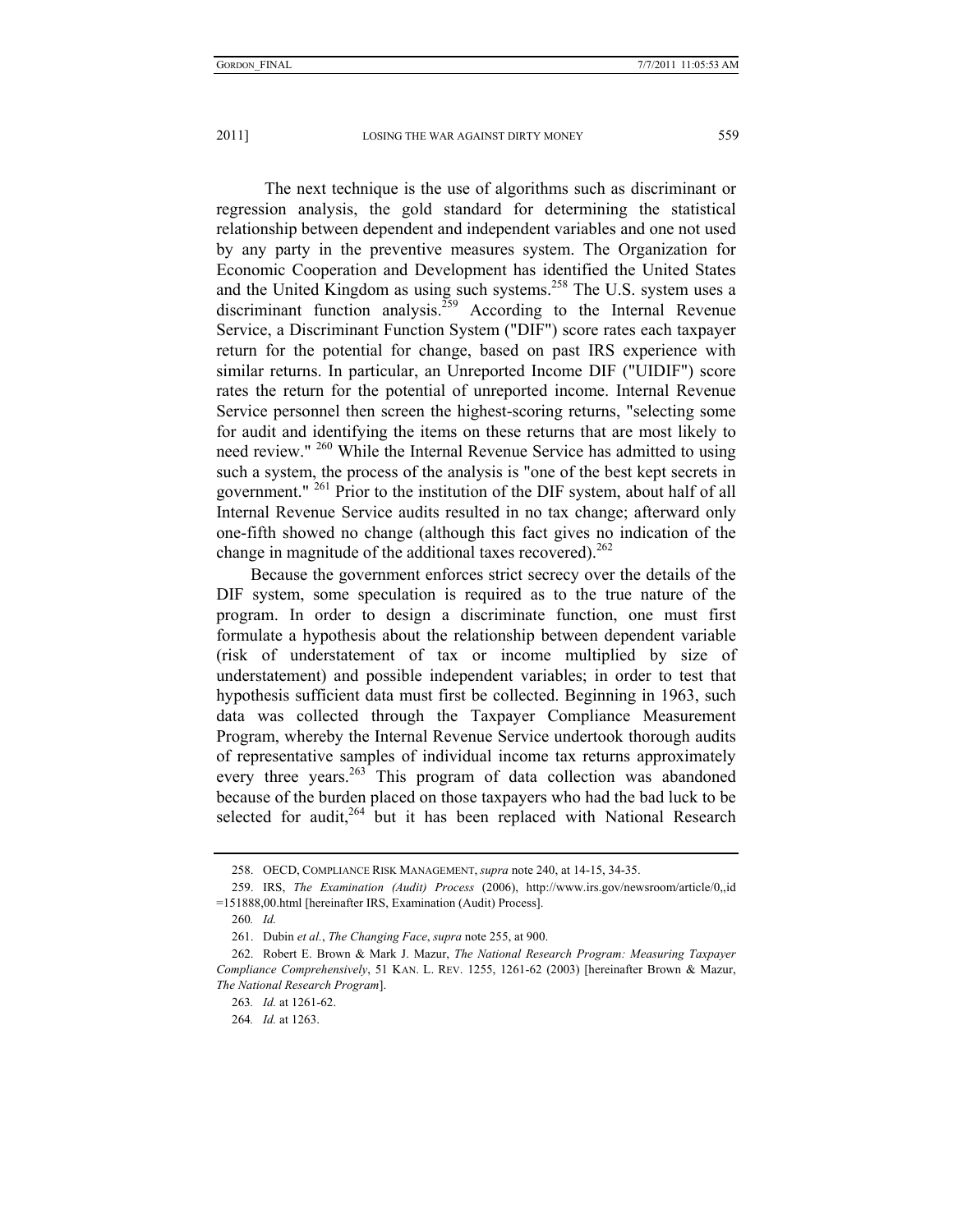Program, a data collection program that relies on audit information as well as added data obtained from various confidential government sources and public records (e.g., current and prior addresses, real estate holdings, business registrations, and corporate records).<sup>265</sup> Obviously, while limited, this system is far more scientific than that used either by the private or public sector in implementing suspicious activity reporting and referral of cases for investigation.

While the discriminate function is a secret, it appears that the number of independent variables is limited. At least in part for this reason, the Internal Revenue Service does not rely solely on discriminant function analysis to select returns for audit. Like financial institutions and DNFBP, the Internal Revenue Service, as well as many other developed country tax administrations,  $266$  uses more subjective "red flag" types of reviews.  $267$ While one can assume these are based on experience, one can also assume that they are more imprecise than the more scientific discriminant function analysis.268

Apparently in order to make red flag application more standardized and automated, the Internal Revenue Service has developed the Dependent Data-based System. This is a risk identification system powered by rules with each rule identifying "non-compliant indicators" (i.e. red flags); if the rule conditions are met the rule "fires." Each fired rule receives points based on established scoring methodologies. By 2004, only a few rules have been included, but the Internal Revenue Service stated that it was working to expand the number.<sup>269</sup> The U.S. also uses other far more general criteria to determine audits.

Given the opportunity to collect more underpaid taxes from fewer audits, in advanced jurisdictions like the United States tax authorities audit

 <sup>265.</sup> IRS, REDUCING THE FEDERAL TAX GAP: A REPORT ON IMPROVING VOLUNTARY COMPLIANCE 7 (2007), *available at* http://www.irs.gov/pub/irs-news/tax\_gap \_report\_final\_080207\_linked.pdf; Brown & Mazur, *The National Research Program*, *supra* note 262, at 1264-86; Nina E. Olson, *supra*  note 256, at 9.

 <sup>266.</sup> Including Canada, the U.K. and France. OECD, COMPLIANCE RISK MANAGEMENT, *supra* note 240, at 25-26, 34-35, 45.

 <sup>267.</sup> Raskolnikov, *Crime and Punishment in Taxation*, *supra* note 253, at 587-94.

 <sup>268.</sup> An indication of "red flags" are items required in Schedule M-1 which requires the corporate taxpayer to reconcile its financial accounting income with the income it reports on its tax return. Some of the information required is general; other detailed. The partnership version of Schedule M-1 does not even require the disclosure of book-tax differences. *Id.* at 585. "Even less information is required of an unincorporated sole proprietor on Schedule C to Form 1040." Ronald A. Pearlman, *Demystifying Disclosure: First Steps*, 55 TAX L. REV. 289, 296 (2002). Interestingly, this data is not filed by third parties, so there is a direct incentive by the taxpayer to misstate. However, apparently the combination of incentive to cheat against disincentives from sanctions is sufficient that the I.R.S. still picks up significant useful information for its red flags strategy.

 <sup>269.</sup> OECD, COMPLIANCE RISK MANAGEMENT, *supra* note 240, at 15-17.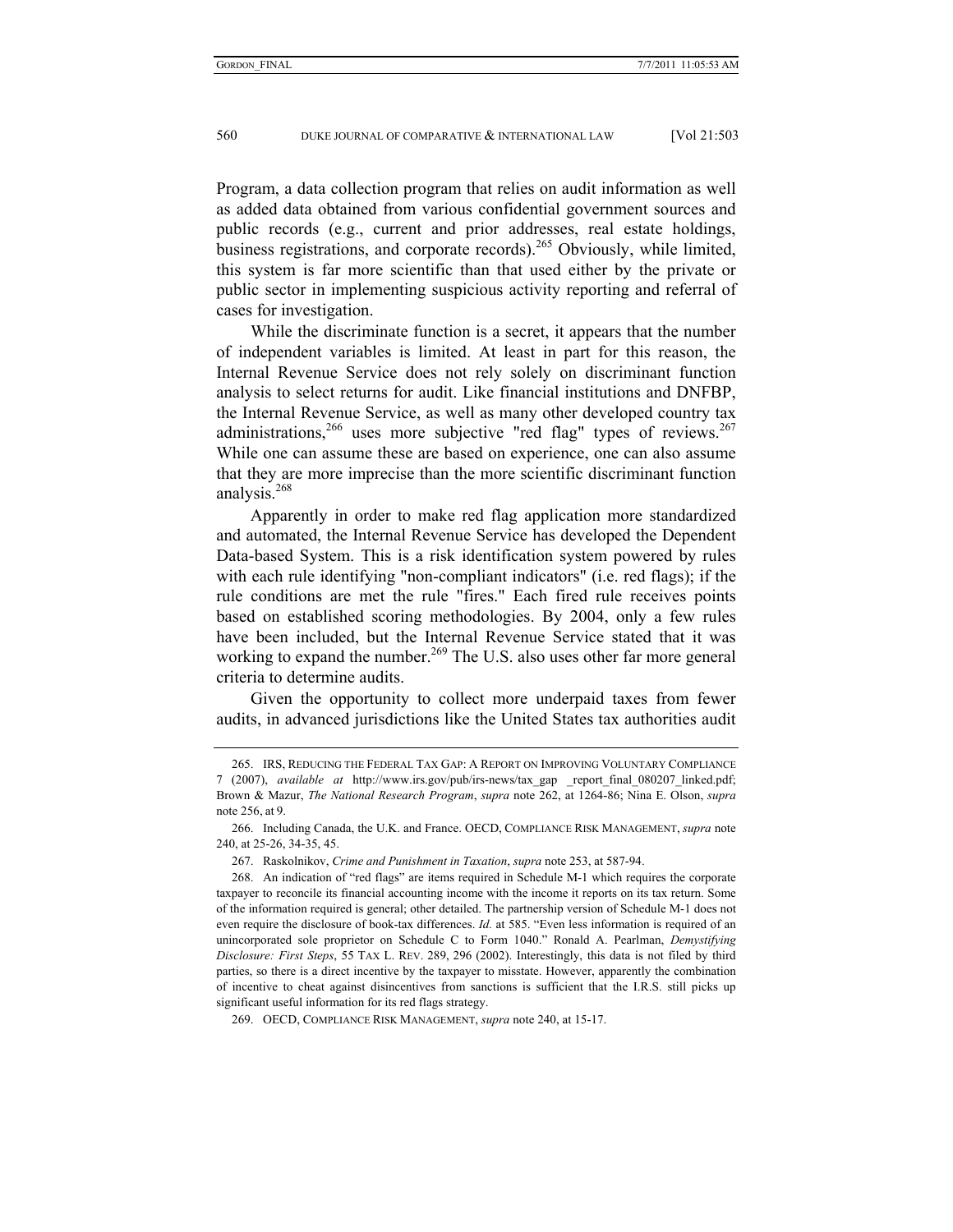returns of higher income persons more often than those of lower income. Also, individuals with wage income only, which is subject to third party information reporting, and who do not itemize deductions are also audited at a lower rate.<sup> $270$ </sup> This system appears to be far more objective and efficient than the more subjective red flag systems used by both financial institutions and DNFBP and financial intelligence units to spot suspicious transactions.

It is unknown exactly why the Internal Revenue Service has not expanded its discriminant function system to include more independent variables, but it may have something to do with the additional expense involved and the lack of support for additional funding for the Internal Revenue Service.<sup>271</sup>

#### D. Summary and Conclusions

Because the income tax audit system requires private sector entities to report only objective information that can be transmitted electronically, it has a significant advantage over the preventive measures reporting system, supporting the proposition that such an "objective information" rule be exported to that system. By turning all analytical tasks over to the public sector, there is no need for the private sector to design or implement a selection system. This has the benefits of eliminating the need for the private sector to develop expertise in tax administration and audit selection. It also eliminates the need for the public sector to provide any assistance in designing such systems, or to supervise their implementation. It also eliminates virtually all negative private sector incentive effects, including those relating to implementation and non-fact based profiling. Finally, there is no inherent contradiction between developing an effective system for audit selection and keeping such a system out of the hands of possible tax cheats: no private sector person is involved in audit selection.

By turning all information and analytical responsibilities to the public sector, which is the sole repository of expertise on non-compliance, it is possible for tax administrations to develop a scientifically-based system of audit selection. Instead of relying solely on even educated guesses, the discriminant function system guarantees a higher level of correlation between dependent and suspected independent variables of tax noncompliance. This reduces the need for red flag based selection. However, by placing both all expertise and red flag based activities in one entity, greater quality and greater consistency are likely than they would be if split

 <sup>270.</sup> Raskolnikov, *Crime and Punishment in Taxation*, *supra* note 253, at 583-84.

 <sup>271.</sup> Confidential Interview, I.R.S. District Director, in Cambridge, Mass. (May 1, 1994).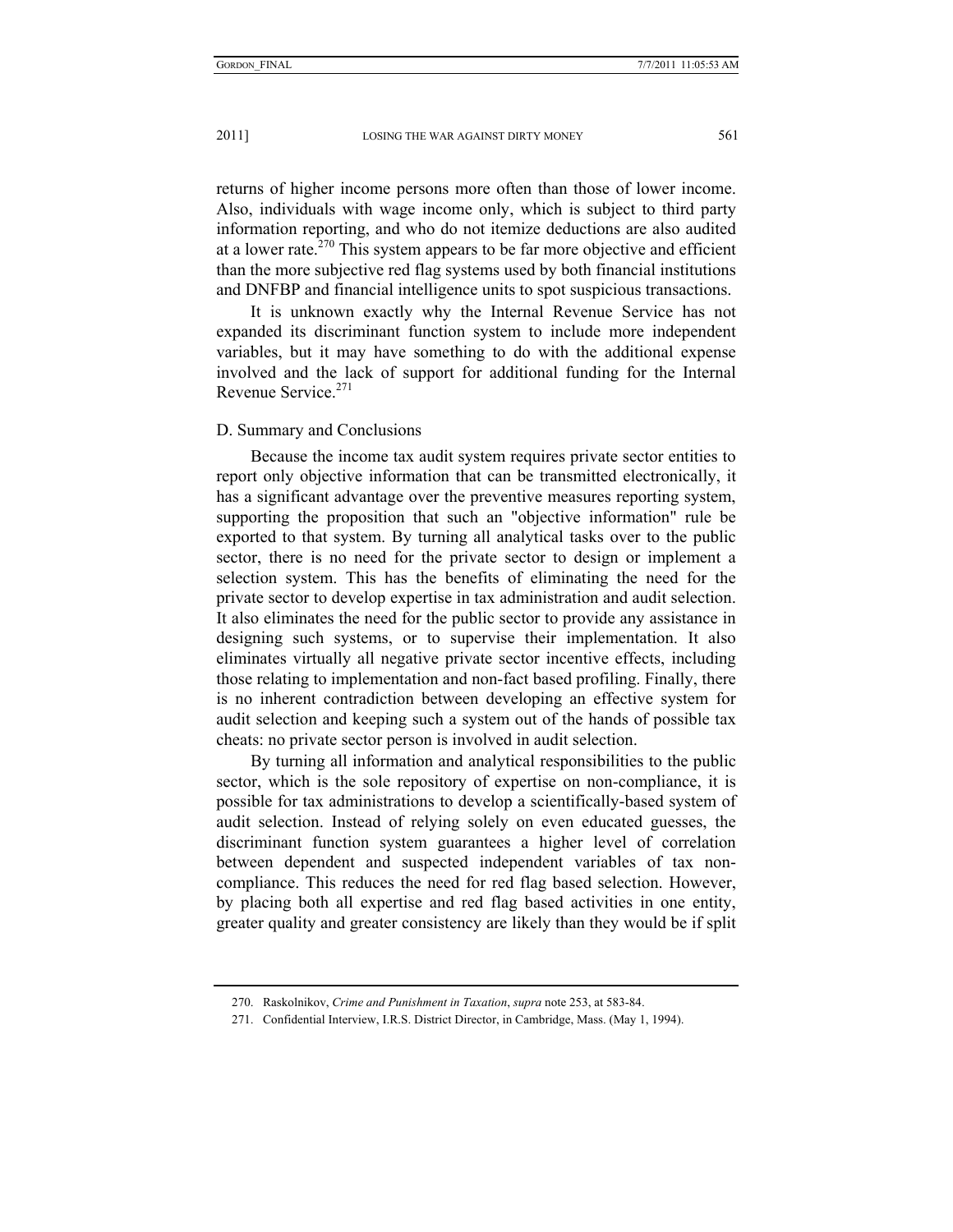into many entities. This is clearly an advantage over the preventive measures system.

Another major advantage is that the statistically-based techniques used to select returns for audit are kept as secret as possible from the public, making it harder for the private sector to develop techniques that would avoid triggering an audit. One disadvantage is that public sector costs are higher than they would be if additional duties were turned to the private sector.

# III. PROPOSAL FOR A NEW FRAMEWORK FOR PREVENTIVE MEASURES FOR MONEY LAUNDERING AND TERRORISM FINANCING

Based on the above analysis, a rethought system of preventive measures for money laundering and terrorism financing would radically shift the burden from private entities to one public entity. By requiring financial institutions and DNFBP to design and implement requirements that are poorly described, expensive, and unfunded, the FATF Recommendations invite failure. Given that the private sector's main motive is profit, one would reasonably predict that it would seek to reduce costs by spending as little as possible on implementing those requirements. Because of the Recommendations' subjective nature, it is possible for the private sector to define downward its duties without fear of sanction. In addition, the requirements describe a mandate that the private sector has little objective capacity to implement, even if it wanted to.

A rethought system would eliminate all but the most objective and least expensive unfunded private sector mandates. Specifically, private sector persons currently tasked with client identification, profiling, recordkeeping, monitoring, and suspicious transaction reporting would be required to perform only the first two tasks. Added to this would be a requirement to transmit certain profiling information and all financial transactions. Client profiling information, however, would be strictly defined; a limited number of data fields would be spelled out by the financial intelligence unit. Transaction data would include all client transactions of any kind, domestic or international, perhaps in excess of a certain de minimis limit. All data would, where possible, be transmitted electronically.

All other aspects of the preventive measures system would be allocated to the government. This would eliminate the current privatesector cost-savings disincentive effects in the current system. The current system requires the government to examine reports from the private sector and determine which of those reports should be further investigated; in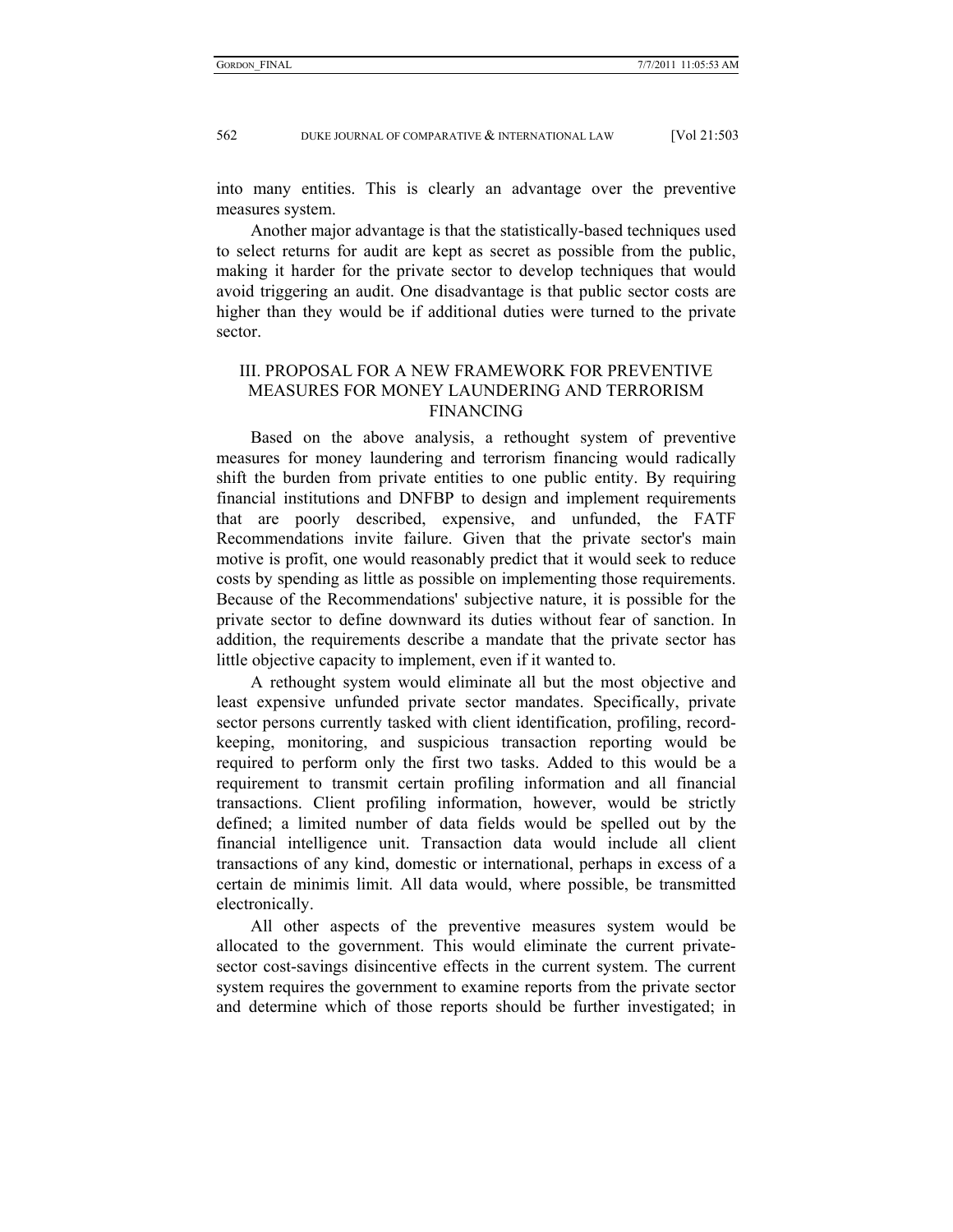effect, to determine which "suspicious" reports are *really* suspicious. Dividing the search for the suspicious and the really suspicious between the private sector and public financial intelligence units seems inherently inefficient. Because the government has far greater access to important data, it would also vastly increase the capacity of the system to design and implement an effective system for identifying likely criminals and terrorists.

Specifically, financial intelligence units would be tasked with analyzing data and determining which clients and transactions should be investigated for possible laundering or terrorism financing. They would also be required to determine what their specific goals were in doing so. With respect to laundering, this would be the probability of laundering multiplied by magnitude of laundering. With respect to terrorism finance, this could be the probability of financing or some formula of probability multiplied by the potential danger that such financing might cause. As is now the case, financial intelligence units would be required to send such reports on to law enforcement for investigation. Strict data protection and secrecy laws would continue to apply to the financial intelligence unit.

Financial intelligence units would continue to have access to other sources of information as now. They would also perform standard link analysis, as they do now. However, they would also be tasked with testing and improving various hypotheses regarding the relationship between independent variables (for example, probability of laundering multiplied by magnitude of laundering; probability of terrorism financing multiplied by potential danger of financing) and possible dependent variables, many of which are now "red flags." They would use regression or discriminant function analysis. Because of the resources and time required for such empirical and statistical analysis, this would be an ongoing project, with additional factors added as research was completed. Because of this, financial intelligence units would continue to use red flag analysis. However, where possible they would automate such analytical work by using rule-based programs such as the Internal Revenue Service's Dependent Data-based System. All information concerning data analysis and would be kept strictly secret from the public, including financial institutions and DNFBP.

Some problems could still persist. Government bureaucracies are often inefficient, and financial intelligence units may have difficulty implementing their expanded roles. There may also be political pushback because of the greater costs to the public sector budget, or because of a perception that the government's greater authority could be a threat to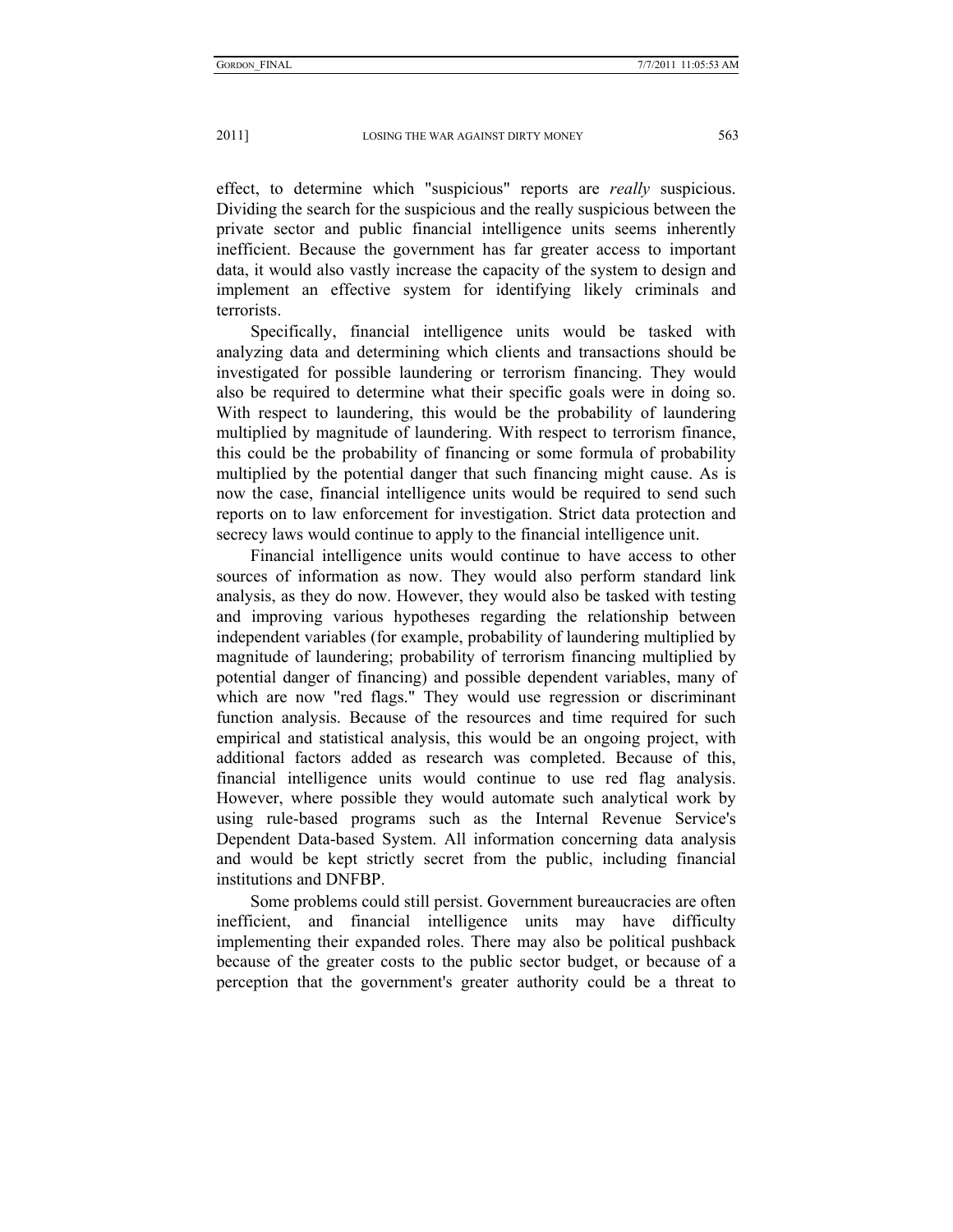individual freedom. But the improvements in catching criminals and terrorists in a rethought system should outweigh these potential downsides.

#### **CONCLUSION**

The current system designed to prevent money laundering and terrorism financing does not work well. It is based on a faulty theoretical construction. The FATF Recommendations require financial institutions to design and implement requirements to monitor client transactions and report those that raise suspicion of money laundering or terrorism financing. However, because these requirements are poorly described, expensive, and unfunded, the FATF Recommendations invite failure. Because of their subjective nature, it is possible for the private sector to define downward its costly duties without fear of sanction. In addition, private sector financial institutions do not have sufficient expertise or data to design and implement such systems even if they wished to

The current system also requires the government to examine reports from the private sector and determine which of those reports should be further investigated; in effect, to determine which "suspicious" reports are *really* suspicious. Dividing these tasks between the private sector and public financial intelligence units is inefficient. Not only does it separate data pools into many different private sector parties and the public sector, it reduces the overall role of the public sector in doing what it should do best: finding criminals and terrorists. It also makes the use of empirically based analytical tools like regression or discriminant function analysis both difficult (by dividing data bases) and unlikely (because the private sector has few incentives to spend the money to do so). Finally, it introduces an inherent contradiction: the public sector is tasked with informing the private sector how best to detect launderers and terrorists, but to do so could act as a road map on how to avoid detection should such information fall into the wrong hands.

These problems can be addressed by turning all analytical work to public sector financial intelligence units and reserving for the private sector only the reporting of certain client profiling data and records of all financial transactions. Financial intelligence should be required to use, to the extent possible, empirical analysis, results should be far better than the current system. While such a system would be substantially different from the current one, there is considerable precedent in the way in which tax administrations select taxpayers for audit investigation. Also, there should be significant overall cost savings as redundancies among multiple private sector party analytical duties are eliminated. Both the private sector, which would experience significant cost reductions, and public sector civil